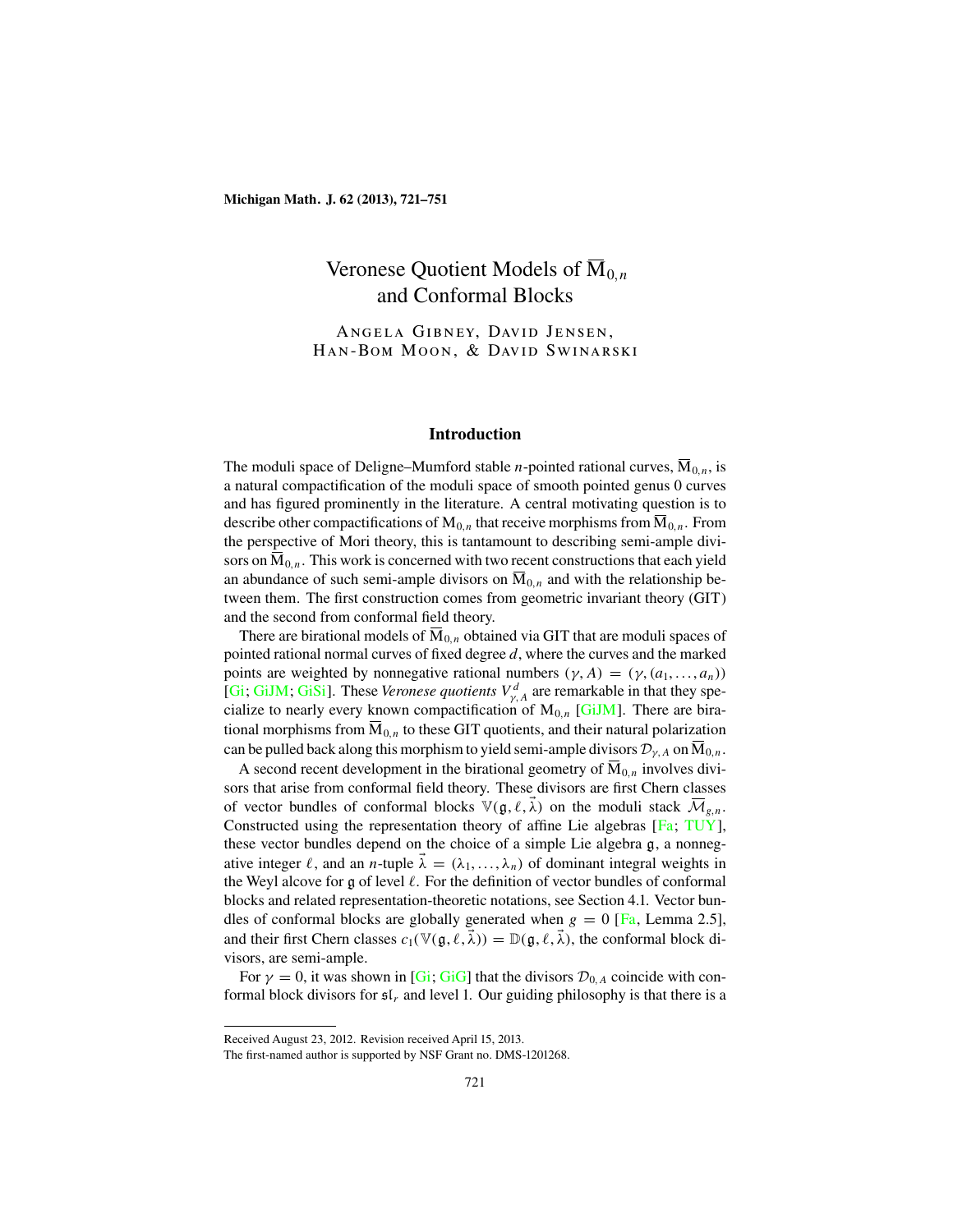general correspondence between Veronese quotients and conformal block divisors. After first giving background information about Veronese quotients in Section 1, in support of this we:

- 2. derive intersection numbers for all  $\mathcal{D}_{\gamma,A}$  with curves on  $\overline{M}_{0,n}$  (Theorem 2.1);
- 3. give a new modular interpretation for a particular family of Veronese quotients (Section 3);
- 4. show that the models described in Section 3 are given by conformal block divisors (Theorem 4.6);
- 5. provide several conjectures (and supporting evidence) generalizing these results (Section 5).

In order to further motivate and put this work in context, we next say a bit more about items 2–5.

SECTION 2. THE CLASSES OF ALL VERONESE QUOTIENT DIVISORS  $\mathcal{D}_{\gamma,A}$ . For each allowable ( $\gamma$ , A), there exists a morphism  $\varphi_{\gamma,A}$ :  $\overline{M}_{0,n} \to V^d_{\gamma,A}$ . In Section 2 we study the divisors  $\mathcal{D}_{\gamma,A} = \varphi_{\gamma,A}^*(L_{\gamma,A})$ , where  $L_{\gamma,A}$  is the canonical ample polarization on  $V_{\gamma,A}^d$ . In Theorem 2.1 we give a formula for the intersection of  $\mathcal{D}_{\gamma,A}$  with F-curves (Definition 1.5), a collection of curves that span the vector space of numerical equivalence classes of 1-cycles on  $M_{0,n}$ . Theorem 2.1 is a vast generalization of formulas that have appeared for  $d \in \{1, 2\}$  and for  $\gamma = 0$  (see  $[AS; Gi; Gi; GiSi]$  $[AS; Gi; Gi; GiSi]$  $[AS; Gi; Gi; GiSi]$  $[AS; Gi; Gi; GiSi]$  $[AS; Gi; Gi; GiSi]$  $[AS; Gi; Gi; GiSi]$  $[AS; Gi; Gi; GiSi]$  and captures a great deal of information about the nef cone Nef( $\overline{M}_{0,n}$ ). For example, since adjacent chambers in the GIT cone correspond to adjacent faces of the nef cone, by combining Theorem 2.1 with the results of [\[GiJM](#page-29-0)] we could describe many faces of Nef( $\overline{M}_{0,n}$ ). Moreover, Theorem 2.1 is equivalent to giving the class of  $\mathcal{D}_{\gamma,A}$  in the Néron–Severi space. To illustrate this claim, we give the classes of the conformal block divisors with  $S_n$ -invariant weights (Corollary 2.12) and the particularly simple formula for the divisors that give rise to the maps to the Veronese quotients  $V_{\frac{\ell-1}{\ell+1},(\frac{1}{\ell+1})}^{\frac{g+1-\ell}{\ell+1-\ell}}$  (Example 2.13).

Section 3. A New Modular Interpretation for a Particular Family of Veronese Quotients. Much work has focused on alternative compactifications of  $M_{0,n}$  [[B](#page-29-0); [Fe](#page-29-0); [Gi](#page-29-0); [GiJM](#page-29-0); [GiSi](#page-29-0); [Ha](#page-29-0); [Ka1](#page-29-0); [Ka2](#page-29-0); [LMa](#page-30-0); [Si](#page-30-0); [Sm\]](#page-30-0). As shown in [\[GiJM](#page-29-0)], every choice of allowable weight data for Veronese quotients (Definition 1.1) yields such a compactification and nearly every previously known compactification arises as such a Veronese quotient. In Section 3, we study the particular Veronese quotients  $V_{\frac{\ell-1}{\ell+1}, (\frac{\ell-1}{\ell+1})^{2g+2}}^{g+1-\ell}$  for  $1 \leq \ell \leq g$ . In Theorem 3.5 we provide a new modular interpretation for these spaces and note that, prior to  $[G_i]M$ , this moduli space had not appeared in the literature (see Remark 3.1). Our main application is to show that the nontrivial conformal block divisors  $\mathbb{D}(\mathfrak{sl}_2,\ell,\omega_1^{2g+2})$ are pullbacks of ample classes from Veronese quotients (Theorem 4.6). For this, we prove several results concerning morphisms between these Veronese quotients (see Corollary 3.7 and Proposition 3.8).

SECTION 4. A PARTICULAR FAMILY OF CONFORMAL BLOCK DIVISORS. In [[Gi](#page-29-0);  $G_i$  it was shown that the divisors  $\mathcal{D}_{0,A}$  coincide with conformal block divisors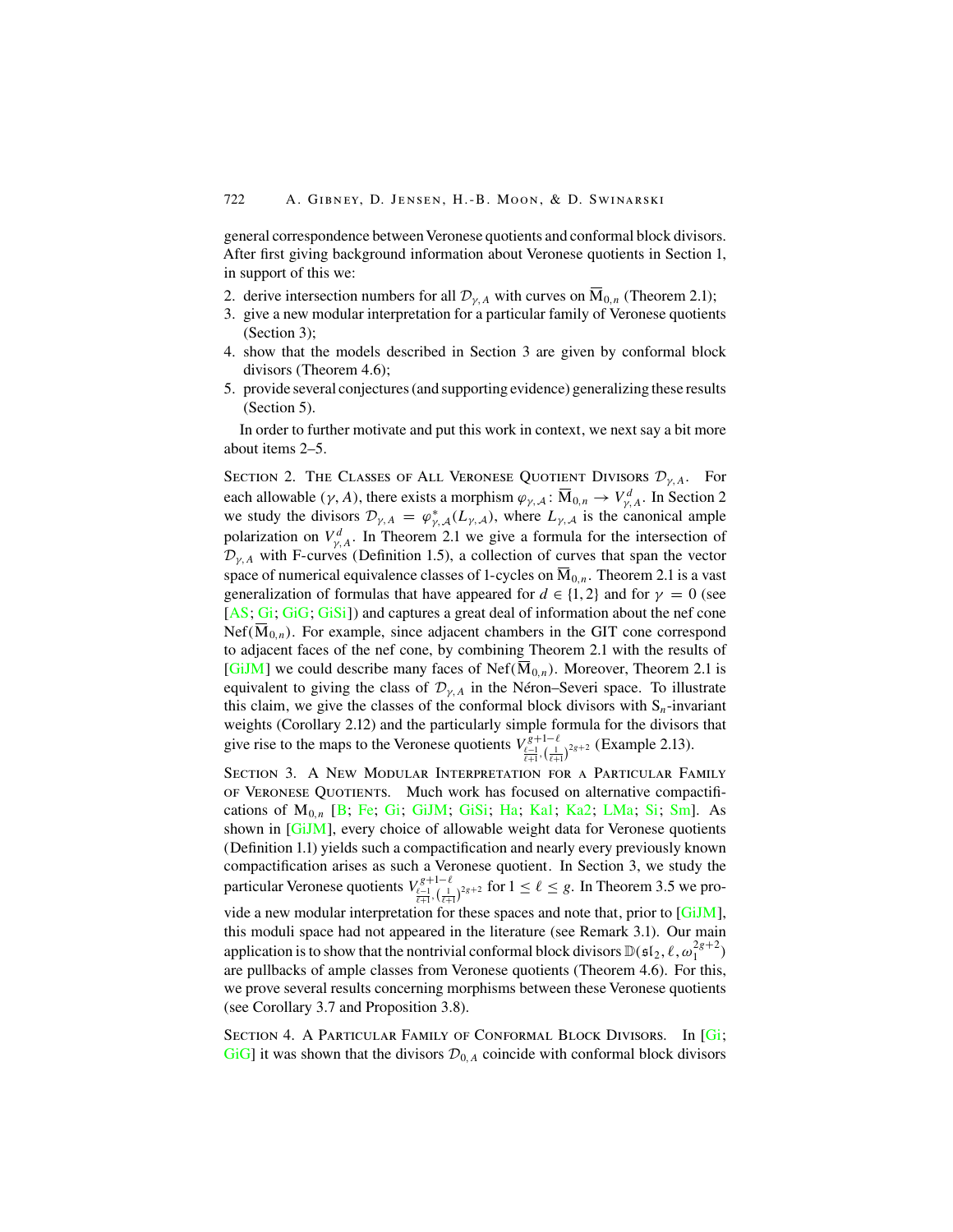of  $\mathfrak{sl}_r$  and level 1, and in [[AGS\]](#page-29-0) it is shown that the divisors  $\mathbb{D}(\mathfrak{sl}_2, \ell, \omega_1^{2g+2})$  and  $\mathcal{D}_{\frac{\ell-1}{\ell+1},\left(\frac{1}{\ell+1}\right)^{2g+2}}$  are proportional for the two special cases  $\ell = 1$  and g. In [[AGS\]](#page-29-0) the authors ask whether there is a more general correspondence between  $\mathbb{D}(\mathfrak{sl}_2, \ell, \omega_1^n)$ and Veronese quotient divisors. Theorem 4.6 gives a complete, affirmative answer to their question (cf. Remark 4.7). One of the main insights in this work is that, while not proportional for the remaining levels  $\ell \in \{2, ..., g - 1\}$ , the divisors  $\mathbb{D}(\mathfrak{sl}_2, \ell, \omega_1^{2g+2})$  and  $\mathcal{D}_{\ell-1}$ ,  $\left(\frac{1}{\ell+1}\right)^{2g+2}$  lie on the same face of the nef cone of  $\overline{M}_{0,n}$ . In other words, the two semi-ample divisors define maps to isomorphic birational models of  $\overline{M}_{0,n}$ . The corresponding birational models are precisely the spaces described in Section 3.

SECTION 5. GENERALIZATIONS. Evidence suggests that  $\mathfrak{sl}_r$  conformal block divisors with nonzero weights give rise to compactifications of  $M_{0,n}$  and that these compactifications coincide with Veronese quotients. This is certainly true for  $\ell = 1$ and for the family of higher-level  $\mathfrak{sl}_2$  divisors considered in this paper as well as for a large number of cases found using  $[S]$ , software written for Macaulay 2 by D. Swinarski. In Section 5.1 we provide evidence in support of these ideas in the  $s1<sub>2</sub>$  cases. In Section 5.2 we describe consequences of and evidence for Conjecture 5.6, which asserts that conformal block divisors (with strictly positive weights) separate points on  $M_0$ <sub>n</sub>.

Acknowledgments. We would like to thank Valery Alexeev, Maksym Fedorchuk, Noah Giansiracusa, Young-Hoon Kiem, Jason Starr, and Michael Thaddeus for many helpful and inspiring discussions. We would also like to thank the referee for many suggestions concerning an earlier draft of this paper.

## **1. Background on Veronese Quotients**

We begin by reviewing general facts about Veronese quotients, including a description of them as moduli spaces of weighted pointed (generalized) Veronese curves (Section 1.1) and the morphisms  $\varphi_{\gamma,A} : \overline{M}_{0,n} \to V^d_{\gamma,A}$  (Section 1.2), from [\[GiJM](#page-29-0)].

1.1. The Spaces 
$$
V_{\gamma,A}^d
$$

Following [\[GiJM](#page-29-0)], we write Chow(1,  $d$ ,  $\mathbb{P}^d$ ) for the irreducible component of the Chow variety parameterizing curves of degree  $d$  in  $\mathbb{P}^d$  and their limit cycles, and we consider the incidence correspondence

$$
U_{d,n} := \{ (X, p_1, \ldots, p_n) \in \text{Chow}(1, d, \mathbb{P}^d) \times (\mathbb{P}^d)^n : p_i \in X \ \forall i \}.
$$

There is a natural action of  $SL(d+1)$  on  $U_{d,n}$ , and one can form the GIT quotients  $U_{d,n}/\ell_L$  SL( $d + 1$ ), where L is an SL( $d + 1$ )-linearized ample line bundle. The Chow variety and each copy of  $\mathbb{P}^d$  have a tautological ample line bundle  $\mathcal{O}_{\text{Chow}}(1)$ and  $\mathcal{O}_{\mathbb{P}^d}(1)$ , respectively. By taking external tensor products of them, for each sequence of positive rational numbers  $(\gamma, (a_1, \ldots, a_n))$  we obtain a Q-linearized ample line bundle  $L = \mathcal{O}(\gamma) \otimes \mathcal{O}(a_1) \otimes \cdots \otimes \mathcal{O}(a_n)$ .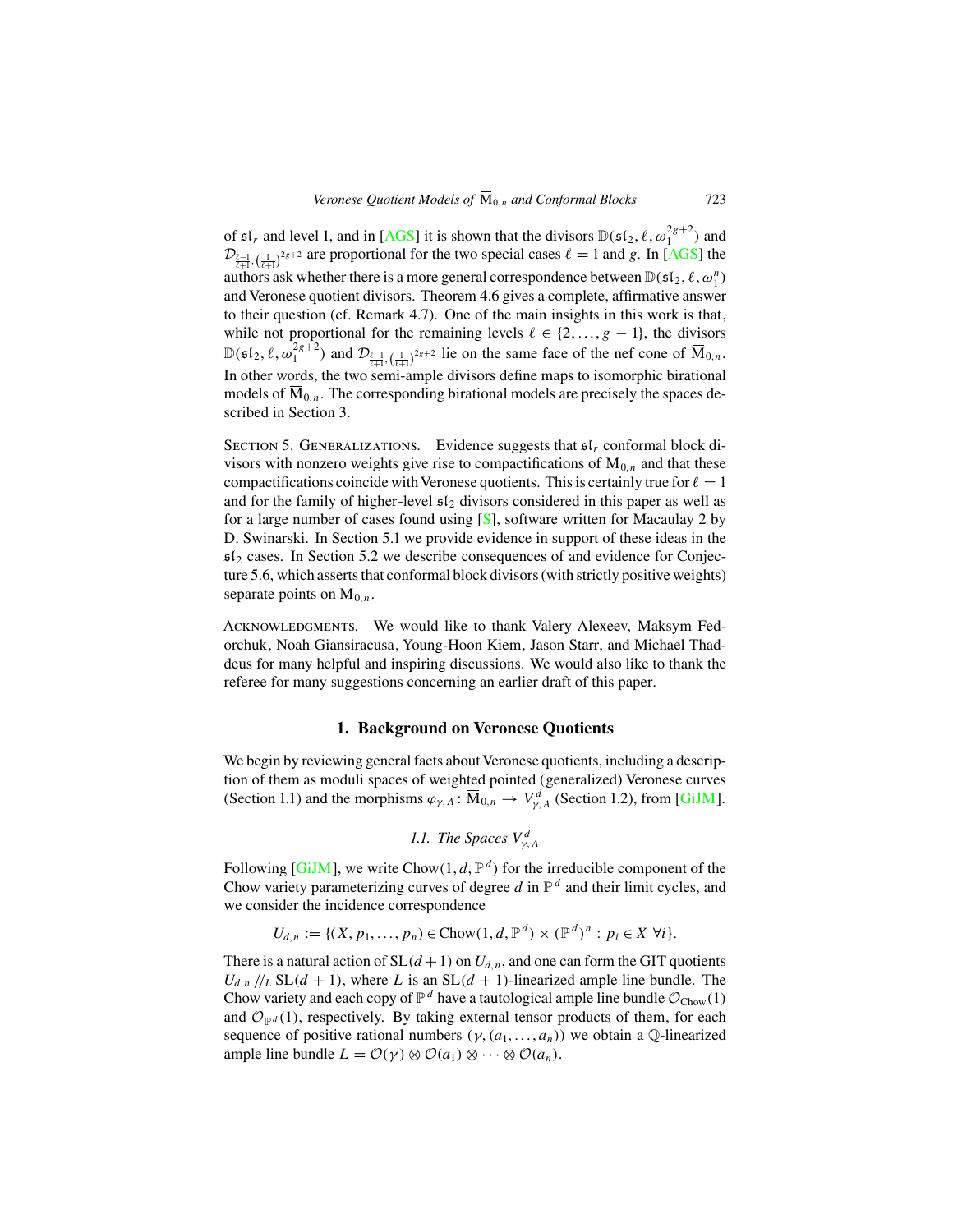DEFINITION 1.1. We say that a linearization L is *allowable* if it is an element of the set  $\Delta^0$ , where

$$
\Delta^{0} = \{ (\gamma, A) = (\gamma, (a_1, ..., a_n)) \in \mathbb{Q}_{\geq 0}^{n+1} : \gamma < 1, 0 < a_i < 1, \text{ and } (d-1)\gamma + \sum_i a_i = d+1 \}
$$

.

If  $a_1 = \cdots = a_n = a$ , then we write  $a^n$  for  $A = (a_1, \ldots, a_n)$ . Let

$$
V_{\gamma,A}^d := U_{d,n} / \mathcal{V}_{\gamma,A} \operatorname{SL}(d+1).
$$

We call GIT quotients of this form *Veronese quotients* because they are quotients of a space parameterizing pointed Veronese curves.

Given  $(X, p_1, \ldots, p_n) \in U_{d,n}$ , we may think of a choice  $L \in \Delta^0$  as an assignment of a rational weight  $\gamma$  to the curve X and another weight  $a_i$  to each of the marked points  $p_i$ . The conditions  $\gamma$  < 1 and  $0 < a_i < 1$  for all i imply that the quotient  $U_{d,n}/\prime_{\gamma,A}$  SL( $d+1$ ) is a compactification of  $M_{0,n}$  [[GiJM](#page-29-0), Prop. 2.10]. As reflected in Lemma 1.2 to follow, the quotients have a modular interpretation parameterizing pointed degenerations of Veronese curves.

By taking  $d = 1$  and  $\gamma = 0$ , one obtains the GIT quotients  $(\mathbb{P}^1)^n / A SL(2)$  with various weight data A. This quotient, which appears in  $[MuFoK, Chap. 3]$  $[MuFoK, Chap. 3]$  $[MuFoK, Chap. 3]$  under the heading "An Elementary Example", has been studied by many authors. It was generalized first to  $d = 2$  by [Si](#page-30-0)mpson in [Si] and later by Giansiracusa and Simp-son in [\[GiSi](#page-29-0)]; it was then generalized for arbitrary d and  $\gamma = 0$  by Giansiracusa in [[Gi](#page-29-0)]. More generally, the quotients for arbitrary d and  $\gamma > 0$  are defined and studied by Giansiracusa, Jensen, and Moon in [\[GiJM](#page-29-0)].

The semistable points of  $U_{d,n}$  with respect to the linearization ( $\gamma$ , A) have the following nice geometric properties.

Lemma 1.2 [[GiJM](#page-29-0), Cor. 2.4, Prop. 2.5, Cor. 2.6, Cor. 2.7]. *For an allowable choice*  $(\gamma, A)$  *as in Definition 1.1, a semistable point*  $(X, p_1, \ldots, p_n)$  *of*  $U_{d,n}$  *has the following properties.*

- (i) X *is an arithmetic genus 0 curve having at worst multinodal singularities.*
- (ii) *Given a subset*  $J \subset \{1, ..., n\}$ , *the marked points*  $\{p_i : j \in J\}$  *can coincide at a point of multiplicity* m *on* X *provided*

$$
(m-1)\gamma + \sum_{j \in J} a_j \le 1.
$$

*In particular, a collection of marked points can coincide at a smooth point of* X *as long as their total weight is at most 1. Also, a semistable curve cannot have a singularity of multiplicity* m *unless*  $\gamma \leq 1/(m-1)$ .

(iii) X *is nondegenerate*; *that is, it is not contained in a hyperplane.*

1.2. The Morphisms 
$$
\varphi_{\gamma,A} \colon \overline{M}_{0,n} \to V_{\gamma,A}^d
$$

In [[GiJM](#page-29-0)] the authors prove the existence and several properties of birational morphisms from  $\overline{M}_{0,n}$  to Veronese quotients.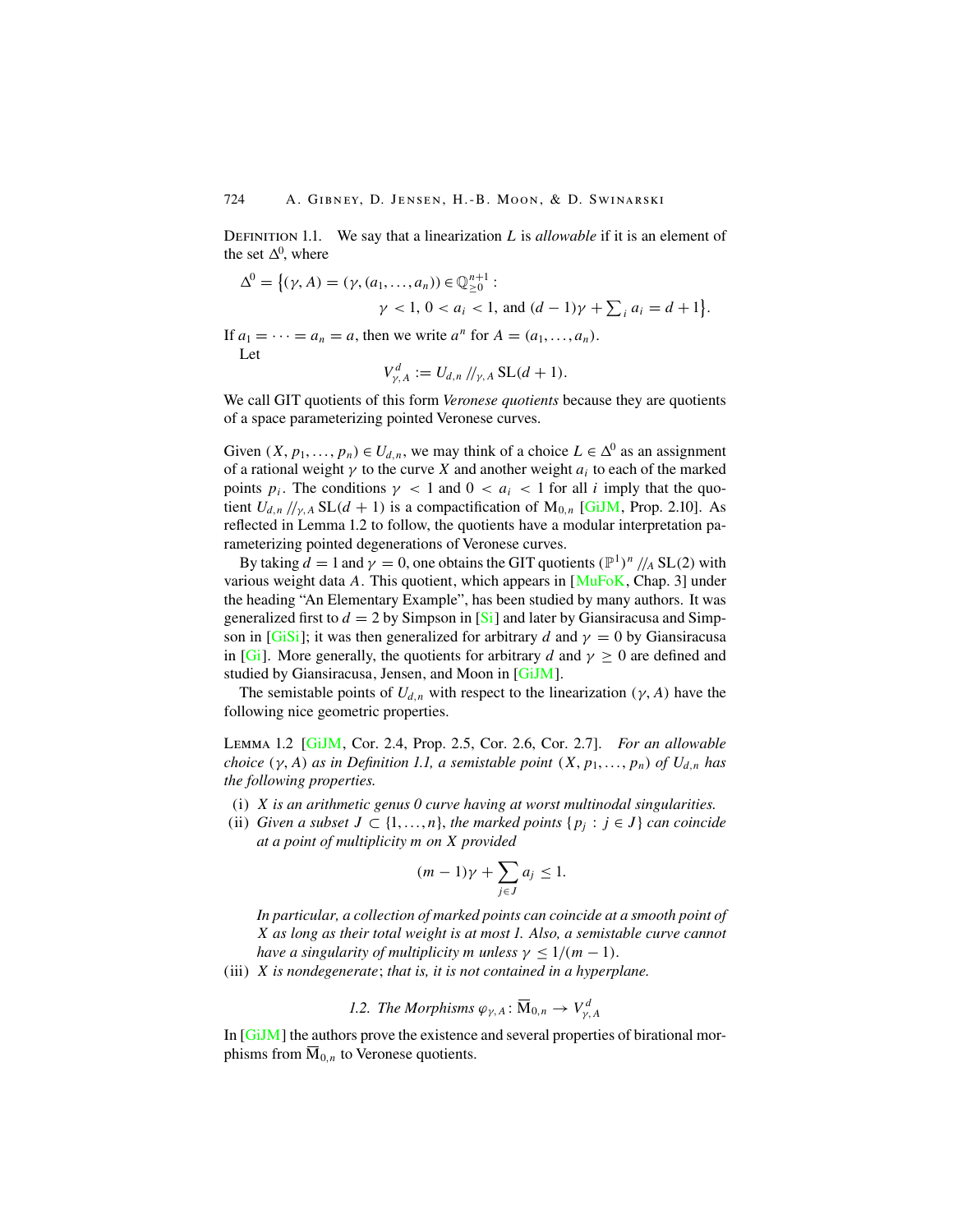Proposition 1.3 [\[GiJM](#page-29-0), Thm. 1.2, Prop. 4.7]. *For an allowable choice* (γ, A), *there exists a regular birational map*  $\varphi_{\gamma,A} \colon \overline{M}_{0,n} \to V^d_{\gamma,A}$  *preserving the interior*  $M_{0,n}$ . *Moreover,*  $\varphi_{v,A}$  factors through the contraction maps  $\rho_A$  to Hassett's mod*uli spaces*  $\overline{M}_{0.A}$ :



By the definition of the projective GIT quotient, there is a natural choice of an ample line bundle on each GIT quotient. By pulling it back to  $\overline{M}_{0,n}$ , we obtain a semi-ample divisor.

DEFINITION 1.4. Let  $L = (\gamma, A)$  be an allowable linearization on  $U_{d,n}$ , and let  $\bar{L} = L / \sqrt{L} SL(d+1)$  be the natural Q-ample line bundle on  $V_{\gamma,A}^d$ . Then  $\mathcal{D}_{\gamma,A}$  is defined as the semi-ample line bundle  $\varphi_{\gamma,A}^*(\bar{L})$ .

Next, following [[Ha\]](#page-29-0) and [[GiJM](#page-29-0)], we describe the F-curves contracted by  $\varphi_{\gamma,A}$ and  $\rho_A$ . Toward this end we first define F-curves, which together span the vector space  $N_1(\overline{M}_{0,n})$  of numerical equivalence classes of 1-cycles on  $\overline{M}_{0,n}$ .

DEFINITION 1.5. Let  $A_1 \sqcup A_2 \sqcup A_3 \sqcup A_4 = [n] = \{1, ..., n\}$  be a partition into nonempty subsets, and put  $n_i = |A_i|$ . There is an embedding

$$
f_{A_1,A_2,A_3,A_4}\colon \overline{\mathbf{M}}_{0,4}\to \overline{\mathbf{M}}_{0,n}
$$

given by attaching four legs  $L(A_i)$  to  $(X, (p_1, \ldots, p_4)) \in \overline{\mathbf{M}}_{0,4}$  at the marked points. More specifically, to each  $p_i$  we attach a stable  $(n_i + 1)$ -pointed fixed rational curve  $L(A_i) = (X_i, (p_1^i, \dots, p_{n_i}^i, p_a^i))$  by identifying  $p_a^i$  and  $p_i$ ; if  $n_i = 1$ for some *i*, we just keep  $p_i$  as is. The image is a curve in  $M_{0,n}$  whose equivalence class is the *F-curve* denoted  $F(A_1, A_2, A_3, A_4)$ . Each member of the *F-curve* consists of a (varying) *spine* and four (fixed) *legs.*

In many parts of this paper we will focus on symmetric divisors and F-curves, in which case the equivalence class is determined by the number of marked points on each leg. We shall write  $F_{n_1,n_2,n_3,n_4}$  for *any* F-curve class  $F(A_1, A_2, A_3, A_4)$ with  $|A_i| = n_i$ .

The F-curves  $F(A_1, A_2, A_3, A_4)$  contracted by the Hassett morphism  $\rho_A$  are precisely those for which one of the legs, say  $L(A_i)$ , has weight  $\sum_{j \in A_i} a_j \geq$  $\sum_{j\in[n]} a_j - 1$ . We can always order the cells of the partition so that  $A_4$  is the heaviest—that is,  $\sum_{j \in A_4} a_j \ge \sum_{j \in A_i} a_j$  for all *i*. Because the morphism  $\varphi_{\gamma, A}$ factors through  $\rho_A$ , these curves are also contracted by  $\varphi_{\gamma,A}$ . This morphism may contract additional F-curves as well, which we describe here.

As proved in [\[GiJM](#page-29-0)], the map  $\varphi_{\gamma,A}$  contracts those curves  $F(A_1, A_2, A_3, A_4)$ for which the sum of the degrees of the four legs is equal to  $d$ . We next define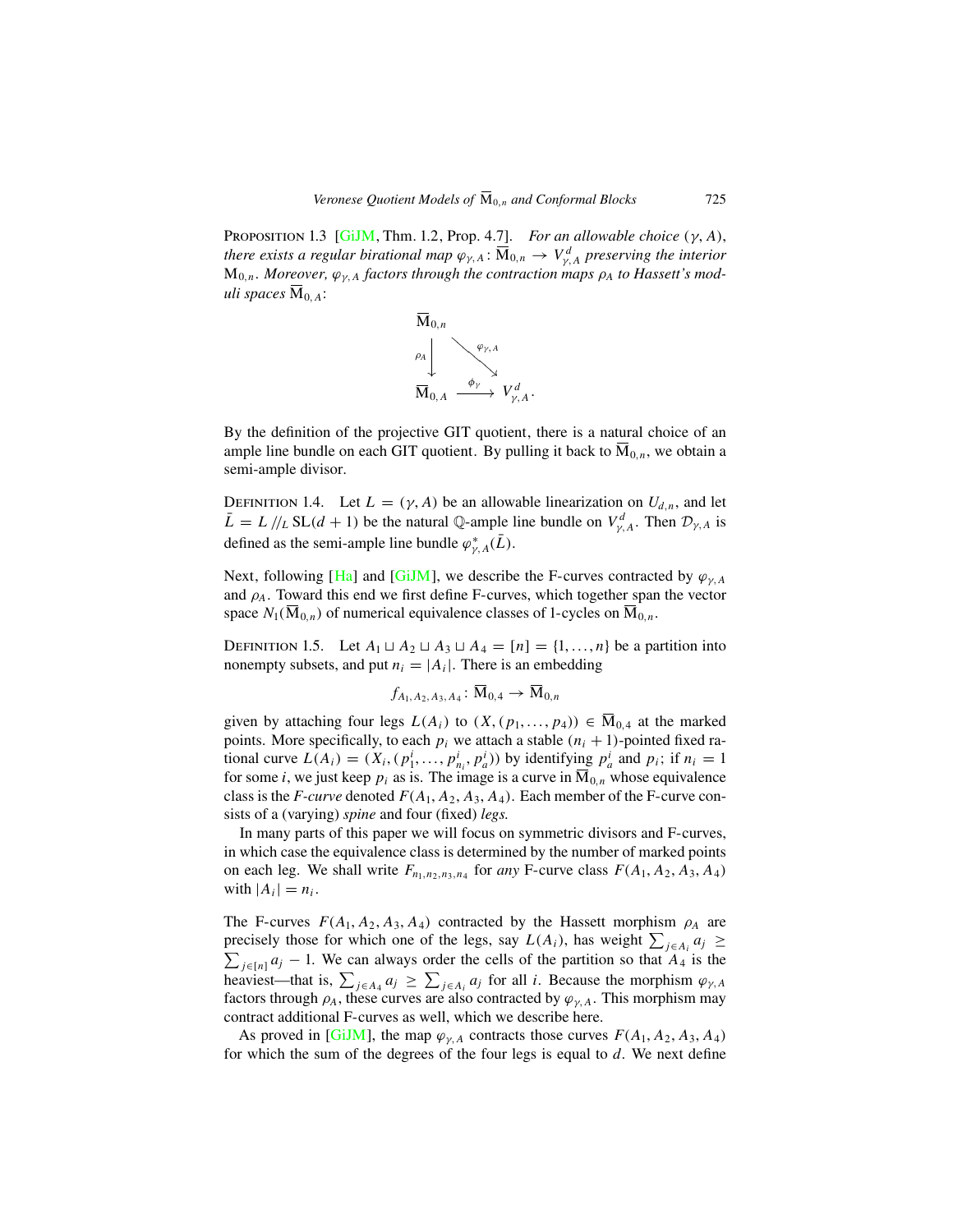two functions  $\phi$  and  $\sigma$  that are useful for computing the degree of the legs of an F-curve.

DEFINITION 1.6 [\[GiJM](#page-29-0), Sec. 3.1]. Consider the function  $\phi: 2^{[n]} \times \Delta^0 \to \mathbb{O}$ given by

$$
\phi(J, \gamma, A) = \frac{a_J - 1}{1 - \gamma}, \quad \text{where } a_J = \sum_{j \in J} a_j \text{ for } J \in 2^{[n]}
$$

.

For a fixed allowable linearization  $(\gamma, A) = (\gamma, (a_1, \ldots, a_n))$  (cf. Definition 1.1), let

$$
\sigma(J) = \begin{cases}\n\lceil \phi(J, \gamma, A) \rceil & \text{if } 1 < a_J < a_{[n]} - 1, \\
0 & \text{if } a_J < 1, \\
d & \text{if } a_J > a_{[n]} - 1.\n\end{cases}
$$

Finally, for  $(X, p_1, \ldots, p_n) \in U_{d,n}$  and  $E \subset X$  a subcurve, define  $\sigma(E) =$  $\sigma({j \in [n] \mid p_j \in E}).$ 

Proposition1.7 [[GiJM](#page-29-0), Prop. 3.5]. *For an allowable choice of* (γ, A), *suppose that*  $\phi$  (*J*,  $\gamma$ , *A*)  $\notin \mathbb{Z}$  *for any nonempty J*  $\subset$  [n]. *If X is a GIT-semistable curve and*  $E \subset X$  *is a tail* (*a subcurve such that*  $E \cap \overline{X - E}$  *is one point*), *then* deg(*E*) =  $\sigma(E)$ .

COROLLARY 1.8 [[GiJM](#page-29-0), Cor. 3.7]. *Suppose that*  $\phi(J, \gamma, A) \notin \mathbb{Z}$  *for any*  $\emptyset \neq$  $J \subset [n]$ , and let  $E \subseteq X$  be a connected subcurve of  $(X, p_1, ..., p_n) \in U_{d,n}^{ss}$ . Then

$$
\deg(E) = d - \sum \sigma(Y),
$$

*where the sum is over all connected components Y of*  $\overline{X \setminus E}$ .

Given an F-curve  $F(A_1, A_2, A_3, A_4)$  as described perviously, Proposition 1.7 states that deg( $L(A_i)$ ) =  $\sigma(A_i)$  if  $\phi(A_i, \gamma, A)$  is not an integer. It follows that the degree of the spine is 0, and hence that the F-curve is contracted, if and only if  $\sum_{i=1}^{4} \sigma(A_i) = d.$ 

REMARK 1.9. When  $U_{d,n}^{ss}$  has a strictly semistable point, it is possible that  $\phi(A_i, \gamma, A) \in \mathbb{Z}$ . If  $\phi(A_i, \gamma, A) = k$  is an integer then  $\deg(L(A_i))$  may be either k or  $k + 1$ . In this case, both curves are identified in the GIT quotient and it suffices to consider the case where the legs have the maximum possible total degree.

# **2. The Veronese Quotient Divisors** *Dγ,<sup>A</sup>*

The Veronese quotient divisors  $\mathcal{D}_{\gamma,A}$  are semi-ample divisors that give rise to morphisms from  $\overline{M}_{0,n}$  to the Veronese quotients  $V_{\gamma,A}^d$ . One of the main results of this paper is to give the combinatorial tools necessary to study these divisors as elements of the cone of nef divisors on  $M_{0,n}$ .

In Theorem 2.1, we give a formula for the intersection of the  $\mathcal{D}_{\gamma,A}$  (as given in Definition 1.4) with F-curves on  $\overline{M}_{0,n}$  (as described in Definition 1.5). As a first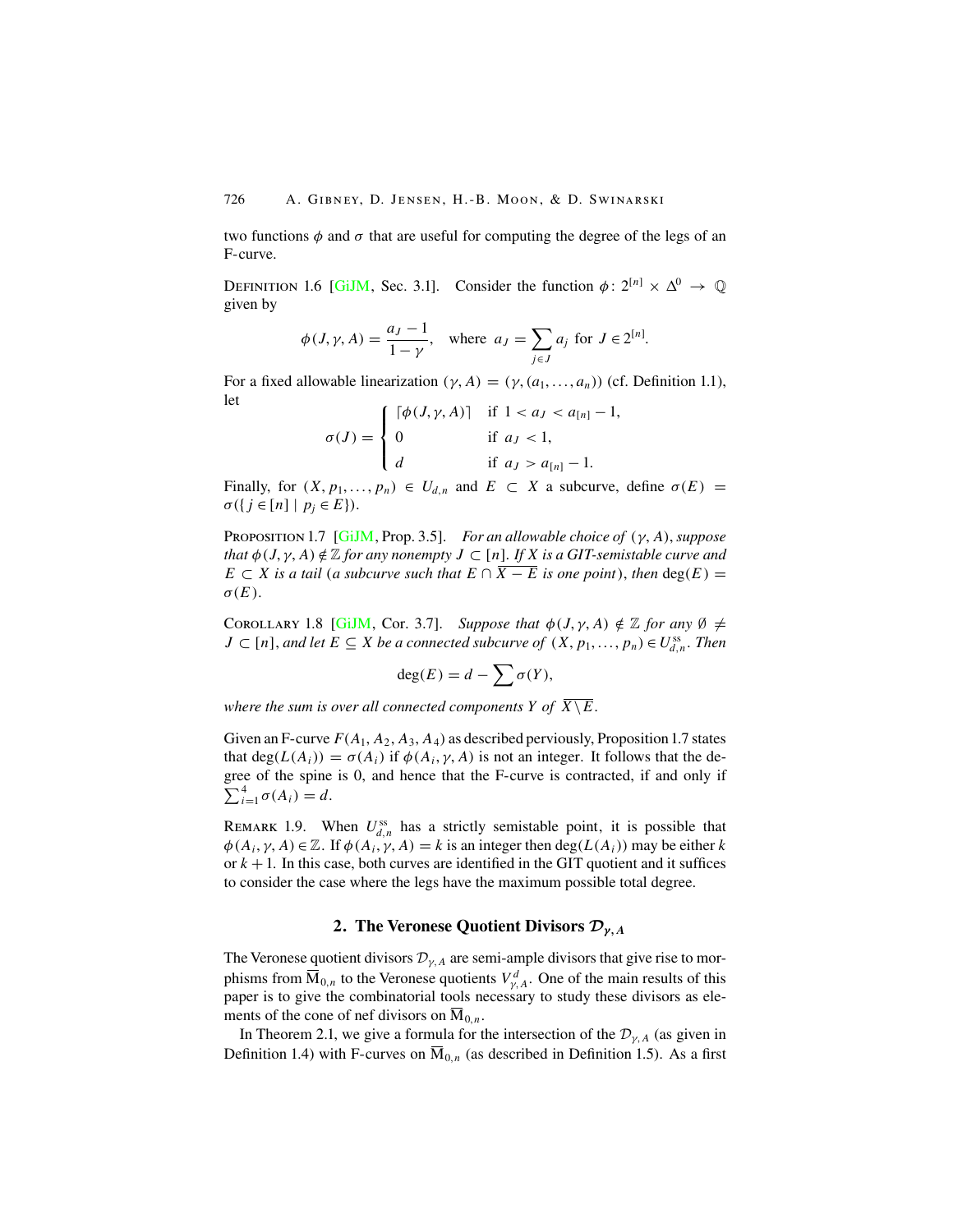application of Theorem 2.1, in Section 2.5 we give a simple formula for the intersection of the particular divisors  $\mathcal{D}_{\frac{\ell-1}{\ell+1},\left(\frac{1}{\ell+1}\right)^{2g+2}}$  with a basis of F-curves. As a second application of Theorem 2.1, in Corollary 2.12 we specify the class of  $\mathcal{D}_{\gamma,A}$ when A is  $S_n$ -invariant. We have already described (at the end of Section 1) a criterion for determining when these numbers are 0, but computing them in the nonzero case is substantially more complicated.

We first state Theorem 2.1 and Corollary 2.2; the latter exhibits the intersection numbers in a particular case. Before proving Theorem 2.1, in Section 2.1 we give an overview of our approach.

NOTATION. Let  $[n] = A_1 \sqcup A_2 \sqcup A_3 \sqcup A_4$  be a partition and let  $F(A_1, A_2, A_3, A_4)$ be the corresponding F-curve (cf. Definition 1.5). Recall that  $\sigma(A_i)$  is the degree of the leg  $L(A_i)$  (Definition 1.6). In this section, we establish the following explicit formula for the intersection of  $\mathcal{D}_{\nu,A}$  and  $F(A_1, A_2, A_3, A_4)$ .

THEOREM 2.1. *Suppose we have an allowable linearization*  $(\gamma, A)$  *with*  $d > 2$ and also an F-curve  $F(A_1, A_2, A_3, A_4)$ . Then

$$
F(A_1, A_2, A_3, A_4) \cdot \mathcal{D}_{\gamma, A}
$$
  
=  $\left(\sum_{i=1}^3 c_{i4}^2\right) \frac{w}{2d} + \left(w_{A_4} - \frac{w}{d} \sigma(A_4)\right) b$   
+  $\sum_{i=1}^3 \left(\frac{w}{d} (\sigma(A_i) + \sigma(A_4)) - w_{A_i} - w_{A_4}\right) c_{i4}$   
-  $\frac{1+\gamma}{2d} \left(\sum_{i=1}^4 \sigma(A_i) (d - \sigma(A_i)) - \sum_{i=1}^3 \sigma(A_i \cup A_4) (d - \sigma(A_i \cup A_4))\right),$ 

*where*

$$
c_{ij} := d - \sigma(A_i) - \sigma(A_j) - \sigma([n] \setminus (A_i \cup A_j))
$$
  
=  $\sigma(A_i \cup A_j) - \sigma(A_i) - \sigma(A_j),$   

$$
b = d - \sum_{i=1}^4 \sigma(A_i),
$$
  

$$
w = \sum_{i=1}^n a_i,
$$
  

$$
w_{A_j} = \sum_{i \in A_j} a_i.
$$

Note that the case  $d = 1$  was studied previously in [[AS](#page-29-0), Sec. 2]. If there is an  $A_i$  such that  $\phi(A_i, \gamma, A)$  is an integer, then the  $\sigma$ -function does not give a unique degree for each leg (Remark 1.9). Nonetheless, the result of Theorem 2.1 is independent of the choice of semistable degree distribution.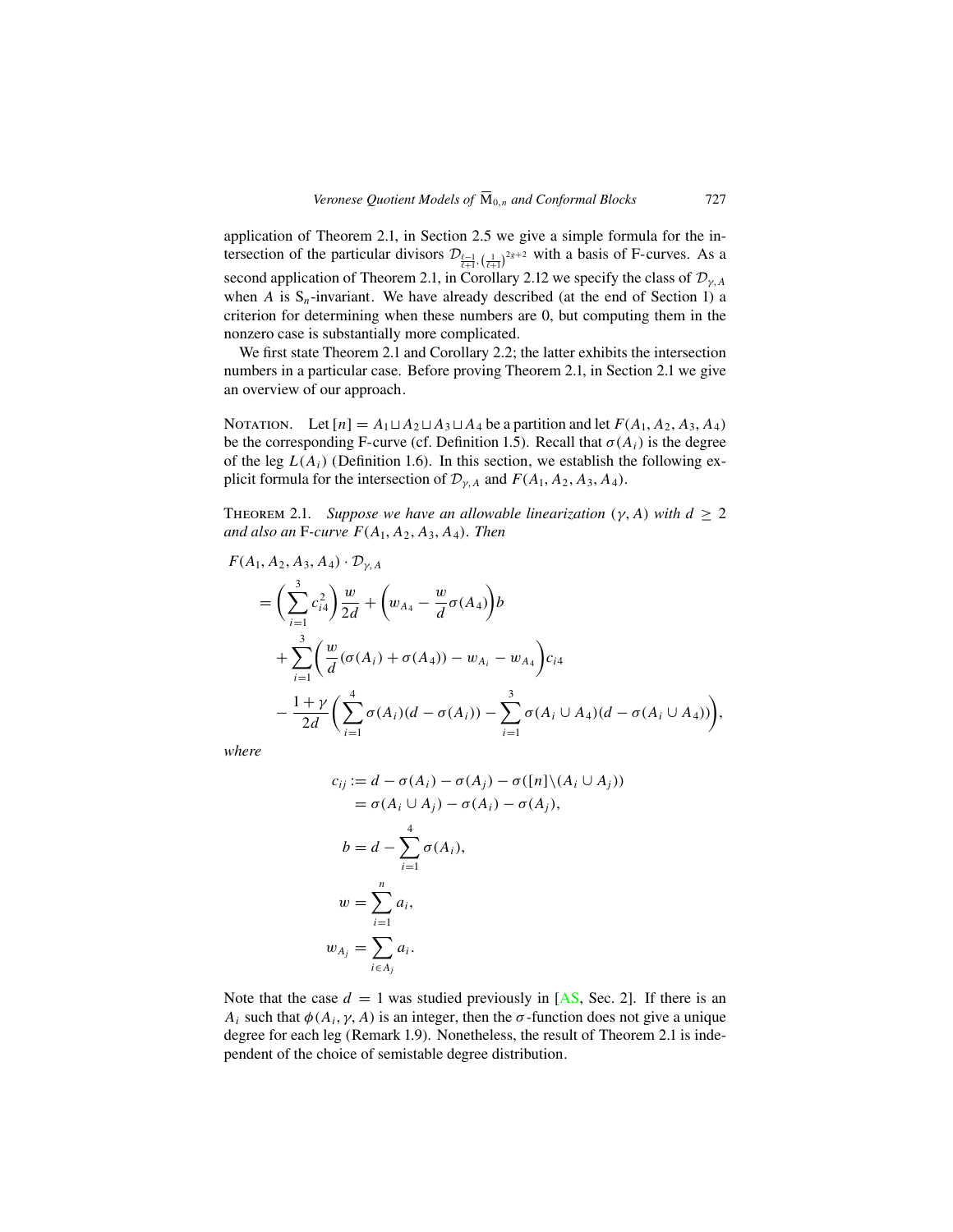As an example for how simple this formula can be, consider the following.

# COROLLARY 2.2. *For*  $n = 2g + 2$  and  $1 \le \ell \le g$ ,

$$
F_{n-i-2,i,1,1} \cdot \mathcal{D}_{\frac{\ell-1}{\ell+1},\left(\frac{1}{\ell+1}\right)^{2g+2}} = \begin{cases} \frac{1}{\ell+1} & \text{if } i \equiv \ell \pmod{2} \text{ and } i \geq \ell, \\ 0 & \text{otherwise.} \end{cases}
$$

Before delving into the proof of Theorem 2.1 (in Section 2.4), we first explain our approach (in Section 2.1) and develop a useful tool (in Section 2.2) that is a rational lift to  $U_{d,n}$  of the image C in  $V_{\gamma,A}^d$  of a given F-curve.

## *2.1. Approach to the Proof of Theorem 2.1*

Let C be the image of  $F(A_1, A_2, A_3, A_4)$  in  $V_{\gamma, A}^d$  under the map  $\varphi_{\gamma, A}$ . Let  $L =$  $\mathcal{O}(\gamma, A)$  be an allowable polarization on  $U_{d,n}$ , and let  $\bar{L} = L / /_{\gamma, A} SL(d + 1)$  be the associated ample line bundle on  $V_{\gamma,A}^d$ . By the projection formula, we have

$$
F(A_1, A_2, A_3, A_4) \cdot \mathcal{D}_{\gamma, A} = C \cdot \bar{L}.
$$

Therefore, proving Theorem 2.1 requires that we compute  $C \cdot \bar{L}$ . To do this, we will lift C to an appropriate curve  $\tilde{C}$  on  $U_{d,n}$  and perform the intersection there.

DEFINITION 2.3. Let C be a curve in  $V_{\gamma,A}^d$ , and let  $\pi: U_{d,n}^{ss} \to V_{\gamma,A}^d$  be the quotient map. A *rational lift* of C to  $U_{d,n}$  is a curve  $\tilde{C}$  in  $U_{d,n}$  such that:

- a general point of  $\tilde{C}$  lies in  $U_{d,n}^{ss}$ ; and
- $\pi(\tilde{C}) = C$  and  $\pi|_{\tilde{C}} : \tilde{C} \dashrightarrow C$  is of degree 1.

A section of  $\overline{L}$  can be pulled back to a section of  $L$  that vanishes on the unstable locus. It follows that if we have a rational lifting  $\tilde{C}$  then, by the projection formula,

$$
C \cdot \bar{L} = \tilde{C} \cdot \left( L - \sum t_i E_i \right)
$$

for some rational numbers  $t_i > 0$ ; here the sum is taken over all irreducible un-stable divisors. By the proof of [[GiJM](#page-29-0), Prop. 4.6], there are two types of unstable divisors. One is a divisor of curves with unstable degree distribution and the other is  $D_{\text{deg}}$ , the divisor of curves contained in a hyperplane. If  $\tilde{C}$  intersects  $D_{\text{deg}}$  only among unstable divisors, then  $C \cdot \overline{L} = \tilde{C} \cdot (L - tD_{\text{deg}})$  for some  $t > 0$ .

#### *2.2 An Explicit Rational Lift*

In this section we will construct a rational lift  $\tilde{C}$  to  $U_{d,n}$  of the image C in  $V_{\gamma,A}^d$ of an F-curve  $F(A_1, A_2, A_3, A_4)$  in  $\overline{M}_{0,n}$ . This lift  $\tilde{C}$  will be used to prove Theorem 2.1 in Section 2.4.

An F-curve is isomorphic to  $\overline{M}_{0,4} \cong \mathbb{P}^1$ . Thus the total space of an F-curve is a family of curves over  $\mathbb{P}^1$ , which is a reducible surface for  $n\geq 5$  that consists of five components. One component corresponds to a varying spine, which is isomorphic to the universal curve over  $\overline{M}_{0,4}$  and hence to  $\overline{M}_{0,5}$ ; the other four components are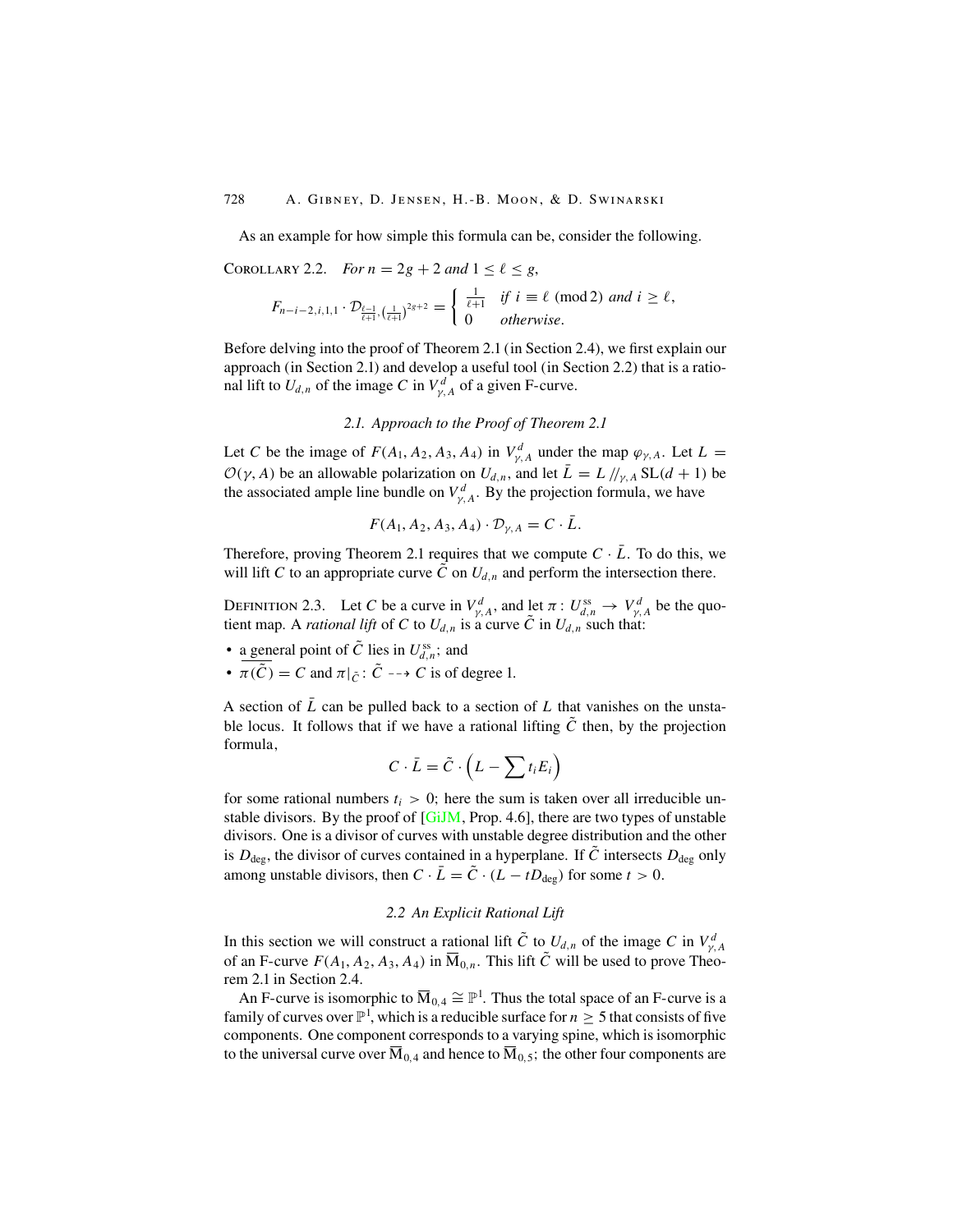constant families over  $\mathbb{P}^1$ , which correspond to four fixed legs. We will think of the total space  $X \cong \overline{M}_{0.5}$  of spines as the blowup of three points on the diagonal in  $\mathbb{P}^1 \times \mathbb{P}^1$ . The points of attachment to the legs  $L(A_i)$  that are labeled by  $A_1, A_2$ , and  $A_3$  will correspond to the three sections of X through the exceptional divisors, while the point of attachment to the leg  $L(A_4)$  will correspond to the diagonal. We denote the classes of the total transforms of two rulings on  $\mathbb{P}^1 \times \mathbb{P}^1$  by F (for fiber) and S (for section), and we denote the exceptional divisors by  $E_i$ . Then, on  $X \cong \overline{M}_{0.5}$ , the ten boundary classes are given by

$$
D_{15} = S - E_1, D_{25} = S - E_2, D_{35} = S - E_3,
$$
  
\n
$$
D_{45} = F + S - E_1 - E_2 - E_3, D_{14} = F - E_1, D_{24} = F - E_2,
$$
  
\n
$$
D_{34} = F - E_3, D_{23} = E_1, D_{13} = E_2, D_{12} = E_3.
$$
  
\n(1)

Here is an outline of the construction of an explicit rational lift of a curve on  $V_{\gamma,A}^d$ . For a curve isomorphic to  $\mathbb{P}^1$  on  $V_{\gamma,A}^d$ , we need to construct a family of rational curves in  $\mathbb{P}^d$  of degree d over  $\mathbb{P}^1$  and with n sections. To begin, we construct a map from X to  $\mathbb{P}^d$  by constructing a base point free sublinear system V of a certain divisor class on  $X$ . We then attach four fixed legs to make a family of degree d rational curves. To make a family of curves whose general member is in  $U_{d,n}^{ss}$ , the general member must satisfy certain degree conditions on each irreducible component and must also be nondegenerate. Let  $\sigma(A_i)$  be the degree of the leg containing marked points in  $A_i$ . (If  $U_{d,n}^{ss} = U_{d,n}^s$  then the degree of the leg is uniquely determined by the  $\sigma$ -function in [\[GiJM](#page-29-0)], but if there are strictly semistable points then the degree is not determined uniquely; in the latter case, we can take any degree distribution that gives semistable points—see Remark 1.9.) Then the general fiber must have degree

$$
b := d - \sum_{i=1}^4 \sigma(A_i).
$$

As the cross ratio of the four points on the spine varies, there are three points at which the spine breaks into two components. The degree of one of these components where  $A_i$  and  $A_j$  come together is exactly

$$
c_{ij} := d - \sigma(A_i) - \sigma(A_j) - \sigma([n] \setminus (A_i \sqcup A_j)) = \sigma(A_i \sqcup A_j) - \sigma(A_i) - \sigma(A_j).
$$

Hence we consider the following divisor class on  $X$  (which depends on an integer  $a \geq 0$ :

$$
H(a) := aF + bS - \sum_{i=1}^{3} c_{i4} E_i.
$$

When  $a \gg 0$ , this divisor class is base point free (Lemma 2.4) and so defines a map to  $\mathbb{P}^d$ . Moreover, for  $a \gg 0$  we can take a subspace  $V \subset H^0(X, H(a))$  of dimension  $b + 2$  such that its restriction  $V|_F$  to every fiber defines a rational normal curve of degree  $b$ ; thus the image of  $X$  is nondegenerate (Lemma 2.6). In Proposition 2.7, we establish that the general point of the family obtained via attaching four fixed tails is semistable by showing that it satisfies certain degree conditions.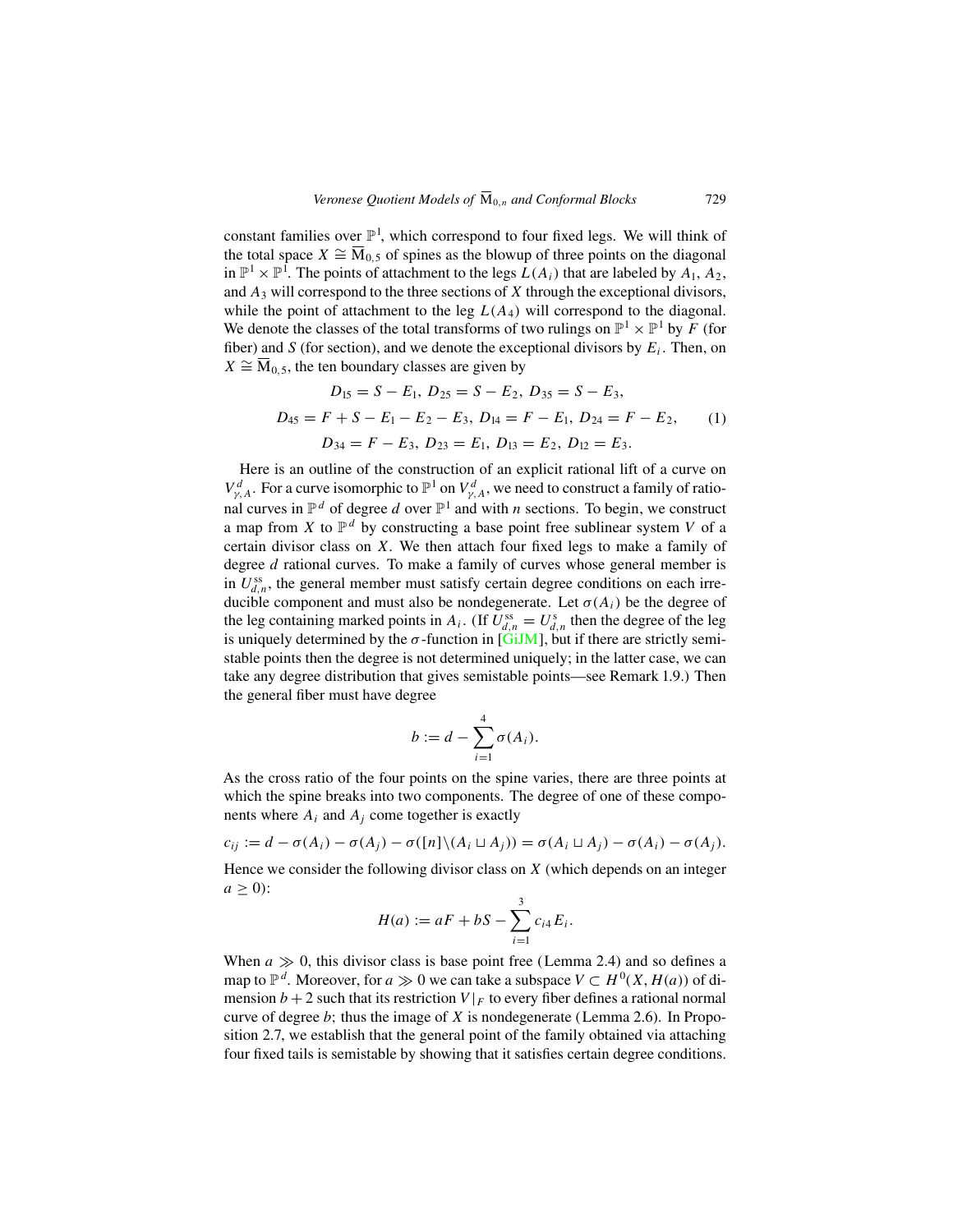LEMMA 2.4. *For*  $a \gg 0$ ,  $H(a)$  *is base point free.* 

*Proof.* Since X is a del Pezzo surface, it is well known that if  $H(a)$  is nef then  $H(a)$  is base point free. On  $X \cong \overline{M}_{0.5}$ , the cone of curves is generated by the classes  $D_{ii}$ . Thus, by using the explicit descriptions of the divisors  $D_{ii}$  given in (1), it is straightforward to check that  $H(a)$  is nef if and only if

$$
a \ge c_{i4}
$$
,  $b \ge c_{i4}$ , and  $a + b \ge \sum_{i=1}^{3} c_{i4}$ .

The second inequality is immediate because  $b = c_{12} + c_{34} = c_{13} + c_{24} = c_{14} + c_{23}$ . So if *a* is sufficiently large, then  $H(a)$  is nef and base point free.  $\Box$ 

LEMMA 2.5. *For*  $a \gg 0$ , the map  $H^0(X, H(a)) \to H^0(F, H(a)|_F)$  is surjective.

*Proof.* By the exact sequence

$$
0 \to H^0(X, H(a) - F)
$$
  
\n
$$
\to H^0(X, H(a)) \to H^0(F, H(a)|_F) \to H^1(X, H(a) - F),
$$

it suffices to show that  $h^1(X, H(a) - F) = 0$ . Since X is a del Pezzo surface,  $-K_X$ is ample. Thus  $H(a) - K_X$  is ample for  $a \gg 0$  by Lemma 2.4 and  $h^i(X, H(a)) =$  $h^{i}(X, H(a) - K_X + K_X) = 0$  for  $i > 0$  by the Kodaira vanishing theorem. Since  $H(a) - F = H(a-1)$  by definition,  $h^1(X, H(a) - F) = 0$  for large a as well.

By a Riemann–Roch calculation, if  $a \gg 0$  then

$$
h^{0}(X, H(a)) = 3ab - \sum_{i=1}^{3} {c_{i4} + 1 \choose 2} + 1.
$$

So for sufficiently large a,  $h^0(X, H(a))$  is greater than  $d + 1$ ; hence we cannot use the complete linear system  $|H(a)|$  to construct a map to  $\mathbb{P}^d$ . To deal with this problem, we use the following lemma.

LEMMA 2.6. Let  $V \subset H^0(X, H(a))$  be a general linear subspace of dimension  $h^0(F, H(a)|_F) + 1 = b + 2$ . For  $a \gg 0$ , the map  $V \to H^0(F, H(a)|_F)$  is surjec*tive for every fiber* F.

*Proof.* For a given fiber F, write  $K_F$  for the kernel of the map  $H^0(X, H(a)) \to$  $H^0(F, H(a)|_F)$ . From Lemma 2.5 it follows that  $K_F$  is a linear space of dimension  $h^0(X, H(a) - F)$ . We will show that dim  $V \cap K_F = 1$  for every fiber F. In particular, denote the fiber over a point  $y \in \overline{M}_{0,4} \cong \mathbb{P}^1$  by  $F_y$ , and consider the variety

$$
Z = \{(y, V) \in \mathbb{P}^1 \times \text{Gr}(b + 2, H^0(X, H(a))) \mid \dim V \cap K_{F_y} \ge 2\}.
$$

The fibers of Z over  $\mathbb{P}^1$  are Schubert varieties, which are known to be irreducible of codimension 2 in the Grassmannian. It follows that  $\dim Z <$ dim Gr( $b+2$ ,  $H^0(X, H(a))$  and so Z does not map onto the Grassmannian. Consequently, for the general  $V \in \text{Gr}(b + 2, H^0(X, H(a)))$ , dim  $V \cap K_{F_y} < 2$  for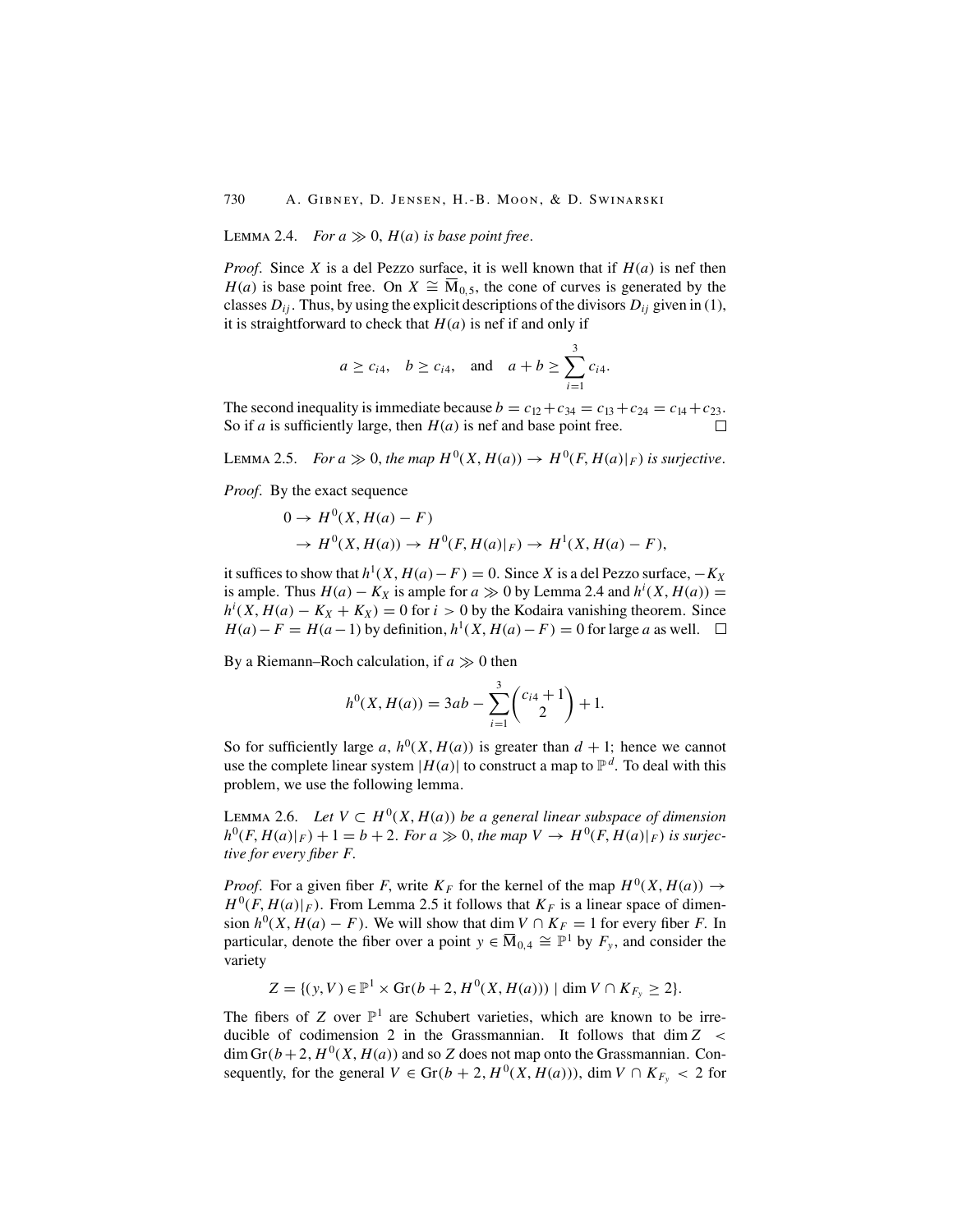every  $y \in \mathbb{P}^1$ ; however, dim  $V \cap K_{F_v} \ge 1$  trivially for dimension reasons. It follows that the map  $V \to H^0(F, H(a)|_F)$  is surjective for every fiber F.  $\Box$ 

By Lemma 2.6, if we consider the map  $X \to \mathbb{P}^{b+1}$  corresponding to the linear series V then it is clear that each individual fiber is mapped to  $\mathbb{P}^{b+1}$  via a complete linear series. Hence the general fiber maps to a smooth rational normal curve of degree b, and the three special fibers map to nodal curves whose two components have the appropriate degrees. Then, provided  $b < d$ , one can embed this  $\mathbb{P}^{b+1}$  in  $\mathbb{P}^d$  and obtain a family of curves in that projective space.

Now consider the case  $b = d$ . Since X is a surface and  $d > 2$ , we can take a point  $p \in \mathbb{P}^{b+1} \setminus X$ . Considering a projection from p, we obtain a family of curves in  $\mathbb{P}^d$  with the same degree distribution. We must choose the point p so that a general member of such a family of curves is semistable. Because that member has the correct degree distribution, it suffices to check that a general member of the family is not contained in a hyperplane. Yet the image of a curve under projection is degenerate only if the original curve is degenerate.

To each of the four sections we attach a family of curves that does not vary in moduli. Using the same trick as before, we may take four copies of  $\mathbb{P}^1 \times \mathbb{P}^1$ , mapped into  $\mathbb{P}^d$  via a linear series  $V_i \subset |\mathcal{O}(x_i, y_i)|$ , where

$$
x_i = \begin{cases} H(a) \cdot (S - E_i) = a - c_{i4}, & i \neq 4, \\ H(a) \cdot (F + S - \sum_{j=1}^3 E_j) = a + b - \sum_{j=1}^3 c_{j4}, & i = 4, \end{cases}
$$

and where  $y_i = \sigma(A_i)$  is the degree of the leg. Note that if  $b = d$  then  $\sigma(A_i) =$ 0; in that case, we need not worry about the construction of extra components.

Proposition 2.7. *The family that we have constructed is a rational lift of*  $\varphi_{v,A}(F(A_1, A_2, A_3, A_4))$ . *Furthermore, it does not intersect any GIT-unstable divisor other than*  $D_{\text{deg}}$ .

*Proof.* We claim that all of the members of this family satisfy the degree conditions required by semistability. Indeed, the general member is a nodal curve with four components labeled by the  $A_i$ . The degree of the leg labeled by  $A_i$  is  $\mathcal{O}(x_i, y_i)$ .  $\mathcal{O}(1,0) = \sigma(A_i)$ , and the degree of the spine is  $H(a) \cdot F = b = d - \sum_{i=1}^{4} \sigma(A_i)$ . As one varies the cross ratio of the four points on the spine, there are three points where the spine breaks into two components. The degree of these components are, for instance,  $H(a) \cdot E_1 = c_{14} = d - \sigma(A_4) - \sigma(A_1) - \sigma([n] \setminus (A_4 \cup A_1))$  and  $H(a) \cdot (F - E_1) = b - c_{14} = d - \sigma(A_2) - \sigma(A_3) - \sigma([n] \setminus (A_2 \cup A_3)).$  $\Box$ 

## 2.3. Divisor Classes on  $U_{d,n}$

The main result of this section is Lemma 2.9, which gives a numerical relation between several divisor classes on  $U_{d,n}$ .

DEFINITION 2.8. Let H be the divisor class on  $U_{d,n}$  parameterizing curves that meet a fixed codimension 2 linear subspace in  $\mathbb{P}^d$ . Let  $D_k$  be the divisor class on  $U_{d,n}$  that is the closure of the locus parameterizing curves with two irreducible components with respective degrees k and  $d - k$ . Finally, let  $D_{\text{des}}$  be the divisor of curves contained in a hyperplane.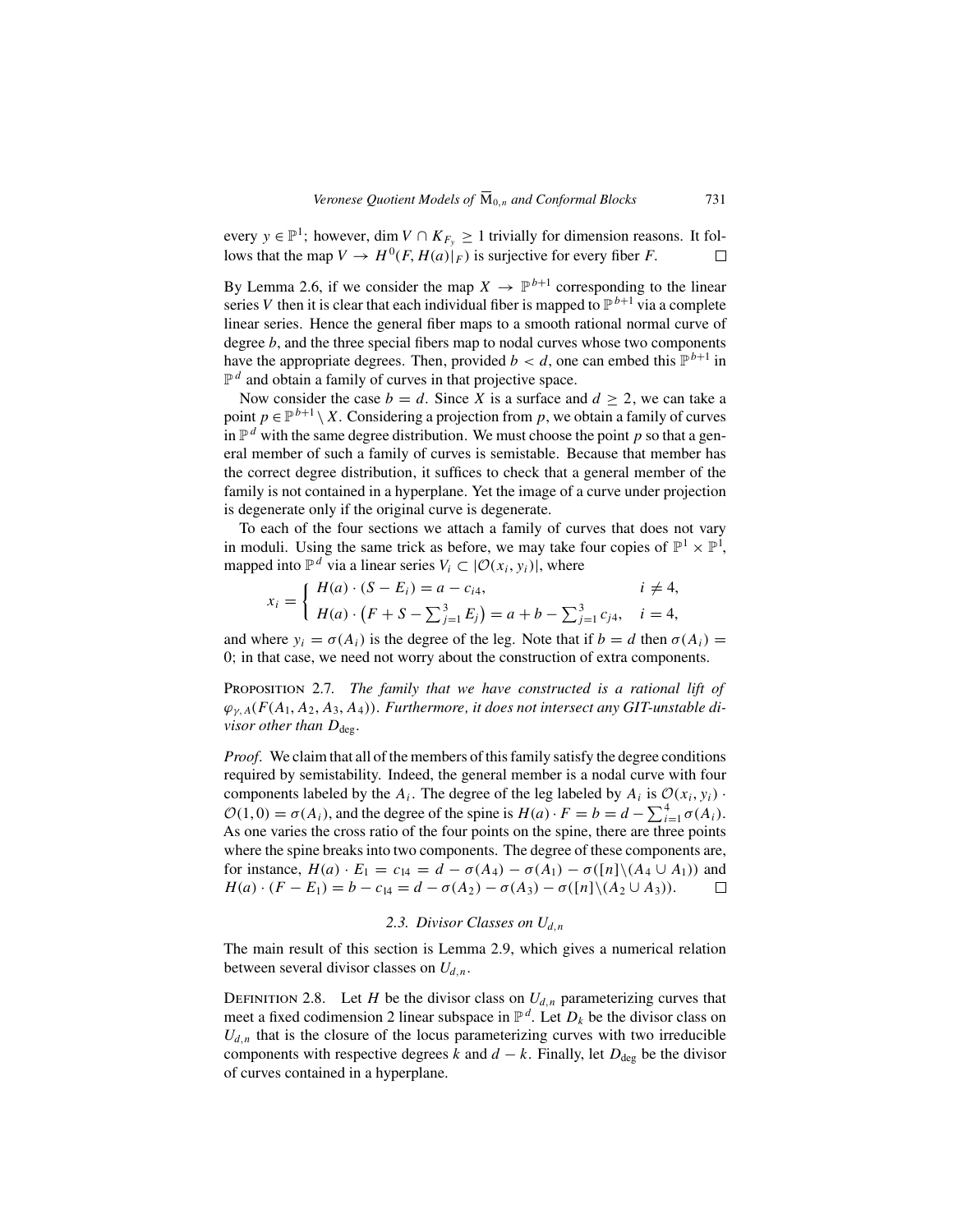LEMMA 2.9. *The following numerical relation holds in*  $N^1(U_{d,n})$ :

$$
D_{\text{deg}} = \frac{1}{2d} \bigg( (d+1)H - \sum_{k=1}^{\lfloor d/2 \rfloor} k(d-k)D_k \bigg).
$$

To prove this result, we will use a result of [[CHSta](#page-29-0)] about the moduli space of stable maps. A map  $f: (C, p_1, \ldots, p_n) \to \mathbb{P}^r$  from an arithmetic genus 0 curve C with *n* marked points to  $\mathbb{P}^r$  is called *stable* if

- C has at worst nodal singularities,
- $p_i$  are distinct smooth points on C, and
- $\omega_c + \sum p_i + f^* \mathcal{O}(3)$  is ample.

We say that f has degree d if  $f^*O(1)$  has degree d on C. A moduli space of stable maps  $\overline{M}_{0,n}(\mathbb{P}^r,d)$  is the moduli space of degree d stable maps from genus 0 *n*-pointed curves to  $\mathbb{P}^r$ . For more information about moduli space of stable maps, see [[FP\]](#page-29-0).

Here is a list of properties of  $\overline{M}_{0,n}(\mathbb{P}^d, d)$  that we will use in the paper.

- (i) There is a forgetful map  $f: \overline{M}_{0,n}(\mathbb{P}^d, d) \to \overline{M}_{0,0}(\mathbb{P}^d, d)$  that forgets the *n* marked points and stabilizes the map.
- (ii) There are several functorial morphisms. A cycle morphism  $\overline{M}_{0,n}(\mathbb{P}^d, d) \to$ Chow(1,  $d$ ,  $\mathbb{P}^d$ ) maps a stable map to its image of the fundamental cycle of the domain. There are *n* evaluation maps  $\overline{M}_{0,n}(\mathbb{P}^d, d) \to \mathbb{P}^d$  that send a stable map to the image of *i*th marked points on  $\mathbb{P}^d$ . Taking the product of these maps yields a cycle map

$$
g: \overline{\mathbf{M}}_{0,n}(\mathbb{P}^d, d) \to \mathbf{Chow}(1, d, \mathbb{P}^d) \times (\mathbb{P}^d)^n
$$

that clearly factors through  $U_{d,n}$ .

(iii) We can define divisor classes H,  $D_k$ , and  $D_{\text{deg}}$  on  $\overline{M}_{0,n}(\mathbb{P}^d, d)$  using the descriptions given in Definition 2.8.

*Proof of Lemma 2.9.* By [\[CHSta](#page-29-0), Lemma 2.1], on the moduli space of stable maps  $\overline{\mathrm{M}}_{0,0}(\mathbb{P}^d, d)$  we have

$$
D_{\text{deg}} = \frac{1}{2d} \bigg( (d+1)H - \sum_{k=1}^{\lfloor d/2 \rfloor} k(d-k)D_k \bigg).
$$

If we pull back  $D_{deg}$  by the forgetful map  $f: \overline{M}_{0,n}(\mathbb{P}^d, d) \to \overline{M}_{0,0}(\mathbb{P}^d, d)$  then we obtain the same formula for  $D_{\text{deg}}$  on  $\overline{M}_{0,n}(\mathbb{P}^d, d)$ . Now, for the cycle map  $g: \overline{M}_{0,n}(\mathbb{P}^d, d) \to U_{d,n}$ , we have  $g_*(H) = H = \mathcal{O}_{\text{Chow}}(1), g_*(D_k) = D_k$ , and  $g_*(D_{\text{deg}}) = D_{\text{deg}}$ . As a result, the same formula holds for  $U_{d,n}$ .

### *2.4. Proof of Theorem 2.1*

In this section we prove Theorem 2.1, which relies on the curve constructed in Section 2.2.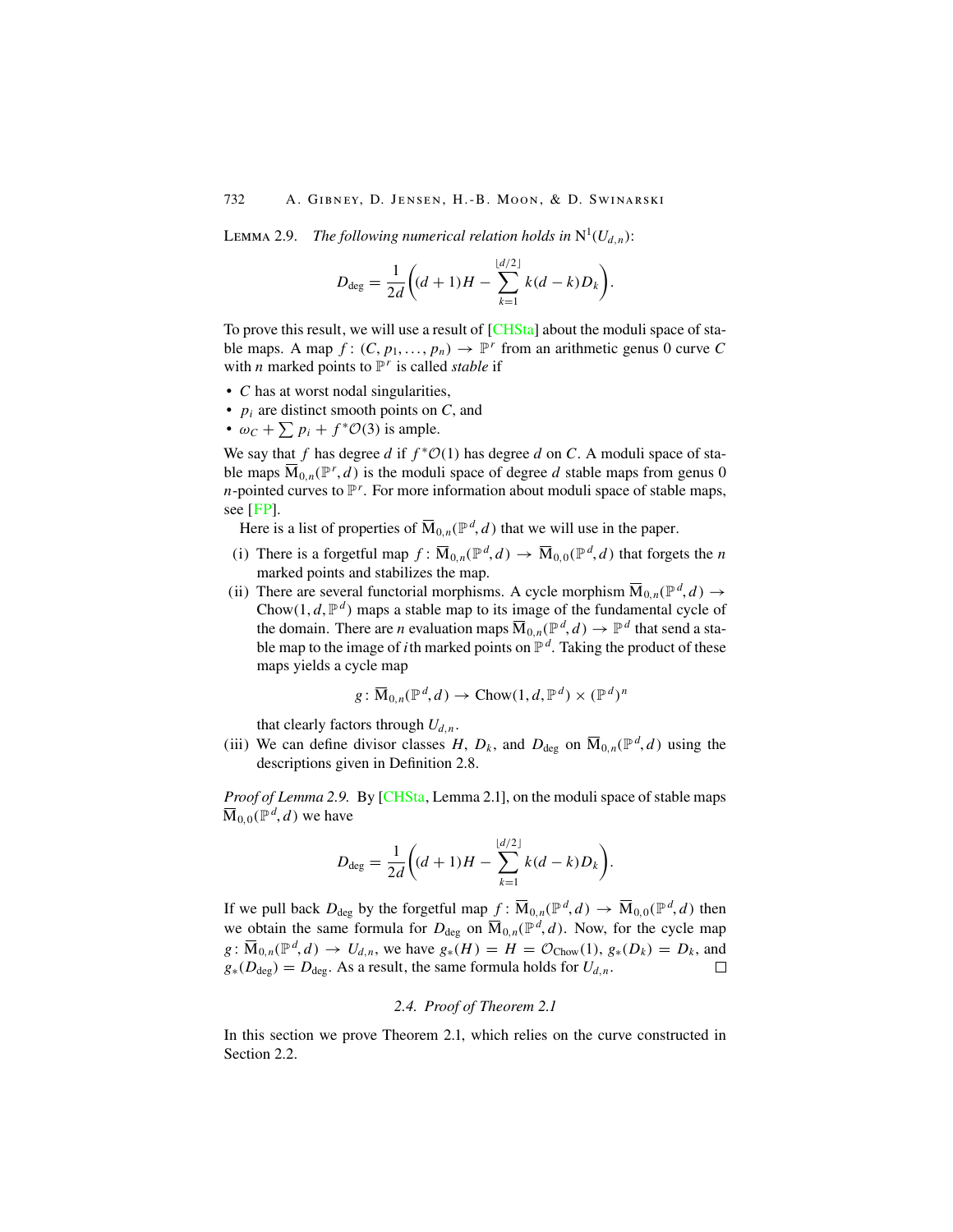*Proof.* As explained in Section 2.1, to prove Theorem 2.1 we shall compute the intersection of C, the image of  $F(A_1, A_2, A_3, A_4)$  in  $V_{\gamma,A}^d$ , with the natural ample line bundle  $\bar{L}$ . For this it suffices to find a rational lift  $\tilde{C}$  of this curve to  $U_{d,n}$  such that a general element of  $\tilde{C}$  is semistable and then to compute the intersection in  $U_{d,n}$ .

By Proposition 2.7, the family constructed in Section 2.2 has this property; we can therefore use it to carry out these computations. To compute the intersection of C with  $\mathcal{O}_{\text{Chow}}(1)$ , fix a general codimension 2 linear space in  $\mathbb{P}^d$ . The intersection number is precisely the number of curves in the family that intersect this linear space. In other words, it is the total degree of our five surfaces. Hence

$$
\tilde{C} \cdot \mathcal{O}_{\text{Chow}}(1)
$$
\n
$$
= H(a)^2 + \sum_{i=1}^4 \mathcal{O}(x_i, y_i)^2
$$
\n
$$
= 2ab - \sum_{i=1}^3 c_{i4}^2 + \sum_{i=1}^3 2(a - c_{i4})\sigma(A_i) + 2\left(a + b - \sum_{j=1}^3 c_{j4}\right)\sigma(A_4)
$$
\n
$$
= 2ad + 2\sigma(A_4)b - \sum_{i=1}^3 c_{i4}^2 - \sum_{i=1}^3 2(\sigma(A_i) + \sigma(A_4))c_{i4}.
$$

Similarly, to compute the intersection of  $\tilde{C}$  with  $\mathcal{O}_{\mathbb{P}^d} (1)$ , fix a general hyperplane in  $\mathbb{P}^d$ . The intersection number is precisely the number of points at which the *j*th section meets this hyperplane; in other words, it is the degree of the *j*th section. If  $A_i$  is the part of the partition containing j, then

$$
\tilde{C} \cdot \mathcal{O}_{\mathbb{P}_j^d}(1) = \mathcal{O}(x_i, y_i) \cdot \mathcal{O}(0, 1) = x_i = \begin{cases} a - c_{i4}, & i \neq 4, \\ a + b - \sum_{k=1}^3 c_{k4}, & i = 4. \end{cases}
$$

One can then easily compute the intersection with  $L = \bigotimes_{j=1}^n \mathcal{O}_{\mathbb{P}_i^d}(a_j) \otimes$  $\mathcal{O}_{\text{Chow}}(\gamma)$  by linearity. If we let  $w_{A_j} = \sum_{i \in A_j} a_i$  and  $w = \sum_{i=1}^n a_i$ , then

$$
\tilde{C} \cdot L = \gamma \left( 2ad + 2\sigma(A_4)b - \sum_{i=1}^3 c_{i4}^2 - \sum_{i=1}^3 2(\sigma(A_i + A_4))c_{i4} \right)
$$
  
+ 
$$
\sum_{i=1}^3 w_{A_i}(a - c_{i4}) + w_{A_4}\left(a + b - \sum_{i=1}^3 c_{i4}\right)
$$
  
= 
$$
(2d\gamma + w)a - \sum_{i=1}^3 c_{i4}^2 \gamma + (2\sigma(A_4)\gamma + w_{A_4})b
$$
  
- 
$$
\sum_{i=1}^3 (2\gamma(\sigma(A_1) + \sigma(A_4)) + w_{A_i} + w_{A_4})c_{i4}.
$$

Recall that  $C \cdot \bar{L} = \tilde{C} \cdot (L - tD_{\text{deg}})$  for some positive rational number t (Section 2.1). It remains to determine the value of  $t$ . By Lemma 2.9,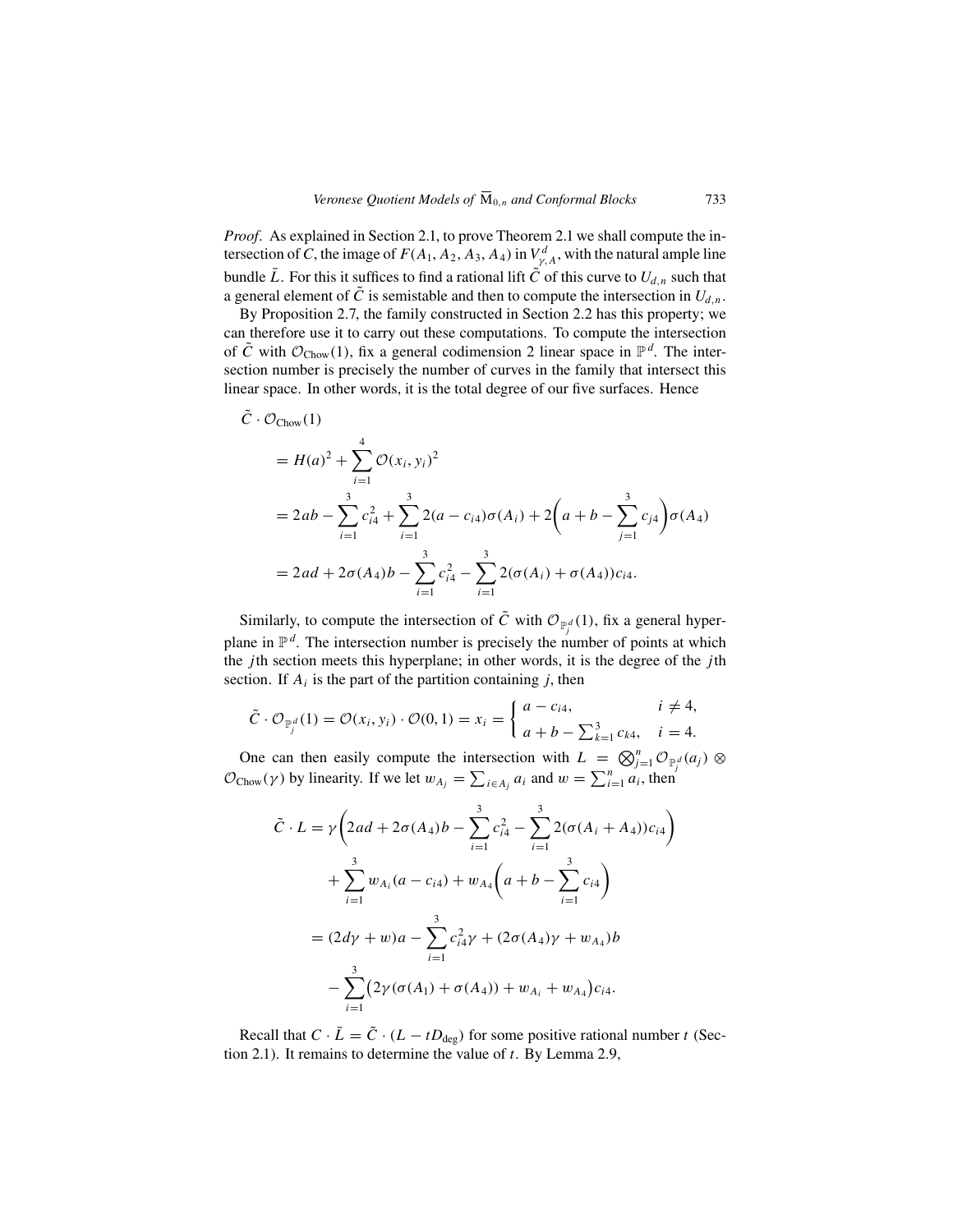$\tilde{C} \cdot D_{\text{dec}}$ 

$$
= \frac{d+1}{2d} \left( 2ad + 2\sigma(A_4)b - \sum_{i=1}^3 c_{i4}^2 - \sum_{i=1}^3 2(\sigma(A_i) + \sigma(A_4))c_{i4} \right) + \frac{1}{2d} \left( \sum_{i=1}^4 \sigma(A_i)(d - \sigma(A_i)) - \sum_{i=1}^3 (\sigma(A_i \cup A_4))(d - \sigma(A_i \cup A_4)) \right).
$$

Note that the rational lift depends on the choice of  $a$ . To obtain an intersection number  $C \cdot \overline{L} = \overline{\tilde{C}} \cdot (L - t \overline{D_{\text{deg}}})$  that is independent of our choice of a, the coefficient of  $a$  must be 0. Thus

$$
2d\gamma + w - t\frac{(d+1)}{2d}2d = 0
$$

and  $t = \frac{2d\gamma + w}{1+d} = 1 + \gamma$ . Therefore,  $C \cdot \bar{L}$ 

$$
= \tilde{C} \cdot (L - (1 + \gamma)D_{\text{deg}})
$$
  
\n
$$
= \left(\sum_{i=1}^{3} c_{i4}^{2}\right) \frac{w}{2d} + \left(w_{A_{4}} - \frac{w}{d}\sigma(A_{4})\right)b
$$
  
\n
$$
+ \sum_{i=1}^{3} \left(\frac{w}{d}(\sigma(A_{i}) + \sigma(A_{4})) - w_{A_{i}} - w_{A_{4}}\right)c_{i4}
$$
  
\n
$$
- \frac{1 + \gamma}{2d} \left(\sum_{i=1}^{4} \sigma(A_{i})(d - \sigma(A_{i})) - \sum_{i=1}^{3} \sigma(A_{i} \cup A_{4})(d - \sigma(A_{i} \cup A_{4}))\right).
$$

#### *2.5. Example and Application of Theorem 2.1*

Because the F-curves span the vector space of 1-cycles, Theorem 2.1 gives (in principal) the class of  $\mathcal{D}_{\gamma,A}$  in the Nerón–Severi space. Using a particular basis (described in Definition 2.10), we explicitly write down the class of  $\mathcal{D}_{\nu,A}$  for  $S_n$ invariant weights A. The classes depend on the intersection numbers, which—as shown in Example 2.13 to follow—are especially simple for  $\mathcal{D}_{\frac{\ell-1}{\ell+1},\left(\frac{1}{\ell+1}\right)^{2g+2}}$ .

DEFINITION 2.10 [[AGStS,](#page-29-0) Sec. 2.2.2, Prop. 4.1]. For  $1 \le j \le g := \lfloor n/2 - 1 \rfloor$ , let F<sub>j</sub> be the S<sub>n</sub>-invariant F-curve  $F_{1,1,j,n-j-2}$ . The set {F<sub>j</sub> : 1 ≤ j ≤ g} forms a basis for the group of 1-cycles  $N_1(\overline{M}_{0,n})^{S_n}$ .

DEFINITION 2.11 [[KeMc](#page-29-0), Sec. 3]. For  $2 \le j \le \lfloor n/2 \rfloor$ , let  $B_j$  be the  $S_n$ -invariant divisor given by the sum of boundary divisors indexed by sets of size  $j$ :

$$
B_j = \sum_{J \subset [n], |J|=j} \delta_J.
$$

The set  $\{B_j : 2 \le j \le g+1\}$  forms a basis for the group of cycles  $N^1(\overline{M}_{0,n})^{S_n}$  of codimension 1.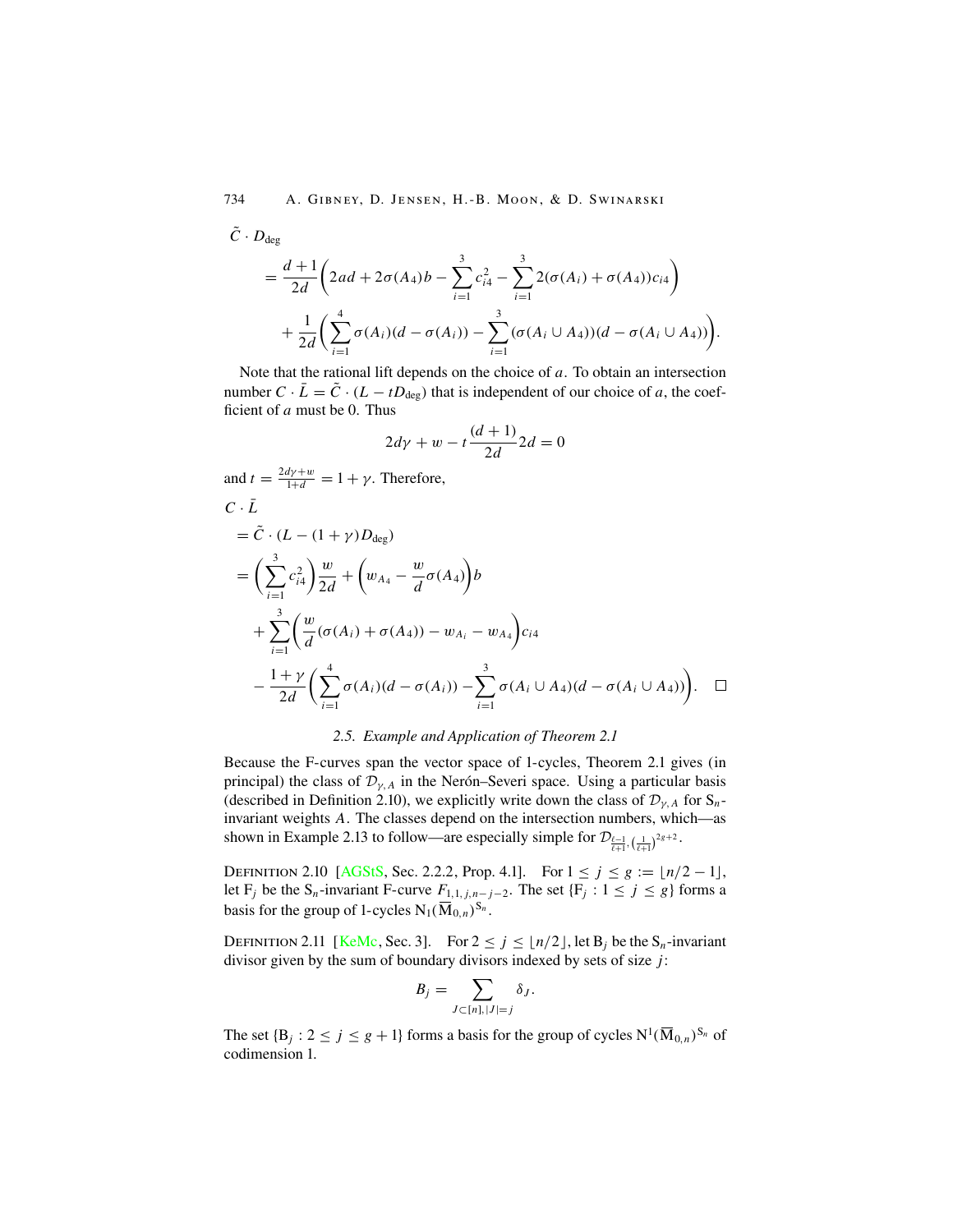COROLLARY 2.12. *Fix*  $n = 2g + 2$  (*or*  $n = 2g + 3$ ) *and*  $j \in \{1, ..., g\}$ , *and write*  $a(\gamma, A)_j = \mathcal{D}_{\gamma, A} \cdot F_j$ . *If* A *is an* S<sub>n</sub>-invariant choice of weights then  $\mathcal{D}_{\gamma, A} \equiv \sum_{j=1}^{g} b(\gamma, A_j) B_{\gamma}$ , where  $\sum_{r=1}^g b(\gamma, A)_r B_{r+1}$ , where

$$
b(\gamma, A)_r = \sum_{j=1}^{r-1} \left( \frac{r(r+1)}{n-1} - (r-j) \right) a(\gamma, A)_j + \frac{r(r+1)}{n-1} \sum_{j=r}^{g} a(\gamma, A)_j
$$

*for*  $n = 2g + 3$  *odd and* 

$$
b(\gamma, A)_r = \sum_{j=1}^{r-1} \left( \frac{r(r+1)}{n-1} - (r-j) \right) a(\gamma, A)_j
$$
  
+ 
$$
\frac{r(r+1)}{n-1} \sum_{j=r}^{g-1} a(\gamma, A)_j + \frac{r(r+1)}{2(n-1)} a(\gamma, A)_g
$$

*for*  $n = 2g + 2$  *even.* 

*Proof.* This claim follows from the formula given in [[AGStS,](#page-29-0) Thm. 5.1].

Example 2.13.

$$
\mathcal{D}_{\frac{\ell-1}{\ell+1},(\frac{1}{\ell+1})^{2g+2}} = \frac{1}{\ell+1} \sum_{r=1}^{g} \left( \frac{r(r+1)}{n-1} \left( \frac{g-\ell+1}{2} \right) - \left[ \frac{r-\ell+1}{2} \right]_+ \right) \frac{r-\ell+1}{2} \bigg|_{+} \right) B_{r+1},
$$
\nwhere

where

$$
[x]_+ = \max\{[x], 0\}, \qquad \lfloor x \rfloor_+ = \max\{\lfloor x \rfloor, 0\}.
$$

*Proof.* Indeed, by the previous results we have

$$
b(\gamma, A)_r = \sum_{j=1}^{r-1} \left( \frac{r(r+1)}{n-1} - (r-j) \right) a(\gamma, A)_j
$$
  
+ 
$$
\frac{r(r+1)}{n-1} \sum_{j=r}^{g-1} a(\gamma, A)_j + \frac{r(r+1)}{2(n-1)} a(\gamma, A)_g
$$
  
= 
$$
\frac{r(r+1)}{n-1} \sum_{j=1}^{g} a(\gamma, A)_j - \frac{r(r+1)}{2(n-1)} a(\gamma, A)_g - \sum_{j=1}^{r-1} (r-j) a(\gamma, A)_j.
$$

By Corollary 2.2,

$$
\sum_{j=1}^{g} a(\gamma, A)_j = \begin{cases} \frac{1}{\ell+1} \left( \frac{g-\ell}{2} + 1 \right) & \text{if } g \equiv \ell \pmod{2}, \\ \frac{1}{\ell+1} \left( \frac{g-\ell+1}{2} \right) & \text{if } g \not\equiv \ell \pmod{2}. \end{cases}
$$

Also,  $a(\gamma, A)_g = \frac{1}{\ell+1}$  if  $g \equiv \ell \pmod{2}$  and  $a(\gamma, A)_g = 0$  if  $g \not\equiv \ell \pmod{2}$ , so we can write

$$
b(\gamma, A)_r = \frac{1}{\ell+1} \frac{r(r+1)}{n-1} \frac{g-\ell+1}{2} - \sum_{j=1}^{r-1} (r-j) a(\gamma, A)_j.
$$

 $\Box$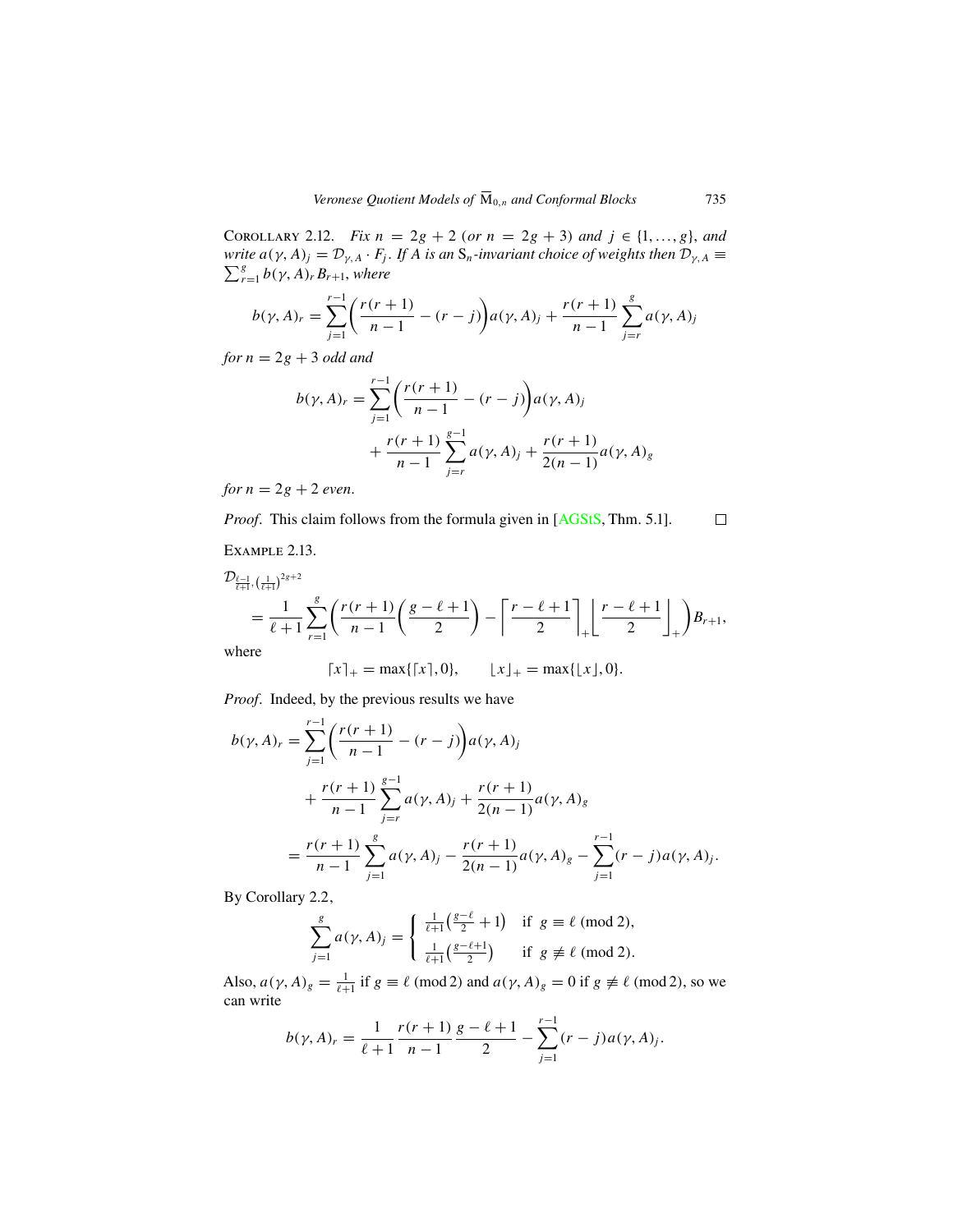A similar case-by-case computation yields

$$
\sum_{j=1}^{r-1} (r-j)a(\gamma, A)_j = \begin{cases} \left(\frac{r-\ell+1}{2}\right)^2 & \text{if } r \neq \ell \pmod{2} \text{ and } \ell \leq r-1, \\ \frac{(r-\ell)(r-\ell+2)}{4} & \text{if } r = \ell \pmod{2} \text{ and } \ell \leq r-1, \\ 0 & \text{if } \ell > r-1 \end{cases}
$$

$$
= \left\lceil \frac{r-\ell+1}{2} \right\rceil + \left\lfloor \frac{r-\ell+1}{2} \right\rfloor + \cdots \square
$$

# **3. A New Modular Interpretation for a Particular Family of Veronese Quotients**

In this section, we study the family  $V_{\frac{\ell-1}{\ell+1},\binom{1}{\ell+1}}^{g+1-\ell}$  of birational models for  $\overline{M}_{0,n}$ , where  $n = 2(g + 1)$  and  $1 \le \ell \le g$ . In Theorem 3.5 we give a new modular interpretation of them as certain contractions of Hassett spaces,

$$
\tau_{\ell} \colon \overline{\mathrm{M}}_{0, \left(\frac{1}{\ell+1}-\varepsilon\right)^n} \rightarrow V_{\frac{\ell-1}{\ell+1}, \left(\frac{1}{\ell+1}\right)^{2g+2}},
$$

where *even chains* (described in Definition 3.4) are replaced by particular curves. In order to establish the existence of morphisms  $\tau_\ell$  we first prove Proposition 3.2, which identifies the Veronese quotient associated to a nearby linearization with the Hassett space  $M_{0,(\frac{1}{\ell+1}-\varepsilon)^n}$ . The results in this section allow us to prove in Section 4 that nontrivial conformal block divisors  $\mathbb{D}(\mathfrak{sl}_2, \ell, \omega_1^{2g+2})$  are pullbacks of ample classes from  $V_{\frac{\ell-1}{\ell+1},\left(\frac{1}{\ell+1}\right)^{2g+2}}^{g+1-\ell}$ .

REMARK 3.1. Because their defining linearizations  $\left(\frac{\ell-1}{\ell+1}, \left(\frac{1}{\ell+1}\right)^{2g+2}\right)$  lie on GIT walls, the Veronese quotients  $V_{\frac{\ell-1}{\ell+1},(\frac{1}{\ell+1})^{2g+2}}^{g+1-\ell}$  admit strictly semistable points and so their corresponding moduli functors are not actually separated. The quotient described in Theorem 3.5 is not isomorphic to a modular compactification in the sense of  $\lceil Sm \rceil$  (cf. Remark 3.6). Indeed, the only known method for constructing this compactification is via GIT. This fact highlights the strength of the Veronese quotient construction, since it can be used (as we show here) to construct "new" compactifications of  $M_{0,n}$ —in other words, compactifications that have not been described and cannot be described through any of the previously developed techniques.

## *3.1. Defining the Maps* τ

In this section we define the morphism

$$
\tau_\ell\colon\overline{\mathrm{M}}_{0, \, (\frac{1}{\ell+1}-\varepsilon)^{2g+2}}\to V_{\frac{\ell-1}{\ell+1}, \, (\frac{1}{\ell+1})^{2g+2}}^{\, g+1-\ell}
$$

obtained by variation of GIT. As mentioned previously, each of the linearizations  $(\frac{\ell-1}{\ell+1}, \left(\frac{1}{\ell+1}\right)^{2g+2})$  lies on a wall. To show that  $\tau_{\ell}$  exists, we will use the general "variation of GIT" fact that any quotient corresponding to a GIT chamber admits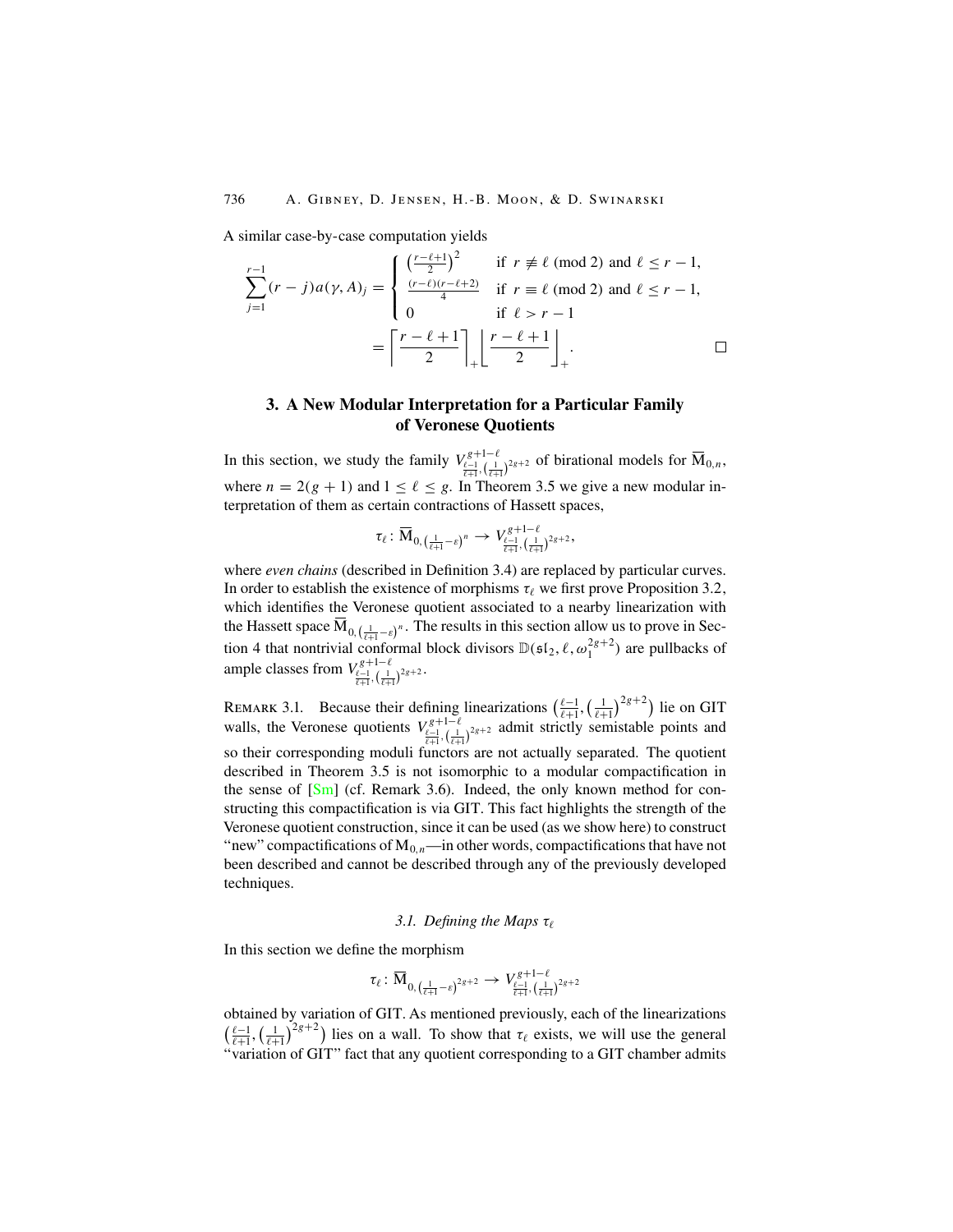a morphism to a quotient corresponding to a wall of that chamber. Namely, in Proposition 3.2 we shall identify the Veronese quotient corresponding to a GIT chamber bordering the GIT wall that contains the linearization  $\left(\frac{\ell-1}{\ell+1}, \left(\frac{1}{\ell+1}\right)^{2g+2}\right)$ . We then use this identification to describe the morphism to the Veronese quotient  $V_{\frac{\ell-1}{\ell+1},(\frac{1}{\ell+1})^{2g+2}}^{g+1-\ell}$ . We remark that the Veronese quotient discussed in Proposition 3.2 is not, in general, a modular compactification of  $M_{0,n}$  but is (unlike the quotients

described in Theorem 3.5) isomorphic to one.

PROPOSITION 3.2. *For*  $2 \leq \ell \leq g-1$  and  $\varepsilon > 0$  sufficiently small, the Hassett space  $\mathbf{M}_{0, \left(\frac{1}{\ell+1}-\varepsilon\right)^{2g+2}}$  is isomorphic to the normalization of the Veronese quotient

$$
V_{\frac{\ell-1}{\ell+1}+\varepsilon',\,(\frac{1}{\ell+1}-\varepsilon)^{2g+2}}^{g+1-\ell}.
$$

*Here*  $\varepsilon'$  *is a positive number that is uniquely determined by the data d =*  $g + 1 - \ell$  and  $A = \left(\frac{1}{\ell + 1} - \varepsilon\right)^{2g + 2}$  (*cf. Definition 1.1*).

*Proof.* By Proposition 1.3, there is a morphism

$$
\phi_{\gamma}: \overline{\mathrm{M}}_{0, \left(\frac{1}{\ell+1}-\varepsilon\right)^{2g+2}} \rightarrow V_{\frac{\ell-1}{\ell+1}+\varepsilon', \left(\frac{1}{\ell+1}-\varepsilon\right)^{2g+2}}
$$

that fits into the following commutative diagram:

$$
\overline{\mathbf{M}}_{0,n} \longrightarrow \begin{matrix} \overline{\mathbf{M}}_{0,n} & & \mathbf{W}_{\gamma, \left( \frac{1}{\ell+1} - \varepsilon \right)^{2g+2}} \\ & \downarrow & & \mathbf{W}_{0, \left( \frac{1}{\ell+1} - \varepsilon \right)^{2g+2}} \end{matrix}
$$

So to prove the result, it suffices to show that  $\phi_{\gamma}$  is bijective. Since  $(g - \ell)\gamma$  +  $(2g + 2)(\frac{1}{l+1} - \varepsilon) = g + 2 - \ell$ , it follows that

$$
\gamma = 1 - \frac{2}{\ell+1} + \frac{2(g+1)}{g-\ell}\varepsilon.
$$

If  $\ell \geq 3$ , then  $\gamma > \frac{1}{2}$  and a curve in the semistable locus  $U_{g+1-\ell, 2g+2}^{ss}$  does not have multinodal singularities by Lemma 1.2. Similarly, the sum of the weights at a node cannot exceed  $1 - \gamma = \frac{2}{\ell+1} - \frac{2(g+1)}{g-\ell} \varepsilon < 2(\frac{1}{\ell+1} - \varepsilon)$ . At a node, then, there is at most one marked point.

If  $\ell = 2$  then  $\gamma > \frac{1}{3}$ , so a curve in  $U_{g+1-\ell, 2g+2}^{ss}$  has at worst a multinodal point of multiplicity 3. Note that  $1-(3-1)\gamma = \frac{1}{3} - \frac{4(g+1)}{g-2}\varepsilon < \frac{1}{3} - \varepsilon$ ; hence, by Lemma 1.2, there can be no marked point at a triple point. Similarly, since  $1 - (2 - 1)\gamma =$  $\frac{2}{3} - \frac{2(g+1)}{g-2} \varepsilon < 2(\frac{1}{3} - \varepsilon)$ , there can be at most one marked point at a node.

In short: There is no positive-dimensional moduli of curves contracted to the same curve; that is,  $\phi_{\nu}$  is an injective map. The surjectivity follows directly from the properness of both sides. $\Box$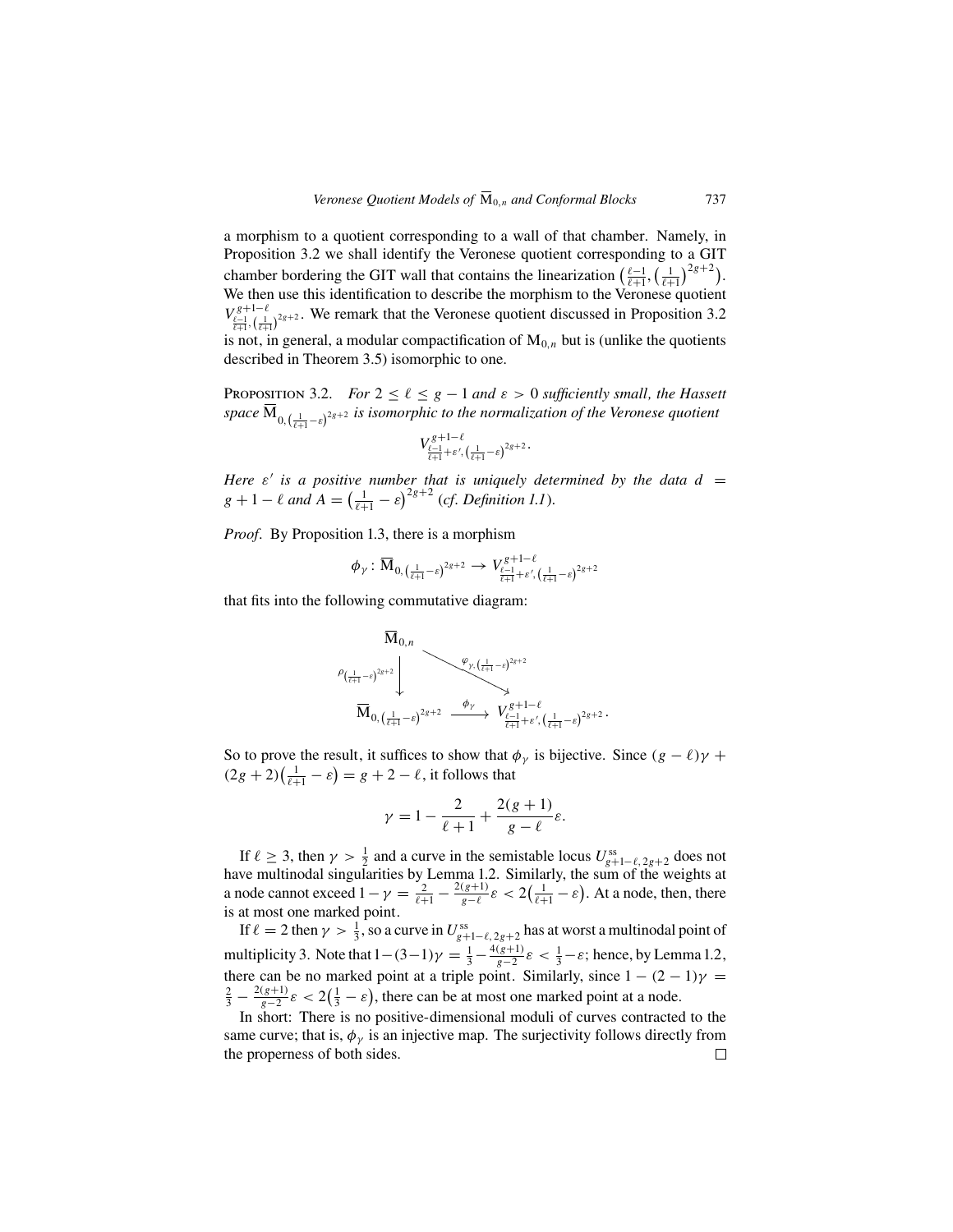REMARK 3.3. 1. In [\[GiJM](#page-29-0), Thm. 7.1, Cor. 7.2] the authors show that, for certain values of  $\gamma$  and A, the corresponding Veronese quotient is  $\overline{M}_{0,A}$ . Proposition 3.2 indicates precise values of  $\gamma$  and A when the latter is symmetric.

2. The normalization map of a Veronese quotient is always bijective [\[GiJM](#page-29-0), Rem. 6.2]. So at least on the level of topological spaces, the normalization is equal to the Veronese quotient itself.

3. If  $g \equiv \ell \mod 2$ , then there are strictly semistable points on  $U_{g+1-\ell,2g+2}$  for the linearization  $\left(\frac{\ell-1}{\ell+1} + \varepsilon', \left(\frac{1}{\ell+1} - \varepsilon\right)^{2g+2}\right)$ . Indeed, for a set J of  $g + 1$  marked points, the weight function

$$
\begin{aligned} \phi(J, \gamma, A) &= \frac{(g+1)\left(\frac{1}{\ell+1} - \varepsilon\right) - 1}{\frac{2}{\ell+1} - \frac{2(g+1)}{g-\ell}\varepsilon} \\ &= \frac{(g-\ell)(g-\ell) - (g-\ell)(g+1)(\ell+1)\varepsilon}{2(g-\ell) - 2(g+1)(\ell+1)\varepsilon} = \frac{g-\ell}{2} \end{aligned}
$$

is an integer. Therefore, the quotient stack  $[U_{g+1-\ell,2g+2}^{ss}/SL(g+2-\ell)]$  is not modular in the sense of  $[Sm]$ .

4. Even if the GIT quotient is modular, the moduli-theoretic meaning of

$$
\overline{M}_{0,(\frac{1}{\ell+1}-\varepsilon)^{2g+2}}
$$
 and  $V_{\frac{\ell-1}{\ell+1}+\varepsilon',(\frac{1}{\ell+1}-\varepsilon)^{2g+2}}$ 

may be different in general because multinodal singularities and a marked point on a node are both allowed on the GIT quotient. Even so, the moduli spaces are isomorphic.

5. The condition on  $\ell$  is necessary. Indeed, if  $\ell = 1$  or g then the GIT quotient is not isomorphic to a Hassett space.

## *3.2. The New Modular Interpretation*

In this section we will prove Theorem 3.5. This theorem describes the Veronese quotients  $V_{\frac{\ell-1}{\ell+1},(\frac{1}{\ell+1})^{2g+2}}^{g+1-\ell}$  as images of contractions where the *even chains* in the Hassett spaces  $M_{0,(\frac{1}{\ell+1}-\varepsilon)^n}$  are replaced by other curves that we describe next.

DEFINITION 3.4. A curve  $(C, x_1, ..., x_{2g+2}) \in \overline{M}_{0, (\frac{1}{\ell+1}-\varepsilon)^{2g+2}}$  is an *odd chain* (resp., *even chain*) if C contains a connected chain  $C_1 \cup \cdots \cup C_k$  of rational curves such that the following statements hold.

- (i) Each  $C_i$  contains exactly two marked points.
- (ii) Each interior component  $C_i$  for  $2 \le i \le k 1$  contains exactly two nodes:  $C_i \cap C_{i-1}$  and  $C_i \cap C_{i+1}$ .
- (iii) Aside from the two marked points, each of the two end components  $C_1$  and  $C_k$  contains two "special" points, where a *special point* is either a node or a point at which  $\ell + 1$  marked points coincide. In the first case, we refer to the connected components of  $C \setminus \bigcup_{i=1}^{k} C_i$  as "tails"; we regard the second type of special point as a tail of degree 0.
- (iv) The number of marked points on each of the tails is odd (resp., even).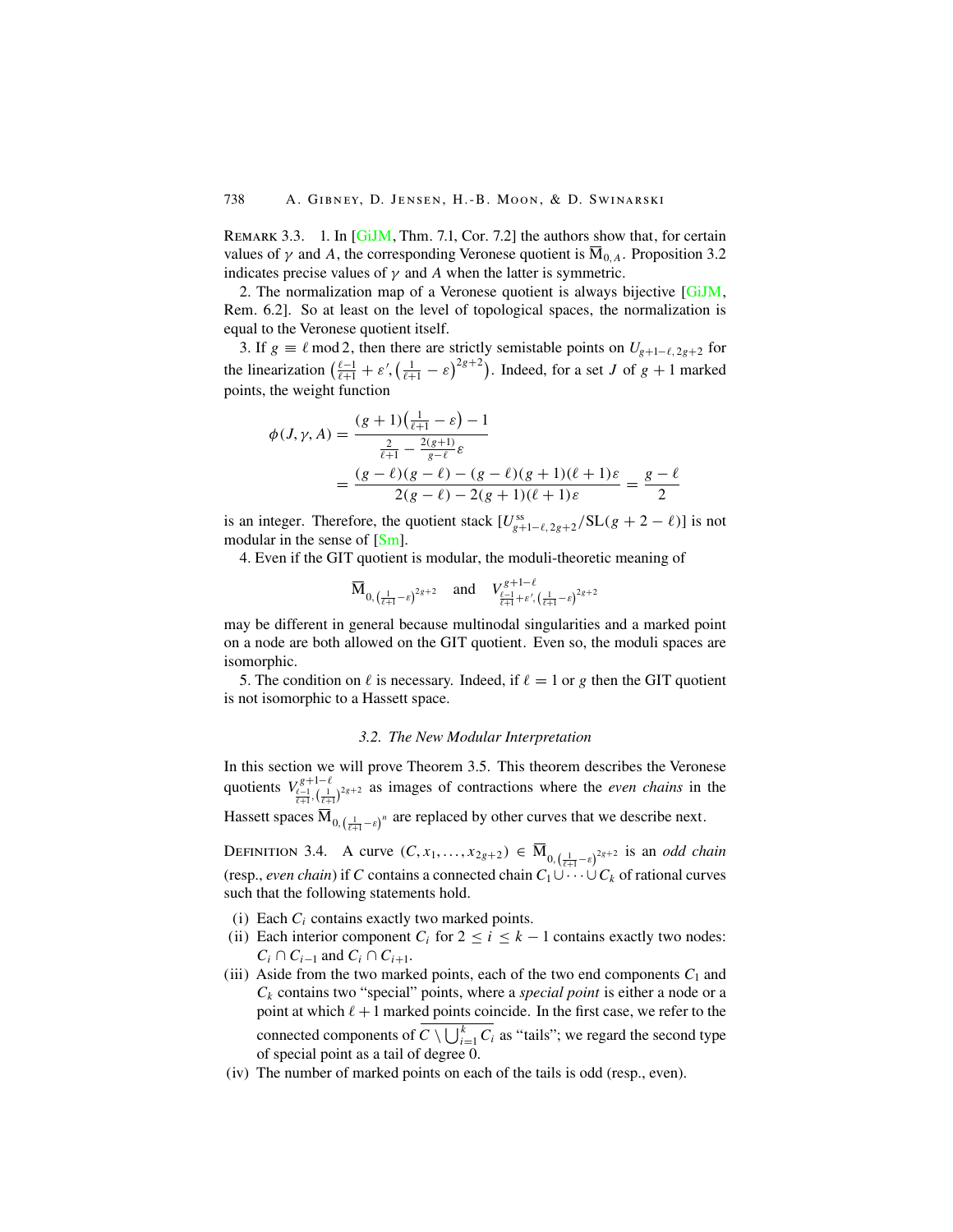Figure 1 shows two examples of odd chains when  $\ell$  is even.



**Figure 1** Examples of odd chains

THEOREM 3.5. *If*  $3 \leq \ell \leq g-1$  and  $\ell$  is even (*resp., odd*), then the map  $\tau_{\ell}$  re*stricts to an isomorphism away from the locus of odd chains* (*resp., even chains*). *If*  $(C, x_1, \ldots, x_{2g+2})$  *is an odd chain* (*resp., even chain*), *then*  $\tau_\ell(C, x_1, \ldots, x_{2g+2})$ *is strictly semistable and its orbit closure contains a curve in which the chain*  $C_1 \cup \cdots \cup C_k$  has been replaced by a chain  $D_1 \cup \cdots \cup D_{k+1}$  with two marked points *at each node*  $D_i \cap D_{i+1}$  (*see Figure 2*).



**Figure 2** The contraction

*Proof.* Note that both the Hassett space and the GIT quotient are stratified by the topological types of parameterized curves. Furthermore,  $\tau_{\ell}$  is compatible with these stratifications. Hence  $\tau_{\ell}$  contracts a curve B if and only if

- $B$  is in the closure of a stratum,
- a general point  $(C, x_1, \ldots, x_{2g+2})$  of B has irreducible components  $C_1, C_2, \ldots, C_k$ with positive-dimensional moduli,
- $C_i$  is contracted by the map from C to  $\tau_\ell(C, x_1, \ldots, x_{2g+2})$ , and
- the configurations of points on the irreducible components other than the  $C_i$  are fixed.

A component  $C_i \subset C \in \overline{M}_{0,(\frac{1}{\ell+1}-\varepsilon)^{2g+2}}$  has positive-dimensional moduli if it has four or more distinct special points. If a tail with  $k$  points is contracted, then  $k(\frac{1}{\ell+1}) \leq 1$ . But then  $k(\frac{1}{\ell+1} - \varepsilon) < 1$ , so such a tail is impossible on  $\overline{M}_{0,\left(\frac{1}{\ell+1}-\varepsilon\right)^{2g+2}}$ . Thus no tail is contracted. Now  $\gamma = \frac{\ell-1}{\ell+1} \geq \frac{1}{2}$ . By Lemma 1.2, a curve  $(D, y_1, \ldots, y_{2g+2}) \in U_{g+1-\ell, 2g+2}^{\text{ss}}$  has at worst triple nodes if  $\ell = 3$  and nodes if  $\ell \geq 4$ . Moreover, the sum of the weights on triple nodes cannot exceed  $1 - 2\gamma = \frac{3-\ell}{\ell+1} \le 0$ , so there are no marked points at a triple node. Since  $1 - \gamma =$ <br> $\frac{2}{\ell+1}$  there are at most two marked points at a node. Therefore, the only possible  $\frac{2}{\ell+1}$ , there are at most two marked points at a node. Therefore, the only possible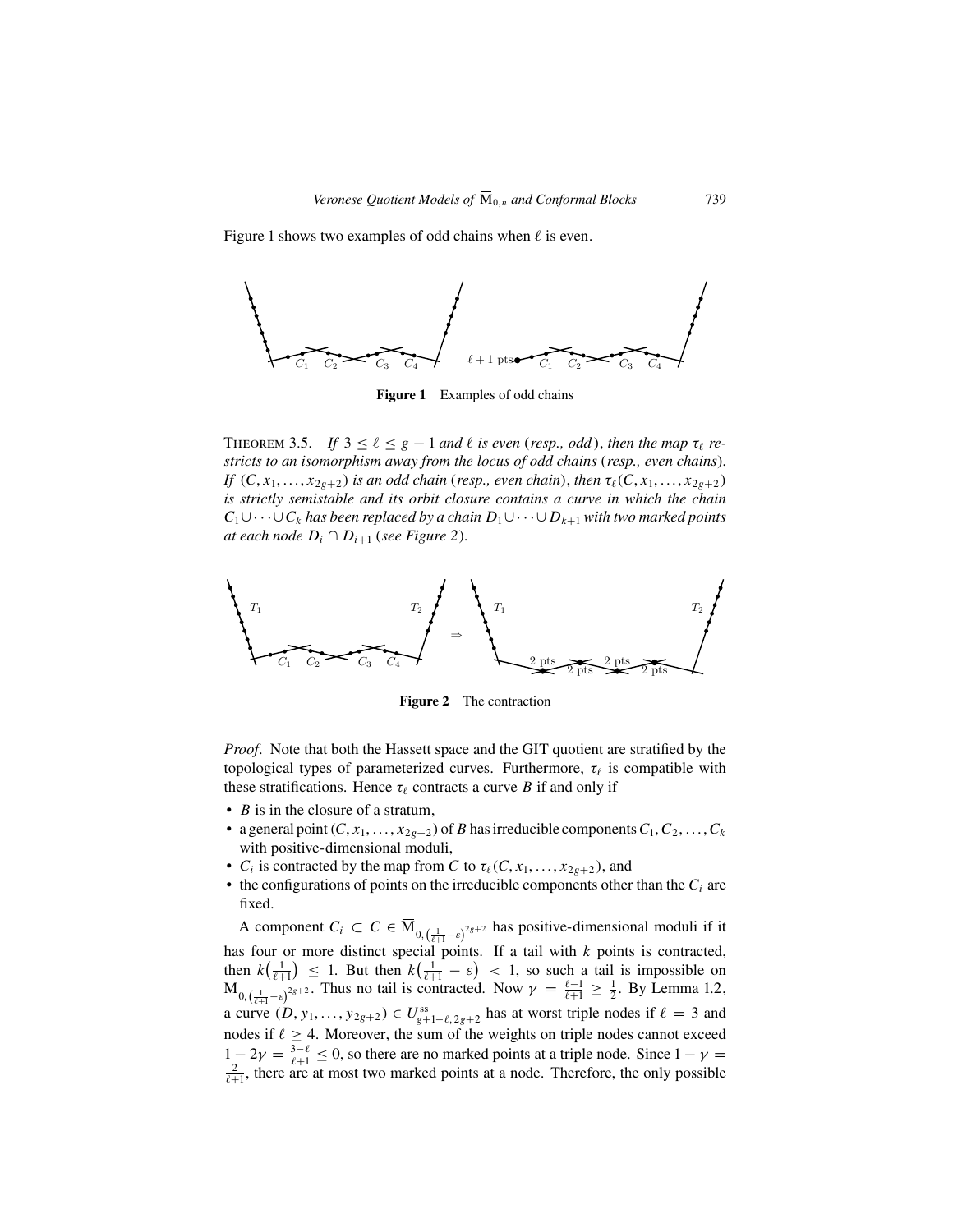contracted component is an interior component  $C_i$  with two points of attachment and two marked points.

Now let  $C_i$  be such a component. Connected to  $C_i$  are two tails  $T_1$  and  $T_2$ (not necessarily irreducible) with i and  $2g - i$  marked points, respectively. (Here we will regard a point with  $\ell + 1$  marked points or, equivalently, of total weight  $1 - (\ell + 1)\varepsilon$  as a tail of degree 0.) On the one hand, if  $i \equiv \ell \mod 2$  then  $\phi(T_1) =$  $\frac{i-\ell-1}{2}$  and  $\phi(T_2) = \frac{2g-i-\ell-1}{2}$  (see Definition 1.6), so neither is an integer. Hence the degree of the component  $C_i$  is

$$
d - (\sigma(T_1) + \sigma(T_2)) = g + 1 - \ell - \left( \left\lceil \frac{i - \ell - 1}{2} \right\rceil + \left\lceil \frac{2g - i - \ell - 1}{2} \right\rceil \right) = 1,
$$

from which it follows that  $C_i$  is not contracted by the map to  $\tau_\ell(C, x_1, \ldots, x_{2g+2})$ . On the other hand, if  $i \equiv \ell + 1 \mod 2$ , then both  $\phi(T_1) = \frac{i-\ell-1}{2}$  and  $\phi(T_2) = \frac{2g-i-\ell-1}{2}$  are integers. Therefore, this curve lies in the strictly semistable locus and the image  $\tau_{\ell}(C, x_1, \ldots, x_{2g+2})$  can be represented by several possible topological types. By [\[GiJM](#page-29-0), Prop. 6.7], the orbit closure of  $\tau_{\ell}(C, x_1, \ldots, x_{2g+2})$  contains a curve in which  $C_i$  is replaced by the union of two lines  $D_1 \cup D_2$  with two marked points at the node  $D_1 \cap D_2$ .  $\Box$ 

REMARK 3.6. Note that  $\tau_{\ell}$  restricts to an isomorphism on the (nonclosed) locus of curves consisting of two tails connected by an irreducible bridge with four marked points. However, on the locus of curves consisting of two tails connected by a chain of two bridges with two marked points each,  $\tau_\ell$  forgets the data of the chain. Hence the map  $\tau_{\ell}$  fails to satisfy axiom (3) of [\[Sm](#page-30-0), Def. 1.5]. In particular, the Veronese quotient described in Theorem 3.5 is not isomorphic to a modular compactification in the sense of  $[Sm]$ .

#### *3.3. Morphisms between the Moduli Spaces We Have Described*

COROLLARY 3.7. *If*  $1 \leq \ell \leq g-2$ , *then there is a morphism* 

$$
\psi_{\ell,\ell+2}\colon\overline{\mathrm{M}}_{0, \left(\frac{1}{\ell+1}-\varepsilon\right)^{2g+2}}\to V_{\frac{\ell+1}{\ell+3}, \left(\frac{1}{\ell+3}\right)^{2g+2}}^{g-1-\ell}
$$

*that preserves the interior.*

*Proof.* For  $1 \leq \ell \leq g - 3$  we consider the composition

$$
\overline{\mathrm{M}}_{0, \left(\frac{1}{\ell+1}-\varepsilon \right)^{2g+2}} \to \overline{\mathrm{M}}_{0, \left(\frac{1}{\ell+3}-\varepsilon \right)^{2g+2}} \to V_{\frac{\ell+1}{\ell+3}, \left(\frac{1}{\ell+3} \right)^{2g+2}}^{\varepsilon-1-\ell},
$$

where the first morphism is [Ha](#page-29-0)ssett's reduction morphism  $[Ha, Thm. 4.1]$  and the last morphism is  $\tau_{\ell+2}$ .

If  $\ell = g - 2$ , then  $V_{\frac{\ell+1}{\ell+3} + \varepsilon', (\frac{1}{\ell+3} - \varepsilon)^{2g+2}}^{g-1-\ell} = (\mathbb{P}^1)^{2g+2} / \sqrt{\text{SL}(2)}$  with symmetric weight datum. Because there is a morphism  $\overline{M}_{0,A} \rightarrow (\mathbb{P}^1)^{2g+2}/\!/$  SL(2) for any symmetric weight datum A [[Ha](#page-29-0), Thm. 8.3], we obtain  $\psi_{g-2,g}$ .  $\Box$ 

To derive morphisms between the moduli spaces described in Theorem 3.5, we consider the following diagram: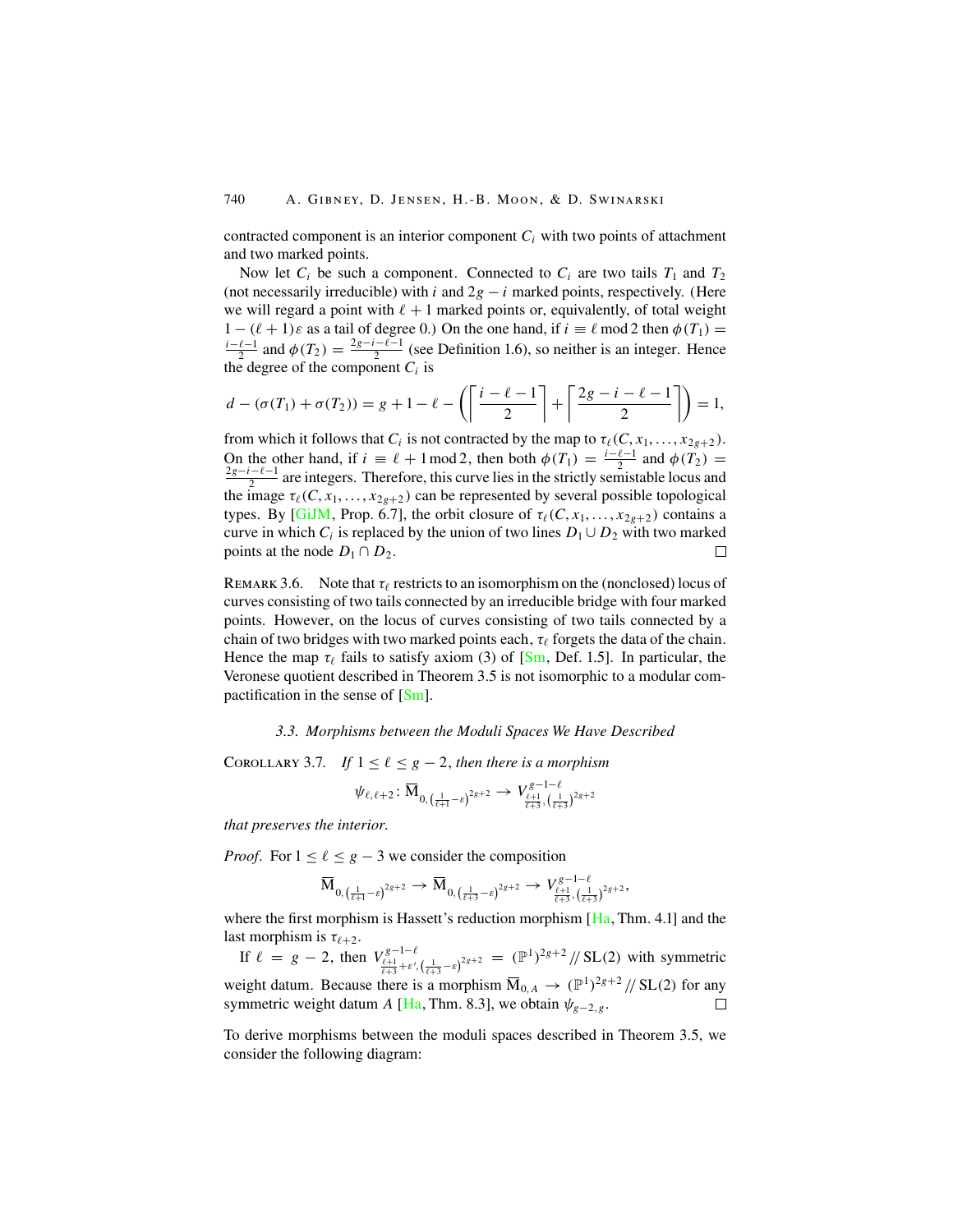

PROPOSITION 3.8. *If*  $3 \leq \ell \leq g-2$ , then the morphism  $\psi_{\ell, \ell+2}$  factors through  $\tau_{\ell}$ .

*Proof.* By the rigidity lemma [[Ke](#page-29-0), Def.-Lemma 1.0] it suffices to show that, for any curve  $B \subset \overline{M}_{0,(\frac{1}{\ell+1}-\varepsilon)^{2g+2}}$  contracted by  $\tau_{\ell}$ , the morphism  $\psi_{\ell,\ell+2}$  is constant. We have already described the curves contracted by  $\tau_{\ell}$  in the proof of Theorem 3.5, so it suffices to show that the same curves B are contracted by  $\psi_{\ell,\ell+2}$ .

When  $\ell < g-2$ , we have  $i \equiv \ell + 1 \mod 2$  if and only if  $i \equiv (\ell + 2) + 1 \mod 2$ ; hence the image of  $B$  is contracted by

$$
\tau_{\ell+2}\colon \overline{\mathrm{M}}_{0, \left(\frac{1}{\ell+1}-\varepsilon \right)^{2g+2}} \to V_{\frac{\ell+1}{\ell+3}, \left(\frac{1}{\ell+3}\right)^{2g+2}}^{\varepsilon-1-\ell}.
$$

If  $\ell = g - 2$ , then  $\psi_{g-2,g}$  is Hassett's reduction morphism

$$
\overline{\mathrm{M}}_{0, \left(\frac{1}{g-1}-\varepsilon\right)^{2g+2}} \to (\mathbb{P}^1)^{2g+2}/\!/ \mathrm{SL}(2).
$$

In this case there are two types of odd/even chains (of length 1 or 2). It is straightforward to check that these curves are contracted to an isolated singular point of  $(\mathbb{P}^1)^{2g+2}$  // SL(2) parameterizing strictly semistable curves.  $\Box$ 

# **4. Higher-Level Conformal Block Divisors and Veronese Quotients**

The main goal of this section is to prove Theorem 4.6, which states that if  $n =$  $2g + 2$  then the divisors  $\mathcal{D}_{\gamma,A} = \mathcal{D}_{\frac{\ell-1}{\ell+1}, (\frac{1}{\ell+1})^{2g+2}}$  and  $\mathbb{D}(\mathfrak{sl}_2, \ell, \omega_1^{2g+2})$  determine the same birational models. We shall prove this claim by showing that  $\mathbb{D}(\mathfrak{sl}_2, \ell, \omega_1^{2g+2})$ and  $\mathcal{D}_{\nu,A}$  lie on the same face of the semi-ample cone.

Toward this end, we use a set of  $S_n$ -invariant F-curves (given in Definition 2.10) that were shown in [[AGStS,](#page-29-0) Prop. 4.1] to form a basis for Pic( $\overline{M}_{0,n}$ )<sup>S<sub>n</sub></sup>. Recall that we used Theorem 2.1 to obtain, in Corollary 2.2, a simple formula for the intersection of these curves with  $\mathcal{D}_{v, A}$ . Here we will show (in Corollary 4.5)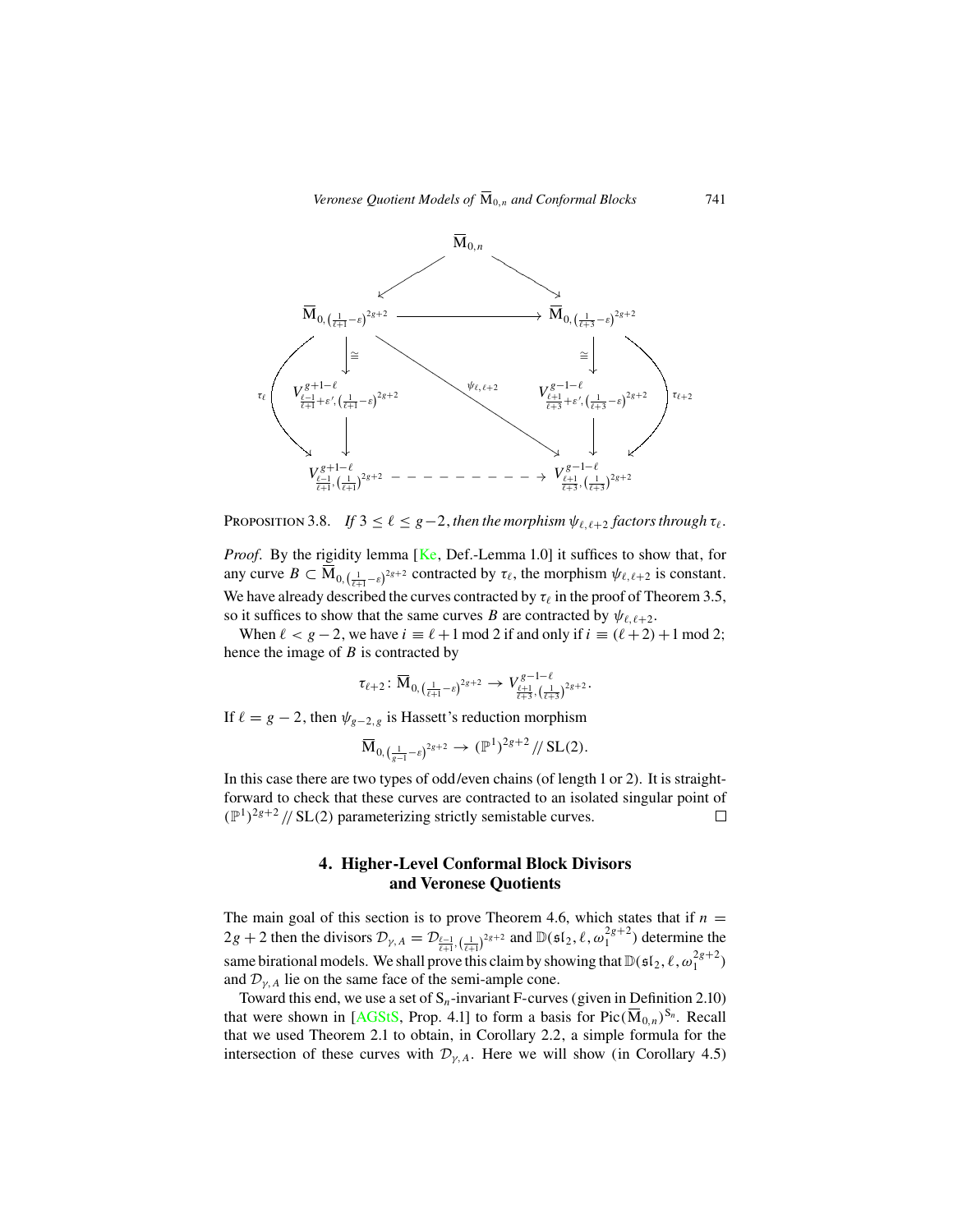that  $\mathbb{D}(\mathfrak{sl}_2, \ell, \omega_1^{2g+2})$  is equivalent to a nonnegative combination of the divisors  $\{\mathcal{D}_{\frac{\ell+2k-1}{\ell+2k+1}, \left(\frac{1}{\ell+2k+1}\right)^{2g+2}} : k \in \mathbb{Z}_{\geq 0}, \ell+2k \leq g\}.$  This claim follows from Proposition 4.4, which shows that the nonzero intersection numbers  $\mathbb{D}(\mathfrak{sl}_2, \ell, \omega_1^{2g+2}) \cdot F_i$ are nondecreasing.

# *4.1. Definition of Vector Bundles of Conformal Blocks and Related Notation*

In this section we briefly give the definition of conformal block divisors and explain our notation. The reader can find the details in  $[U, Chaps. 3, 4]$  $[U, Chaps. 3, 4]$  $[U, Chaps. 3, 4]$ . For representationtheoretic terminologies and definitions, consult [[Hu\]](#page-29-0).

Let g be a simple Lie algebra. Fix a Cartan subalgebra  $\mathfrak{h} \subset \mathfrak{g}$  and positive roots  $\Delta^+$ . Let  $\theta \in \Delta^+$  be the highest root, and let  $(\cdot, \cdot)$  be the Killing form normalized so that  $(\theta, \theta) = 2$ . For a nonnegative integer  $\ell$ , the *Weyl alcove*  $P_{\ell}$  is the set of dominant integral weights  $\lambda$  satisfying  $(\lambda, \theta) \leq \ell$ .

For a collection of data  $(\mathfrak{g}, \ell, \vec{\lambda}) = (\lambda_1, ..., \lambda_n)$ )—where g is a simple Lie algebra,  $\ell$  is a nonnegative integer, and  $\vec{\lambda}$  is a collection of weights in  $P_{\ell}$ —we can construct a conformal block vector bundle  $\mathbb{V}(\mathfrak{g}, \ell, \vec{\lambda})$  as follows.

For a simple Lie algebra g, we can construct an affine Lie algebra

$$
\hat{\mathfrak{g}} = \mathfrak{g} \otimes \mathbb{C}((z)) \oplus \mathbb{C}c,
$$

where  $c$  is a central element, via the bracket operation

$$
[X \otimes f, Y \otimes g] = [X, Y] \otimes fg + c(X, Y) \operatorname{Res}_{z=0} g df.
$$

For each  $\ell$  and  $\lambda \in P_{\ell}$  there exists a unique integrable highest-weight  $\hat{\mathfrak{g}}$ -module  $\mathcal{H}_\lambda$ , where c acts as multiplication by  $\ell$ . Let  $\mathcal{H}_{\lambda} = \bigotimes_{i=1}^n \mathcal{H}_{\lambda_i}$ . Then there is a natural  $\hat{\mathfrak{g}}_n$ -action on  $\mathcal{H}_{\vec{\lambda}}$ , where

$$
\hat{\mathfrak{g}}_n = \bigoplus_{i=1}^n \mathfrak{g} \otimes \mathbb{C}((z_i)) \oplus \mathbb{C}c.
$$

Now we fix a stable curve  $X = (C, p_1, \ldots, p_n) \in \overline{\mathcal{M}}_{g,n}$  and also set  $U =$  $C - \{p_1, ..., p_n\}$ . There is a natural map  $\mathcal{O}_C(U) \hookrightarrow \bigoplus_{i=1}^n \mathbb{C}((z_i))$ . Thus we have a map (indeed, it is a Lie algebra homomorphism)

$$
\mathfrak{g}(X) = \mathfrak{g} \otimes \mathcal{O}_C(U) \hookrightarrow \bigoplus_{i=1}^n \mathfrak{g} \otimes \mathbb{C}((z_i)) \oplus \mathbb{C}c = \hat{\mathfrak{g}}_n.
$$

The vector space  $\mathbb{V}(\mathfrak{g}, \ell, \vec{\lambda})|_X$  of conformal blocks is defined by  $\mathcal{H}_{\vec{\lambda}}/\mathfrak{g}(X)\mathcal{H}_{\vec{\lambda}}$ . By  $[U, Thm. 4.4]$  $[U, Thm. 4.4]$  $[U, Thm. 4.4]$ , this construction can be sheafified; by  $[U, Thm. 4.19]$ , these vector spaces form a vector bundle  $\mathbb{V}(\mathfrak{g}, \ell, \vec{\lambda})$  of finite rank over the moduli stack  $\overline{\mathcal{M}}_{g,n}$ . Finally, a *conformal block divisor*  $\mathbb{D}(\mathfrak{g}, \ell, \vec{\lambda})$  is the first Chern class of  $\mathbb{V}(\mathfrak{g}, \ell, \vec{\lambda})$ .

In this paper, we focus on the  $g = \frac{\epsilon}{2}$  cases.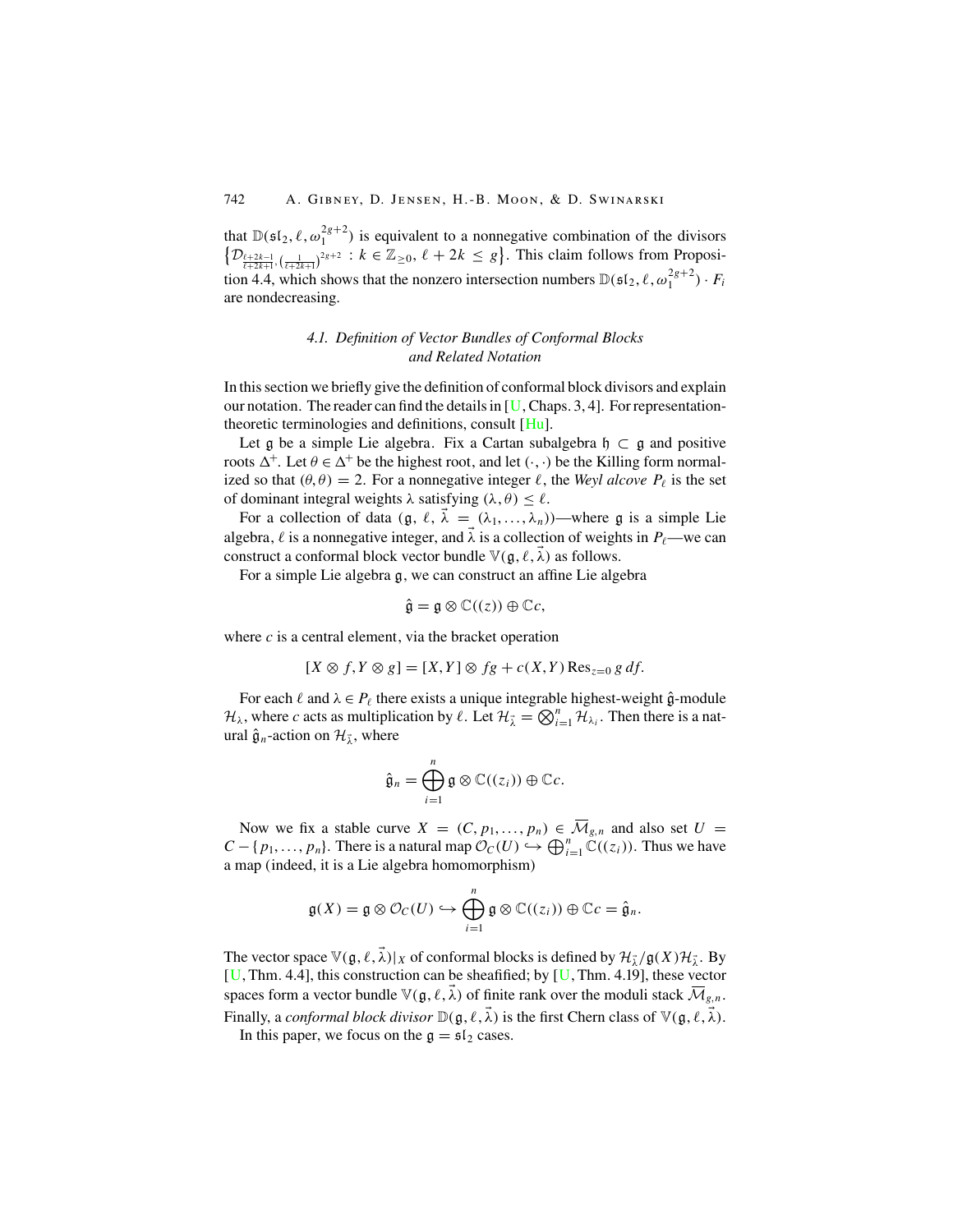4.2. Intersections of  $F_i$  with  $\mathbb{D}(\mathfrak{sl}_2, \ell, \omega_1^{2g+2})$  *Are Nondecreasing* 

In this section we prove that the nonzero intersection numbers of  $\mathbb{D}(\mathfrak{sl}_2, \ell, \omega_1^{2g+2})$ with the  $S_n$  invariant F-curves  $F_i$  are nondecreasing. We recall some notation from [[AGS\]](#page-29-0).

DEFINITION 4.1. Define

$$
r_{\ell}(a_1,\ldots,a_n):=\operatorname{rank}\mathbb{V}(\mathfrak{sl}_2,\ell,(a_1\omega_1,\ldots,a_n\omega_1))
$$

and, as a special case,

$$
r_{\ell}(k^{j}, t) := \operatorname{rank} \mathbb{V}(\mathfrak{sl}_2, \ell, (\underbrace{k\omega_1, \ldots, k\omega_1}_{j \text{ times}}, t\omega_1)).
$$

For the basic numerical properties of  $r_{\ell}(a_1, \ldots, a_n)$ , see [[AGS](#page-29-0), Sec. 3].

Proposition 4.2. *The ranks*  $r_{\ell}(1^j,t)$  *are determined by the system of recurrences* 

$$
r_{\ell}(1^j, t) = r_{\ell}(1^{j-1}, t-1) + r_{\ell}(1^{j-1}, t+1), \quad t = 1, \dots, \ell,
$$
 (2)

*together with seeds*

$$
r_{\ell}(1^j, j) = 1 \text{ if } j \leq \ell \quad \text{and} \quad r_{\ell}(1^j, j) = 0 \text{ if } j > \ell.
$$

REMARK. The recurrence (2) is reminiscent of the recurrence for Pascal's triangle.

*Proof of Proposition 4.2.* Partition the weight vector  $(1, \ldots, 1, t) = 1^{j}t$  as  $1^{j-1}$  ∪ (1, t). If  $j + t$  is odd then, by the odd sum rule [[AGS](#page-29-0), Prop. 3.5],  $r_{\ell}(1^j, t)$  = 0. So assume that  $j + t$  is even. Then the factorization formula [[AGS](#page-29-0), Prop. 3.3] states that

$$
r_{\ell}(1^j, t) = \sum_{\mu=0}^{\ell} r_{\ell}(1^{j-1}, \mu) r_{\ell}(1, t, \mu).
$$
 (3)

We can simplify this expression. Recall that, by the  $\mathfrak{sl}_2$  fusion rules [[AGS](#page-29-0), Prop. 3.4],  $r_{\ell}(1, t, \mu)$  is 0 if  $\mu > t + 1$  or if  $\mu < t - 1$ . Thus the only possibly nonzero summands in (3) are when  $\mu = t - 1$ , t, or  $t + 1$ . But when  $\mu = t$ , by the odd sum rule [[AGS,](#page-29-0) Prop. 3.5] we have  $r_{\ell}(1, t, t) = 0$ . Thus (3) simplifies as follows:

$$
r_{\ell}(1^j, t) = r_{\ell}(1^{j-1}, t-1) + r_{\ell}(1^{j-1}, t+1), \quad t = 1, ..., \ell - 1;
$$
  

$$
r_{\ell}(1^j, \ell) = r_{\ell}(1^{j-1}, \ell - 1).
$$

Since  $r_{\ell}(1^{j-1}, \ell + 1) = 0$ , we can unify these two lines and thereby obtain (2).

LEMMA 4.3. *Let*  $i_1 < i_2$  *and*  $j_1 < j_2$ . *Suppose*  $i_1 \equiv i_2 \equiv j_1 \equiv j_2 \pmod{2}$ . *Then*  $r_{\ell}(1^{i_1}, j_1) r_{\ell}(1^{i_2}, j_2) - r_{\ell}(1^{i_1}, j_2) r_{\ell}(1^{i_2}, j_1) \geq 0.$ 

*Proof.* We prove the result by induction on  $i_2$ . For the base case, we can check that  $(i_1, i_2) = (0, 2)$  and  $(i_1, i_2) = (1, 3)$ . If  $(i_1, i_2) = (0, 2)$  then the result is true

 $\Box$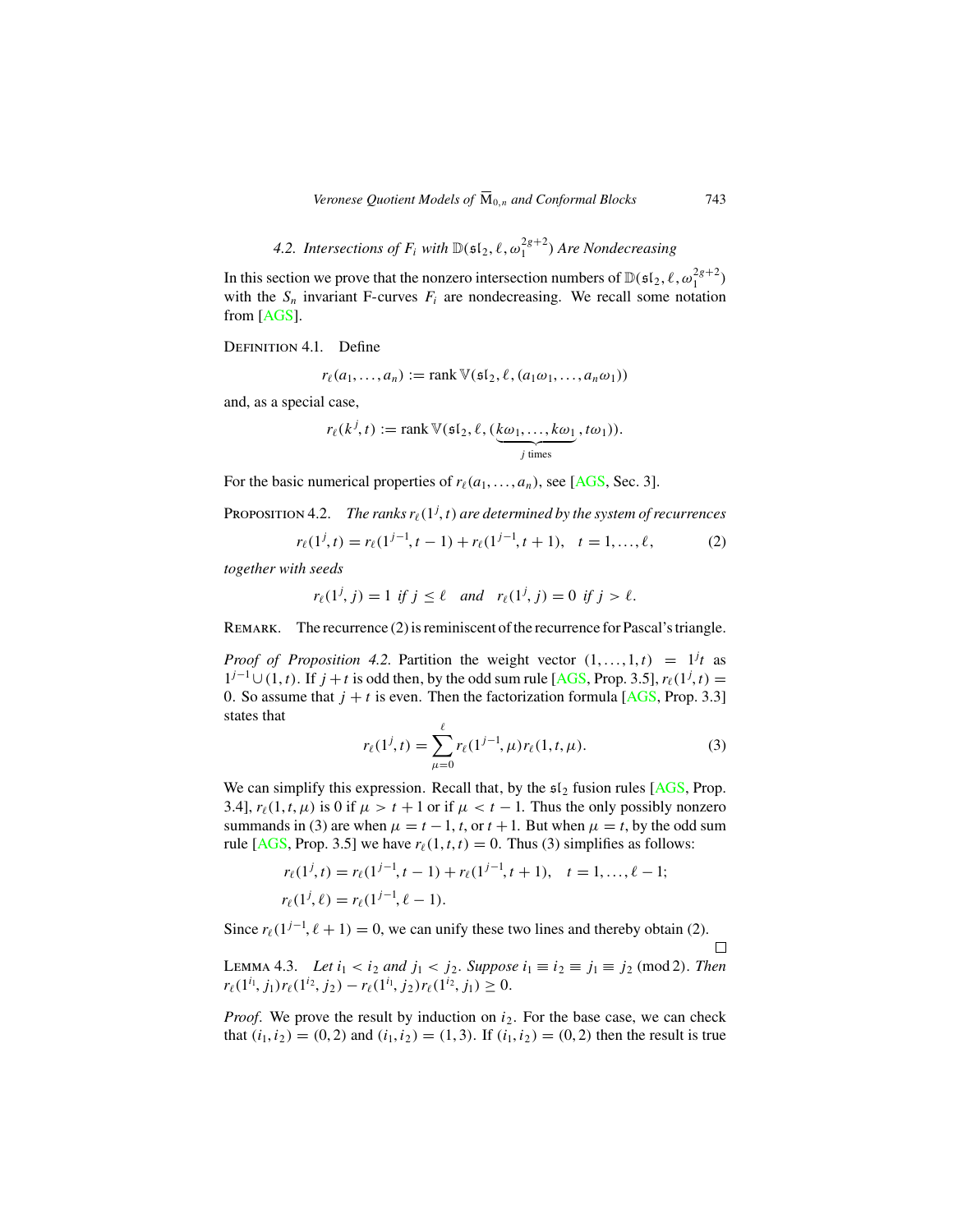because  $r_{\ell}(t) = 0$  if  $t > 0$ . Similarly, if  $(i_1, i_2) = (1, 3)$  then the result is true because  $r_{\ell}(1, t) = 0$  if  $t > 1$ .

So suppose the result has been established for all quadruples  $(i_1, i_2, j_1, j_2)$  with  $i_2 \leq k - 1$ . We now apply the recurrence (2):

$$
r_{\ell}(1^{i_1}, j_1) r_{\ell}(1^{i_2}, j_2) - r_{\ell}(1^{i_1}, j_2) r_{\ell}(1^{i_2}, j_1)
$$
  
= 
$$
(r_{\ell}(1^{i_1-1}, j_1-1) + r_{\ell}(1^{i_1-1}, j_1+1))(r_{\ell}(1^{i_2-1}, j_2-1) + r_{\ell}(1^{i_2-1}, j_2+1))
$$
  
- 
$$
(r_{\ell}(1^{i_1-1}, j_2-1) + r_{\ell}(1^{i_1-1}, j_2+1))(r_{\ell}(1^{i_2-1}, j_1-1) + r_{\ell}(1^{i_2-1}, j_1+1))
$$
  
= 
$$
r_{\ell}(1^{i_1-1}, j_1-1)r_{\ell}(1^{i_2-1}, j_2-1) - r_{\ell}(1^{i_1-1}, j_2-1)r_{\ell}(1^{i_2-1}, j_1-1)
$$
  
+ 
$$
r_{\ell}(1^{i_1-1}, j_1-1)r_{\ell}(1^{i_2-1}, j_2+1) - r_{\ell}(1^{i_1-1}, j_2+1)r_{\ell}(1^{i_2-1}, j_1+1)
$$
  
+ 
$$
r_{\ell}(1^{i_1-1}, j_1+1)r_{\ell}(1^{i_2-1}, j_2-1) - r_{\ell}(1^{i_1-1}, j_2-1)r_{\ell}(1^{i_2-1}, j_1+1)
$$
  
+ 
$$
r_{\ell}(1^{i_1-1}, j_1+1)r_{\ell}(1^{i_2-1}, j_2+1) - r_{\ell}(1^{i_1-1}, j_2+1)r_{\ell}(1^{i_2-1}, j_1+1).
$$

By the induction hypothesis, each of the last four lines is nonnegative.

PROPOSITION 4.4. *Suppose*  $\ell \leq i \leq g-2$  and  $i \equiv \ell \pmod{2}$ . *Then* 

$$
\mathbb{D}(\mathfrak{sl}_2, \ell, \omega_1^{2g+2}) \cdot F_i \leq \mathbb{D}(\mathfrak{sl}_2, \ell, \omega_1^{2g+2}) \cdot F_{i+2}.
$$

*Yet if*  $i \equiv \ell + 1 \pmod{2}$ , *then*  $\mathbb{D}(\mathfrak{sl}_2, \ell, \omega_1^{2g+2}) \cdot F_i = 0$ .

*Proof.* By [[AGS](#page-29-0), Thm. 4.2] we have  $\mathbb{D}(\mathfrak{sl}_2, \ell, \omega_1^{2g+2}) \cdot F_i = r_{\ell}(1^i, \ell) r_{\ell}(1^{n-i-2}, \ell).$ By the odd sum rule [[AGS,](#page-29-0) Prop. 3.5] we see that  $r_{\ell}(1^i, \ell) = 0$  if  $i \equiv \ell + 1 \pmod{2}$ .

In the remaining cases, we wish to show that

$$
r_{\ell}(1^{i+2},\ell)r_{\ell}(1^{n-i-4},\ell)-r_{\ell}(1^{i},\ell)r_{\ell}(1^{n-i-2},\ell)\geq 0.
$$

We apply the recurrence (2) and use  $r_{\ell}(1^j, t) = 0$  if  $t > \ell$  to obtain

$$
r_{\ell}(1^{i+2}, \ell) r_{\ell}(1^{n-i-4}, \ell) - r_{\ell}(1^{i}, \ell) r_{\ell}(1^{n-i-2}, \ell)
$$
  
= 
$$
(r_{\ell}(1^{i+1}, \ell-1) + r_{\ell}(1^{i+1}, \ell+1)) r_{\ell}(1^{n-i-4}, \ell)
$$
  

$$
- r_{\ell}(1^{i}, \ell) (r_{\ell}(1^{n-i-3}, \ell-1) + r_{\ell}(1^{n-i-3}, \ell+1))
$$
  
= 
$$
r_{\ell}(1^{i+1}, \ell-1) r_{\ell}(1^{n-i-4}, \ell) - r_{\ell}(1^{i}, \ell) r_{\ell}(1^{n-i-3}, \ell-1)
$$
  
= 
$$
(r_{\ell}(1^{i}, \ell-2) + r_{\ell}(1^{i}, \ell)) r_{\ell}(1^{n-i-4}, \ell)
$$
  

$$
- r_{\ell}(1^{i}, \ell) (r_{\ell}(1^{n-i-4}, \ell-2) + r_{\ell}(1^{n-i-2}, \ell))
$$
  
= 
$$
r_{\ell}(1^{i}, \ell-2) r_{\ell}(1^{n-i-4}, \ell) - r_{\ell}(1^{i}, \ell) r_{\ell}(1^{n-i-4}, \ell-2).
$$

By Lemma 4.3, we have

$$
r_{\ell}(1^i, \ell-2)r_{\ell}(1^{n-i-4}, \ell)-r_{\ell}(1^i, \ell)r_{\ell}(1^{n-i-4}, \ell-2)\geq 0.
$$

COROLLARY 4.5. The divisor  $\mathbb{D}(\mathfrak{sl}_2, \ell, \omega_1^{2g+2})$  is a nonnegative linear combination of the divisors  $\{ \mathcal{D}_{\frac{\ell+2k-1}{\ell+2k+1}}, \left(\frac{1}{\ell+2k+1}\right)^{2g+2} : k \in \mathbb{Z}_{\geq 0}, \ell+2k \leq g \}$ . Moreover, the  $\textit{coefficient of } \mathcal{D}_{\frac{\ell-1}{\ell+1}, \left(\frac{1}{\ell+1}\right)^{2g+2}}$  in this expression is strictly positive.

 $\Box$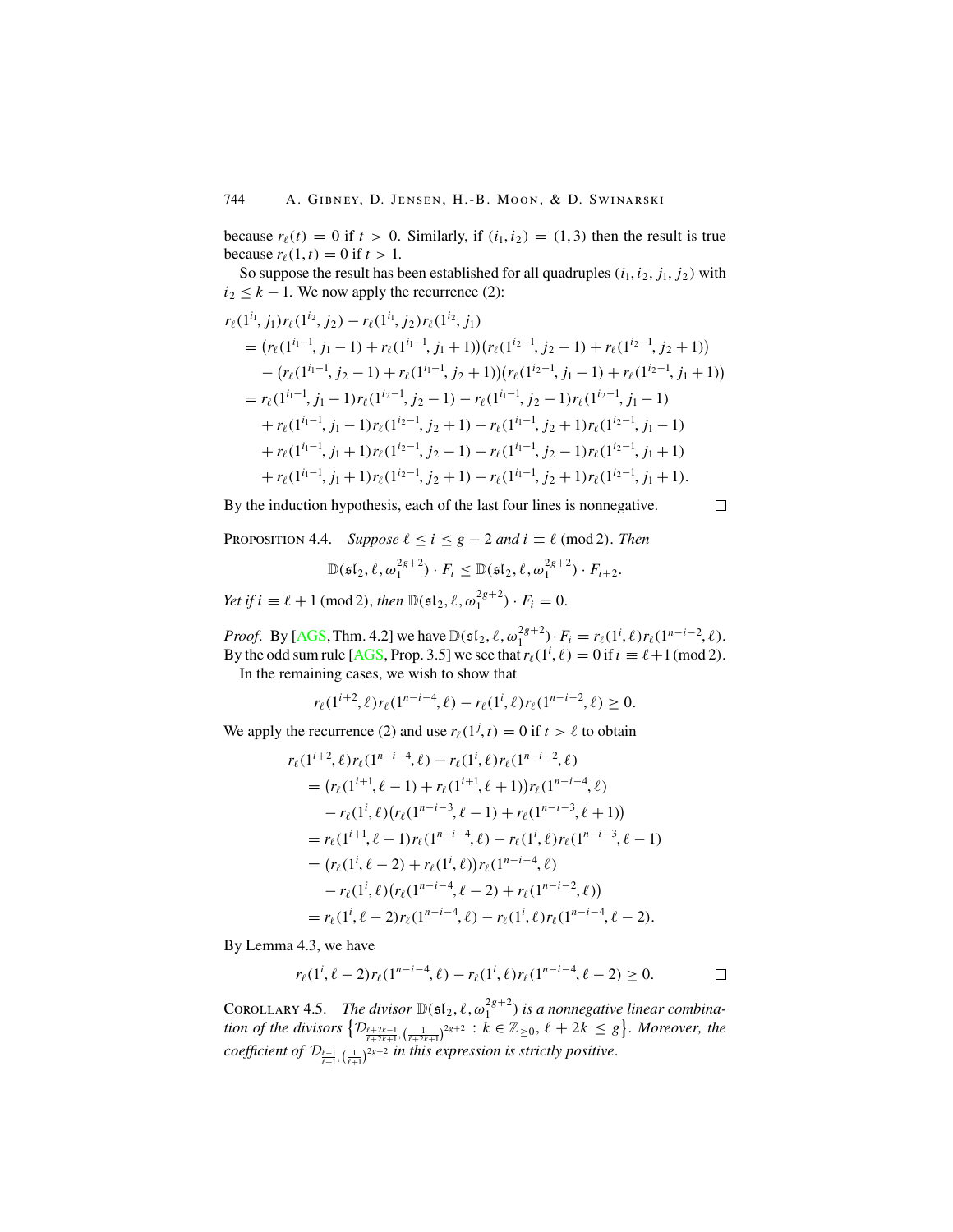*Proof.* The statement follows from Proposition 4.4 and the intersection numbers computed in Corollary 2.2.  $\Box$ 

#### *4.3. Morphisms Associated to Conformal Block Divisors*

We are now in a position to prove that the divisors  $\mathbb{D}(\mathfrak{sl}_2, \ell, \omega_1^{2g+2})$  give maps to Veronese quotients.

THEOREM 4.6. *The conformal block divisor*  $\mathbb{D}(\mathfrak{sl}_2, \ell, \omega_1^{2g+2})$  *on*  $\overline{\mathrm{M}}_{0,2g+2}$  for  $1 \leq$ ≤ g *is the pullback of an ample class via the morphism*

$$
\varphi_{\frac{\ell-1}{\ell+1},A}=\phi_{\frac{\ell-1}{\ell+1}}\circ\rho_A\colon \overline{\mathbf{M}}_{0,n}\xrightarrow{\rho_A} \overline{\mathbf{M}}_{0,A}\xrightarrow{\phi_{(\ell-1)/(\ell+1)}}V_{\frac{\ell-1}{\ell+1},A}^{g+1-\ell}.
$$

*Here*  $A = \left(\frac{1}{\ell+1}\right)^{2g+2}$  *and*  $\rho_A$  *is the contraction to Hassett's moduli space*  $\overline{M}_{0,A}$  *of stable weighted pointed rational curves.*

*Proof.* By [[AGS,](#page-29-0) Cors. 4.7, 4.9] and Corollary 2.2,

$$
\mathcal{D}_{\frac{\ell-1}{\ell+1},\left(\frac{1}{\ell+1}\right)^{2g+2}}\equiv\mathbb{D}(\mathfrak{sl}_2,\ell,\omega_1^{2g+2})
$$

if  $\ell = 1, 2$ . If  $\ell \geq 3$  then, by Corollary 4.5,  $\mathbb{D}(\mathfrak{sl}_2, \ell, \omega_1^{2g+2})$  is a nonnegative linear combination of  $\mathcal{D}_{\frac{\ell+2k-1}{\ell+2k+1}}, \left(\frac{1}{\ell+2k+1}\right)^{2g+2}$  for  $k \in \mathbb{Z}_{\geq 0}$  and  $\ell + 2k \leq g$ . In the latter case, by Proposition 3.8 we see that all of the divisors in this nonnegative linear combination are pullbacks of semi-ample divisors from  $V_{\frac{\ell-1}{\ell+1},A}^{\ell+1-\ell}$ . Moreover, one of them is ample and appears with strictly positive coefficient. The result follows.

REMARK 4.7. If *n* is odd, then all of  $\mathbb{D}(\mathfrak{sl}_2, \ell, (\omega_1, \ldots, \omega_1))$  is trivial [[Fa](#page-29-0), Lemma 4.1]. It therefore suffices to consider  $n = 2g + 2$  cases.

We note that, for a sequence of dominant integral weights  $(k_1\omega_1, \dots, k_n\omega_1)$  of  $\mathfrak{sl}_2$ , the integer  $\left(\sum_{i=1}^n \frac{k_i}{2}\right) - 1$  is called the *critical level cl.* By [[Fa](#page-29-0), Lemma 4.1], if  $\ell$  is strictly greater than the critical level then  $\mathbb{D}(\mathfrak{sl}_2, \ell, (k_1\omega_1, \ldots, k_n\omega_1)) \equiv 0$ , in which case the corresponding morphism is a constant map.

If  $k_1 = \cdots = k_n = 1$  then the critical level is equal to g, so it is enough to study the cases  $1 \leq \ell \leq g$ . Hence Theorem 4.6 is a complete answer for the cases of Lie algebra  $\mathfrak{sl}_2$  and weight data  $\omega_1^n$ .

## **5. Conjectural Generalizations**

Numerical evidence suggests that the connection between Veronese quotients and  $\mathfrak{sl}_r$  conformal block divisors holds in a more general setting. In this section, we describe some of this evidence and make a few conjectures.

5.1. 
$$
\mathfrak{sl}_2
$$
 Cases

We start by considering  $\mathfrak{sl}_2$  symmetric weight cases—that is,  $\mathbb{D}(\mathfrak{sl}_2, \ell, k\omega_1^n)$  for  $1 \leq k \leq \ell$ . Theorem 4.6 tells us that when  $k = 1$ , the associated birational models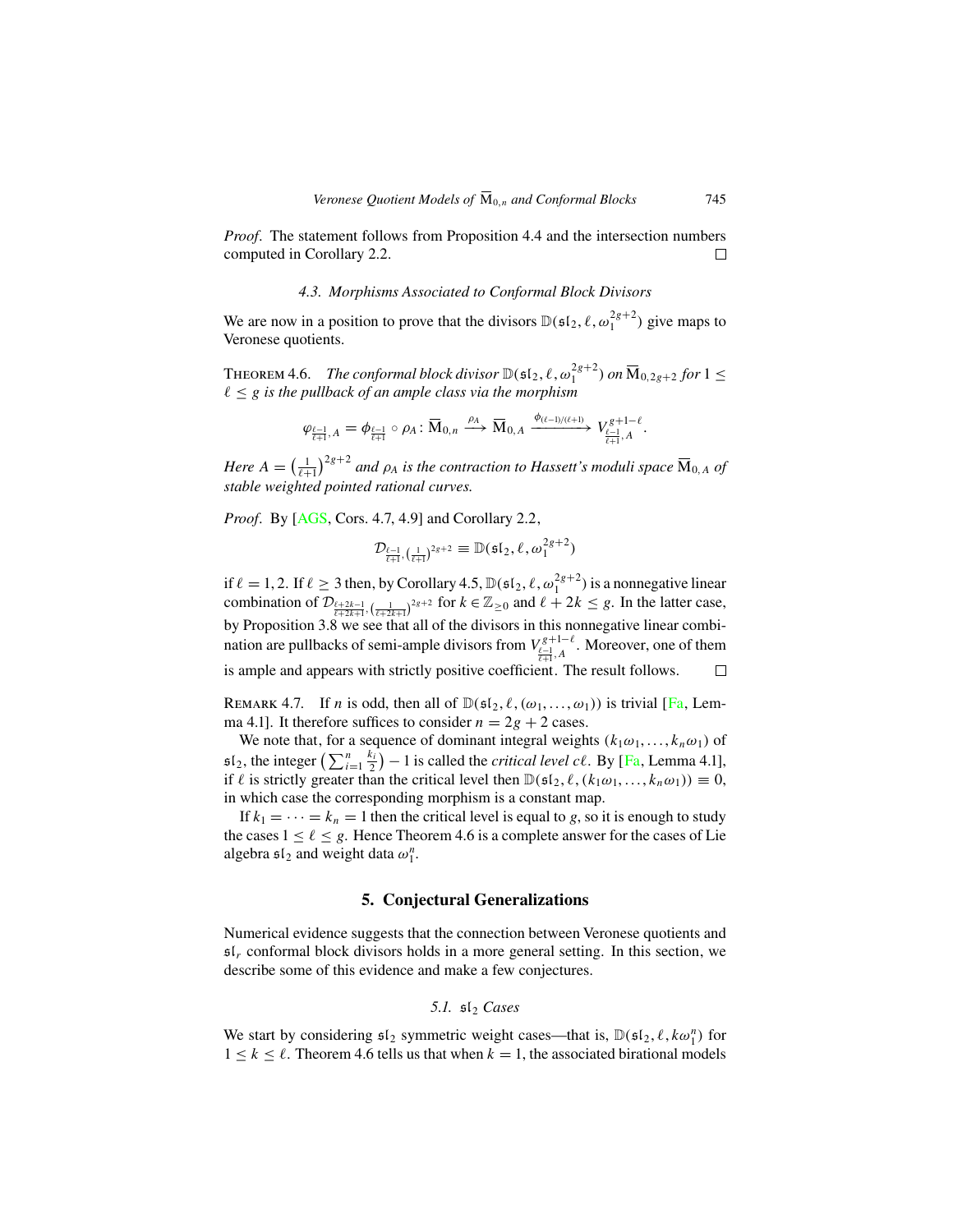are Veronese quotients. Before we can predict the birational models associated to other conformal block divisors, we need the following useful lemma.

 $\sum_{i=1}^{n} a_i$  *is even and* (b) *for any subset*  $I \subset \{1, ..., n\}$  *with*  $n - |I|$  *odd,* LEMMA 5.1 [[RW,](#page-30-0) (17)]. *The rank*  $r_{\ell}(a_1, \ldots, a_n) \neq 0$  *if and only if* (a)  $\Lambda = \sum_{i=1}^{n} a_i$  *is even and (b) for any subset*  $I \subset \{1, \ldots, n\}$  with  $n = |I|$  odd

$$
\Lambda - (n-1)\ell \leq \sum_{i \in I} (2a_i - \ell).
$$

Observe that, for a given weight datum, the left-hand side of this expression is fixed and the right-hand side is minimized by summing over all weights such that  $2a_i < l$ .

The next result shows that, when  $k = \ell$ , we get the same birational model as in the case  $k = 1$ .

Proposition 5.2. *We have the following equalities between conformal block divisors*:

$$
\mathbb{D}(\mathfrak{sl}_2, \ell, \ell \omega_1^n) = \ell \mathbb{D}(\mathfrak{sl}_2, 1, \omega_1^n) = \frac{\ell}{k} \mathbb{D}(\mathfrak{sl}_{2k}, 1, \omega_k^n).
$$

*Proof.* The second assertion is a direct application of [\[GiG,](#page-29-0) Prop. 5.1], which states that

$$
\mathbb{D}(\mathfrak{sl}_r,1,(\omega_{z_1},\ldots,\omega_{z_n}))=\frac{1}{k}\mathbb{D}(\mathfrak{sl}_{rk},1,(\omega_{kz_1},\ldots,\omega_{kz_n})).
$$

For the first assertion, let  $\mathbb{D} = \mathbb{D}(\mathfrak{sl}_2, \ell, \ell \omega_1^n)$ . It suffices to consider intersection numbers of  $\mathbb D$  with F-curves of the form  $F_i = F_{n-i-2,i,1,1}$ . Then

$$
\mathbb{D}\cdot F_{i_1,i_2,i_3,i_4}=\sum_{\vec{u}\in P_\ell^4}\text{deg}(\mathbb{V}(\mathfrak{sl}_2,\ell,(u_1\omega_1,u_2\omega_1,u_3\omega_1,u_4\omega_1))\big)\prod_{k=1}^4r_\ell(\ell^{i_k},t),
$$

where  $P_{\ell} = \{0, 1, \ldots, \ell\}$ . When  $i_3 = i_4 = 1$ , we may use the two-point fusion rule for  $sI_2$  to obtain

$$
\mathbb{D}\cdot F_i=\sum_{0\leq u_1,u_2\leq \ell}\deg(\mathbb{V}(\mathfrak{sl}_2,\ell,(u_1\omega_1,u_2\omega_1,\ell\omega_1,\ell\omega_1)))\bigg)r_{\ell}(\ell^{n-i-2},u_1)r_{\ell}(\ell^i,u_2).
$$

By the case  $I = \{n\}$  if n is even and  $I = \emptyset$  if n is odd in Lemma 5.1, we see that  $r_{\ell}(\ell^{j}, t) = 0$  if  $0 < t < \ell$ . Hence

$$
\mathbb{D}\cdot F_i=\sum_{u_1,u_2=0,\ell}\deg\big(\mathbb{V}(\mathfrak{sl}_2,\ell,(u_1\omega_1,u_2\omega_1,\ell\omega_1,\ell\omega_1))\big)r_{\ell}(\ell^{n-i-2},u_1)r_{\ell}(\ell^i,u_2).
$$

But by  $[Fa, Prop. 4.2]$  $[Fa, Prop. 4.2]$  $[Fa, Prop. 4.2]$ ,

$$
\deg(\mathbb{V}(\mathfrak{sl}_2,\ell,(0,0,\ell\omega_1,\ell\omega_1)) = \deg(\mathbb{V}(\mathfrak{sl}_2,\ell,(0,\ell\omega_1,\ell\omega_1,\ell\omega_1)) = 0
$$

and  $\deg(\mathbb{V}(\mathfrak{sl}_2, \ell, (\ell \omega_1, \ell \omega_1, \ell \omega_1, \ell \omega_1))) = \ell$ . Thus

$$
\mathbb{D} \cdot F_i = \ell r_\ell(\ell^{n-i-2}, \ell) r_\ell(\ell^i, \ell).
$$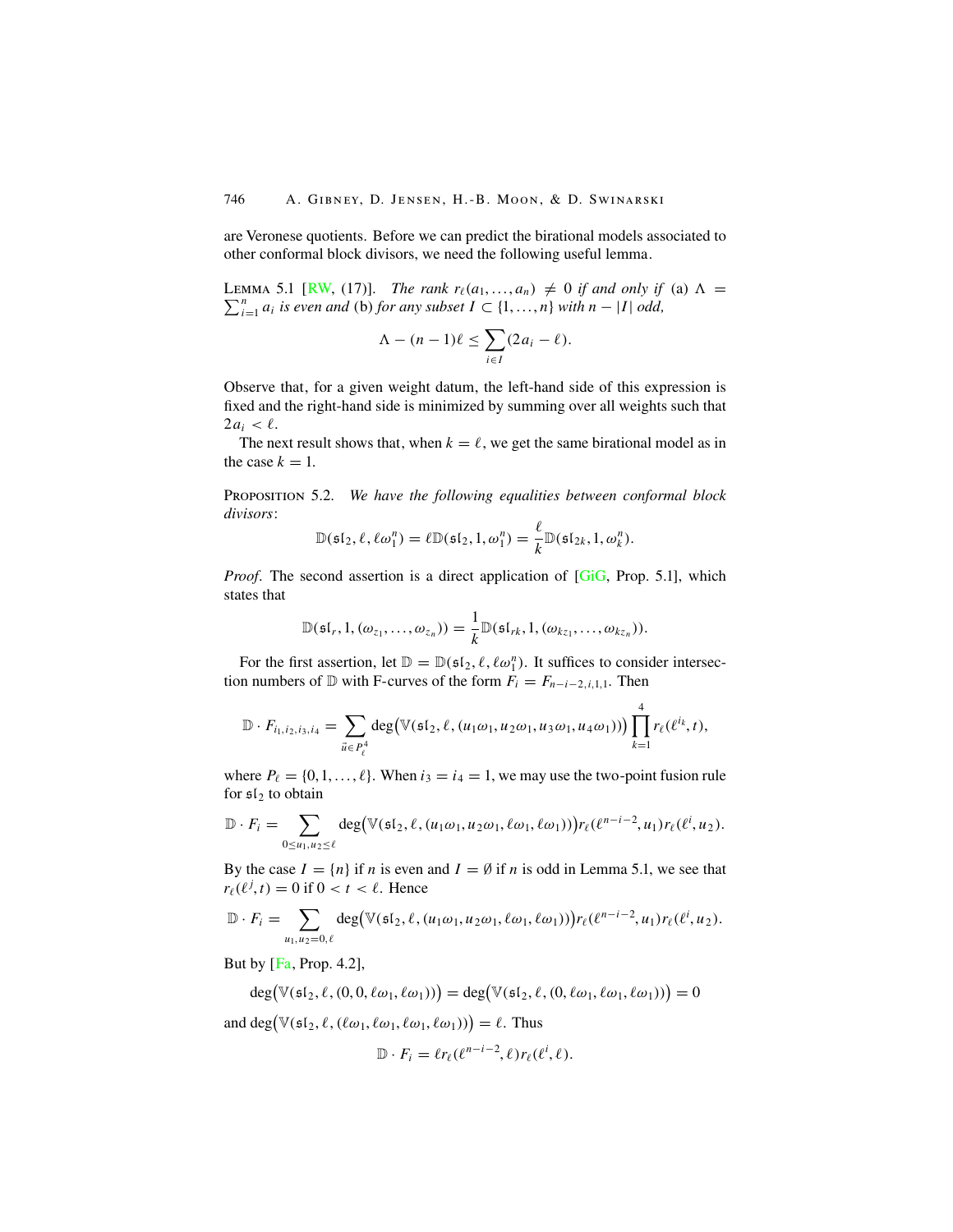It therefore suffices to show that  $r_{\ell}(\ell^t, \ell) = r_{\ell}(1^t, 1)$ , but this follows by induction via the factorization rules and the propagation of vacua.  $\Box$ 

For the majority of values of k such that  $1 < k < \ell$ , the divisor  $\mathbb{D}(\mathfrak{sl}_2, \ell, k\omega_1^n)$ appears to give a map to a Hassett space. To establish our evidence for this, we begin with the following lemma.

LEMMA 5.3. Suppose that  $1 < k < \ell$ . Then  $r_{\ell}(k^i, t) = 0$  if and only if either  $ki + t$  *is odd or one of the following holds*:

- (i)  $2k \leq \ell$  and  $i < \max\{\frac{t}{k}, 2 \frac{t}{k}\};$
- (ii)  $2k > \ell$ , *i is even, and i* < max  $\left\{\frac{t}{\ell k}, 2 \frac{t}{\ell k}\right\}$ ;

(iii)  $2k > \ell$ , *i is odd, and*  $i < \max\{\frac{\ell - k}{\ell - k}, 2 - \frac{\ell - k}{\ell - k}\}.$ 

*Proof.* Each of (i)–(iii) follows from the case-by-case analysis of Lemma 5.1 and the remark that follows it.  $\Box$ 

We now consider which  $S_n$ -invariant F-curves have trivial intersection with the divisors in question.

PROPOSITION 5.4. *Suppose that*  $1 < k < \frac{3}{4}\ell$ , and let  $\mathbb{D} = \mathbb{D}(\mathfrak{sl}_2, \ell, k\omega_1^n)$ . Assume *that n* is even and that  $\ell \leq \frac{k_n}{2} - 1$ . (*Recall that, by Remark 4.7, this assumption is necessary for the nontriviality of*  $\mathbb{D}$ *.) If*  $a \le b \le c \le d$ *, then*  $\mathbb{D} \cdot F_{a,b,c_i,d} = 0$ *if and only if*  $a + b + c \leq \frac{\ell + 1}{k}$ .

*Proof.* By [[Fa](#page-29-0), Prop. 4.7], the map associated to  $\mathbb D$  factors through the map  $\overline{M}_{0,n} \to$  $\overline{M}_{0,\binom{k}{r+1}}$ <sup>n</sup>. Therefore, if  $a+b+c \leq \frac{\ell+1}{k}$  then  $\mathbb{D} \cdot F_{a,b,c,d} = 0$ . Hence it suffices to show the converse. We assume throughout that  $a + b + c > \frac{\ell+1}{k}$ .

By [[Fa](#page-29-0), Prop. 2.7], we have

$$
\mathbb{D} \cdot F_{a,b,c,d} = \sum_{\vec{u} \in P_{\ell}^4} \deg(\mathbb{V}(\mathfrak{sl}_2, \ell, (u_1 \omega_1, u_2 \omega_1, u_3 \omega_1, u_4 \omega_1)))
$$

$$
\times r_{\ell}(k^a, u_1) r_{\ell}(k^b, u_2) r_{\ell}(k^c, u_3) r_{\ell}(k^d, u_4).
$$

Since each term in this sum is nonnegative, it is enough to show that a single term is nonzero.

We first consider the case that  $2k \leq \ell$ . Set

$$
w_a = \begin{cases} \min\{ka, \ell\} & \text{if } ka \equiv \ell \pmod{2}, \\ \min\{ka, \ell - 1\} & \text{if } ka \not\equiv \ell \pmod{2}. \end{cases}
$$

Note that, by assumption, both  $k(a+b+c+d) = kn$  and  $k(a+b+c)+\ell$  are strictly greater than  $2\ell + 1$ . So it is straightforward to check that  $w_a + w_b + w_c + w_d > 0$ 2 $\ell$  and  $\ell + 1 > w_d$ . Note further that  $2\ell + 2 + 2w_a > 2w_a + w_c + w_d$  and  $2w_a \geq 4$ . Hence there is an integer  $w'_b$  such that  $w'_b \equiv w_b \pmod{2}$  and  $2\ell <$  $w_a + w'_b + w_c + w_d < 2\ell + 2 + 2w_a$ . Then  $w_a + w'_b + w_c + w_d \equiv w_a + w_b + w_c + w_d \equiv w_a$  $k(a+b+c+d) \equiv 0 \pmod{2}$ . Thus deg $(\mathbb{V}(\mathfrak{sl}_2, \ell, (w_a \omega_1, w'_b \omega_1, w_c \omega_1, w_d \omega_1)) \neq$ 0 by [[Fa](#page-29-0), Prop. 4.2]. It therefore suffices to show that  $r_{\ell}(k^a, w_a) \neq 0$ . In this case,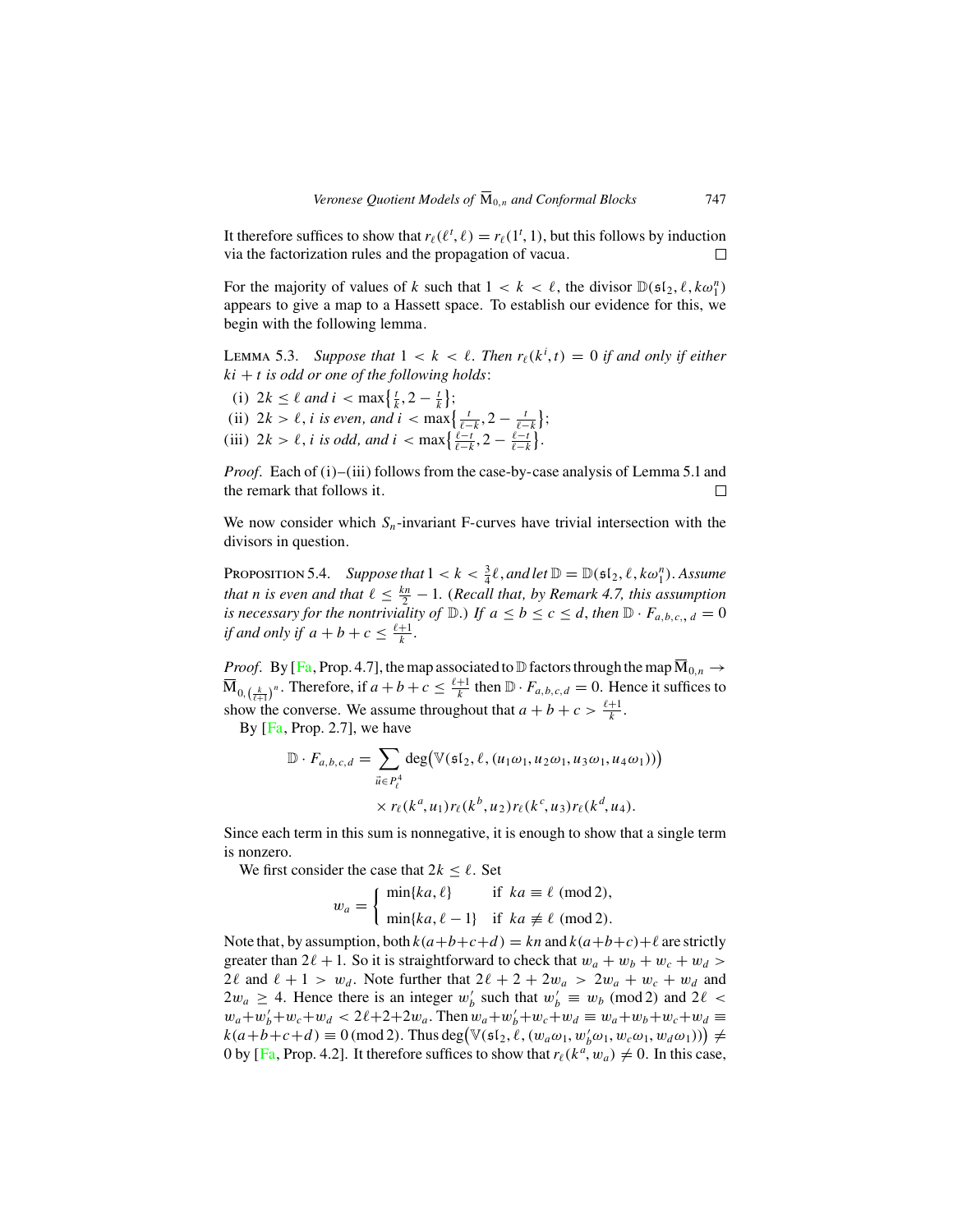however, Lemma 5.3 tells us that  $r_{\ell}(k^a, w_a) = 0$  only if  $a < \max\{w_a/k, 2 - \ell\}$  $w_a/k$   $\leq$  max $\{a, 2\}$ , which is possible only if  $a = 1$ . But then  $w_a = k$ , so  $r_{\ell}(k^a, w_a) = r_{\ell}(k, k) = 1 \neq 0$  by the two-point fusion rule. Therefore,  $r_{\ell}(k^a, w_a)$ is always nonzero.

We next consider the case  $2k > \ell$ . Since here  $\frac{\ell+1}{k} < 3$ , we must show that no F-curves are contracted. Set

$$
w_a = \begin{cases} k & \text{if } a \text{ is odd,} \\ 2(\ell - k) & \text{if } a \text{ is even.} \end{cases}
$$

Again we have that  $\ell + 1 > \max\{w_a, w_b, w_c, w_d\}, 2\ell < w_a + w_b + w_c + w_d <$  $2\ell + 2 + 2 \min\{w_a, w_b, w_c, w_d\}$ , and  $w_a + w_b + w_c + w_d \equiv 0 \pmod{2}$ . Thus  $deg(\mathbb{V}(\mathfrak{sl}_2, \ell, (w_a \omega_1, w_b \omega_1, w_c \omega_1, w_d \omega_1))) \neq 0$  by [[Fa](#page-29-0), Prop. 4.2]. If a is odd, we see that  $r_{\ell}(k^a, w_a) = 0$  if and only if  $a < 1$ . If a is even, we see that  $r_{\ell}(k^a, w_a) =$ 0 if and only if  $a < 2$ . It follows that no F-curves are contracted.

By Proposition 5.4, the F-curves that have trivial intersection with  $\mathbb{D}(\mathfrak{sl}_2, \ell, k\omega_1^n)$ are precisely those that are contracted by the morphism  $\rho_{(\frac{k}{\ell+1})^n} \colon \overline{M}_{0,n} \to \overline{M}_{0,(\frac{k}{\ell+1})^n}.$ However, this is not enough to conclude that  $\mathbb{D}(\mathfrak{sl}_2, \ell, k\omega_1^n)$  is actually the pullback of an ample divisor from this Hassett space, although this would follow from a well-known conjecture (see [[KeMc](#page-29-0), Ques. 1.1]).

THEOREM 5.5. Assume that *n* is even,  $1 < k < \frac{3}{4}\ell$ , and  $\ell \leq \frac{kn}{2} - 1$ . If the F-Conjecture holds (see [[KeMc](#page-29-0), Ques. 1.1]), *then the divisor*  $\mathbb{D}(\mathfrak{sl}_2,\ell,k\omega_1^n)$  is the *pullback of an ample class via the morphism*  $\rho_{(\frac{k}{\ell+1})^n} : \overline{M}_{0,n} \to \overline{M}_{0,(\frac{k}{\ell+1})^n}$ . In par*ticular, if*  $\frac{\ell+1}{3} < k < \frac{3}{4} \ell$  *then*  $\mathbb{D}$  *is ample.* 

We note further that Proposition 5.4 does not cover all of the possible cases of symmetric-weight  $\mathfrak{sl}_2$  conformal block divisors. In particular, if  $k \geq \frac{3}{4}\ell$  then  $\mathbb{D}(\mathfrak{sl}_2, \ell, k\omega_1^n)$  may have trivial intersection with an F-curve when all of the legs contain an even number of marked points. Such is the case, for example, with the divisor  $\mathbb{D}(\mathfrak{sl}_2, 4, 3\omega_1^8)$ , which has zero intersection with the F-curve  $F(2,2,2,2)$ and positive intersection with every other F-curve. It is not difficult to see that the associated birational model is the Kontsevich–Boggi compactification of  $M<sub>0.8</sub>$ (see [[GiJM](#page-29-0), Sec. 7.2] for details on this moduli space).

### *5.2. Birational Properties of* sl<sup>r</sup> *Conformal Blocks*

In every known case, the birational model associated to conformal block divisors is in fact a compactification of  $M_{0,n}$ . That is, the associated morphism restricts to an isomorphism on the interior. We pose this as a conjecture.

CONJECTURE 5.6. *If*  $\mathbb{D}$  *is a nontrivial conformal block divisor of*  $\mathfrak{sl}_r$  *with strictly positive weights, then* D *separates all points on* M0,n. *More precisely*: *for any two distinct points*  $x_1, x_2 \in M_{0,n}$ , *the morphism* 

$$
H^0(\overline{\mathrm{M}}_{0,n}, \mathbb{D}) \to \mathbb{D}|_{x_1} \oplus \mathbb{D}|_{x_2}
$$

*is surjective.*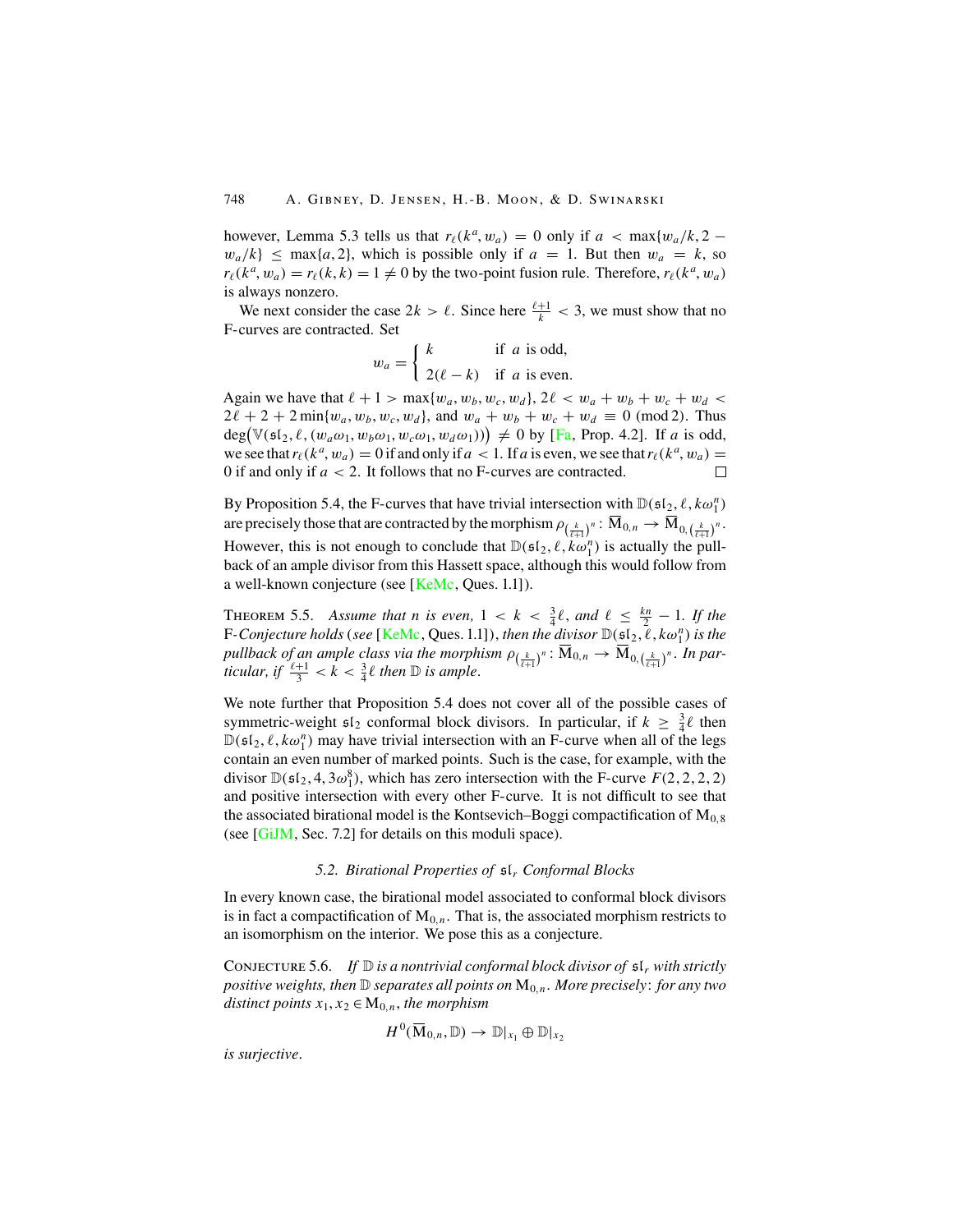If true, this conjecture would have several interesting consequences. Among them is the following simple description of the maps associated to conformal block divisors. Let D be a conformal block divisor of  $\mathfrak{sl}_r$  and let  $\rho_{\mathbb{D}}: \overline{M}_{0,n} \to X$  be the associated morphism. Consider a boundary stratum

$$
\prod_{i=1}^m \mathbf{M}_{0,k_i} \hookrightarrow \overline{\mathbf{M}}_{0,n}.
$$

By factorization (see [[Fa](#page-29-0), Prop. 2.4]), the pullback of an  $\mathfrak{sl}_r$  conformal block divisor to  $\overline{M}_{0,k_m}$  and its interior  $M_{0,k_m}$  is an effective sum of  $\mathfrak{sl}_r$  conformal block divisors. If all of the divisors in this sum are trivial, then the restriction of  $\rho_{\mathbb{D}}$  to this boundary stratum forgets a component of the curve:



If the only nontrivial divisors in this sum have weight 0 on some subset of the attaching points, then these divisors are pullbacks of nontrivial conformal block divisors via the map that forgets these points. Therefore, the restriction of  $\rho_{\mathbb{D}}$  to this boundary stratum forgets these attaching points:



Finally, if any of the nontrivial conformal block divisors in this sum has strictly positive weights, then (by Conjecture 5.6) the restriction of  $\rho_{\mathbb{D}}$  to the interior of this stratum is an isomorphism:



 $\prod_{i=1}^m M_{0,k_i}$  in X is isomorphic to In summary, Conjecture 5.6 implies that the image of a boundary stratum

$$
\prod_{i=1}^{a} M_{0,k_i} \times \prod_{i=a+1}^{b} M_{0,k_i-j_i}
$$

for some  $1 \le a \le b \le n$  and  $1 \le j_i \le k_i - 3$ .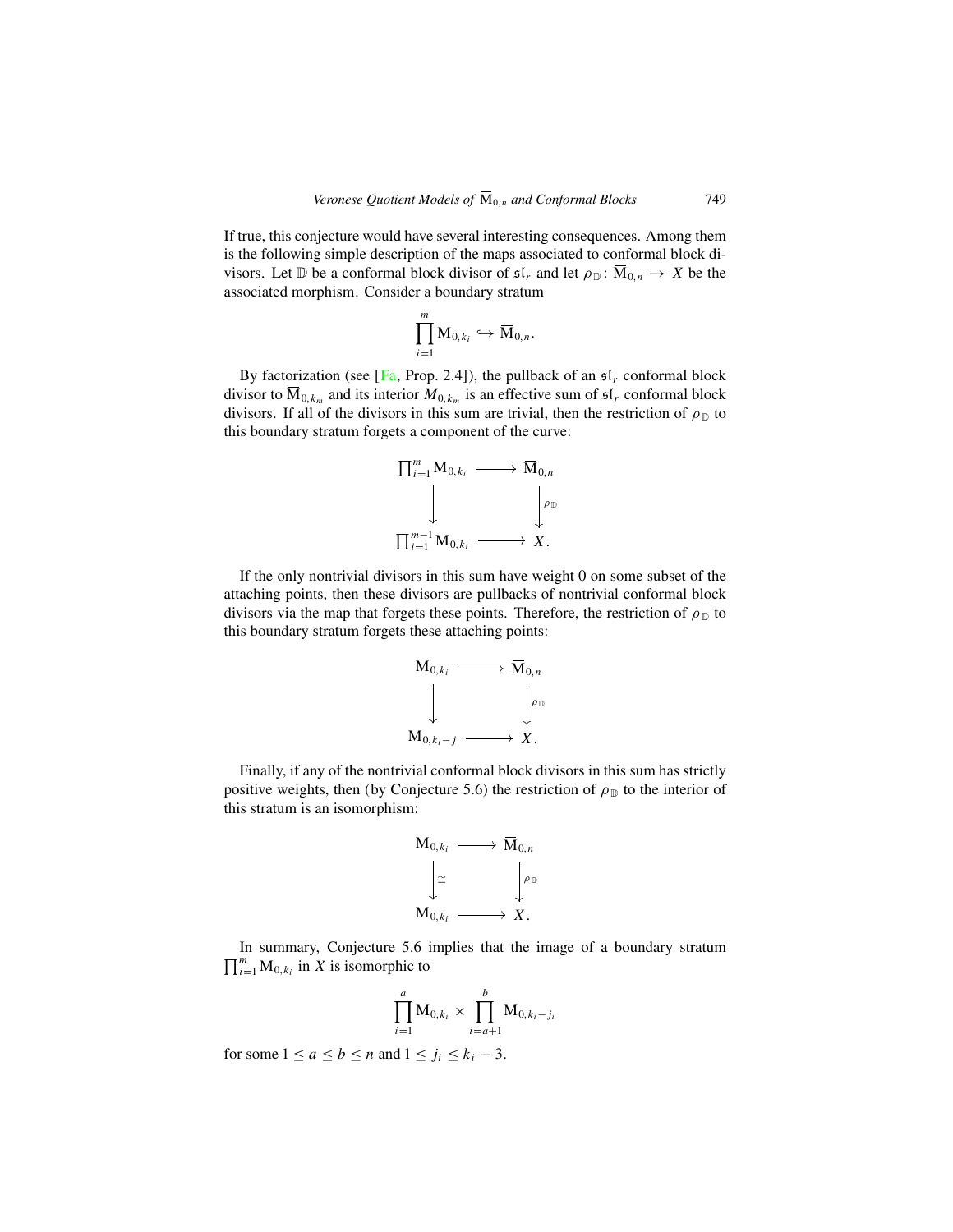<span id="page-29-0"></span>In this way, the morphisms associated to  $\mathfrak{sl}_r$  conformal blocks are reminiscent of Smyth's modular compactifications [\[Sm\]](#page-30-0). Each of those compactifications can be described by assigning, to each boundary stratum, a collection of "forgotten" components. In a similar way, the morphism  $\rho_{\mathbb{D}}$  appears to assign to each boundary stratum a collection of forgotten components and forgotten points of attachment. It follows that, if Conjecture 5.6 holds, one can understand the morphism  $\rho_{\rm D}$  completely from such combinatorial data.

## **References**

- [AGS] V. Alexeev, A. Gibney, and D. Swinarski, *Higher level conformal blocks on*  $\overline{M}_{0,n}$ *from*  $\mathfrak{sl}_2$ , Proc. Edinburgh Math. Soc. (2) (to appear).
	- [AS] V. Alexeev and D. Swinarski, *Nef Divisors on*  $\overline{M}_{0,n}$  *from GIT*, Geometry and arithmetic, pp. 1–21, EMS Ser. Congr. Rep., Eur. Math. Soc., Zürich, 2012.
- [AGStS] M. Arap, A. Gibney, J. Stankewicz, and D. Swinarski,  $\mathfrak{sl}_n$  *level 1 conformal block divisors on*  $\overline{M}_{0,n}$ , Int. Math. Res. Not. 7 (2012), 1634–1680.
	- [B] M. Boggi, *Compactifications of configurations of points on* P<sup>1</sup> *and quadratic transformations of projective space,* Indag. Math. (N.S.) 10 (1999), 191–202.
- [CHSta] I. Coskun, J. Harris, and J. Starr, *The effective cone of the Kontsevich moduli space,* Canad. Math. Bull. 51 (2008), 519–534.
	- [Fa] N. Fakhruddin, *Chern classes of conformal blocks,* Compact moduli spaces and vector bundles (Athens, GA, 2010), Contemp. Math., 564, pp. 145–176, Amer. Math. Soc., Providence, RI, 2012.
	- [Fe] M. Fedorchuk, *Cyclic covering morphisms on*  $\overline{M}_{0,n}$ , preprint, 2011, arxiv.org/abs/1105.0655.
	- [FP] W. Fulton and R. Pandharipande, *Notes on stable maps and quantum cohomology,* Algebraic geometry (Santa Cruz, 1995), Proc. Sympos. Pure Math., 62, pp. 45–96, Amer. Math. Soc., Providence, RI, 1997.
	- [Gi] N. Giansiracusa, *Conformal blocks and rational normal curves,* J. of Algebraic Geom. (to appear).
	- [GiG] N. Giansiracusa and A. Gibney, *The cone of type A, level 1 conformal block divisors,* Adv. Math. 231 (2012), 798–814.
- [GiJM] N. Giansiracusa, D. Jensen, and H.-B. Moon, *GIT compactifications of*  $\mathbf{M}_{0,n}$ *and flips,* preprint, 2011, arxiv.org/abs/1112.0232.
	- [GiSi] N. Giansiracusa and M. Simpson, *GIT compactifications of*  $\overline{M}_{0,n}$  *from conics*, Int. Math. Res. Not. 14 (2011), 3315–3334.
		- [Ha] B. Hassett, *Moduli spaces of weighted pointed stable curves,* Adv. Math. 173 (2003), 316–352.
	- [Hu] J. E. Humphreys, *Introduction to Lie algebras and representation theory,* Grad. Texts in Math., 9, Springer-Verlag, New York, 1978.
	- [Ka1] M. M. Kapranov, *Chow quotients of Grassmannians. I,* Adv. Soviet Math., 16, pp. 29–110, Amer. Math. Soc., Providence, RI, 1993.
	- [Ka2]  $\longrightarrow$ , *Veronese curves and Grothendieck–Knudsen moduli space*  $\overline{M}_{0,n}$ , J. Algebraic Geom. 2 (1993), 239–262.
	- [Ke] S. Keel, *Basepoint freeness for nef and big line bundles in positive characteristic,* Ann. of Math. (2) 149 (1999), 253–286.
- [KeMc] S. Keel and J. McKernan, *Contractible extremal rays on*  $\overline{M}_{0,n}$ , preprint, 1996, arxiv.org/abs/alg-geom/9607009.